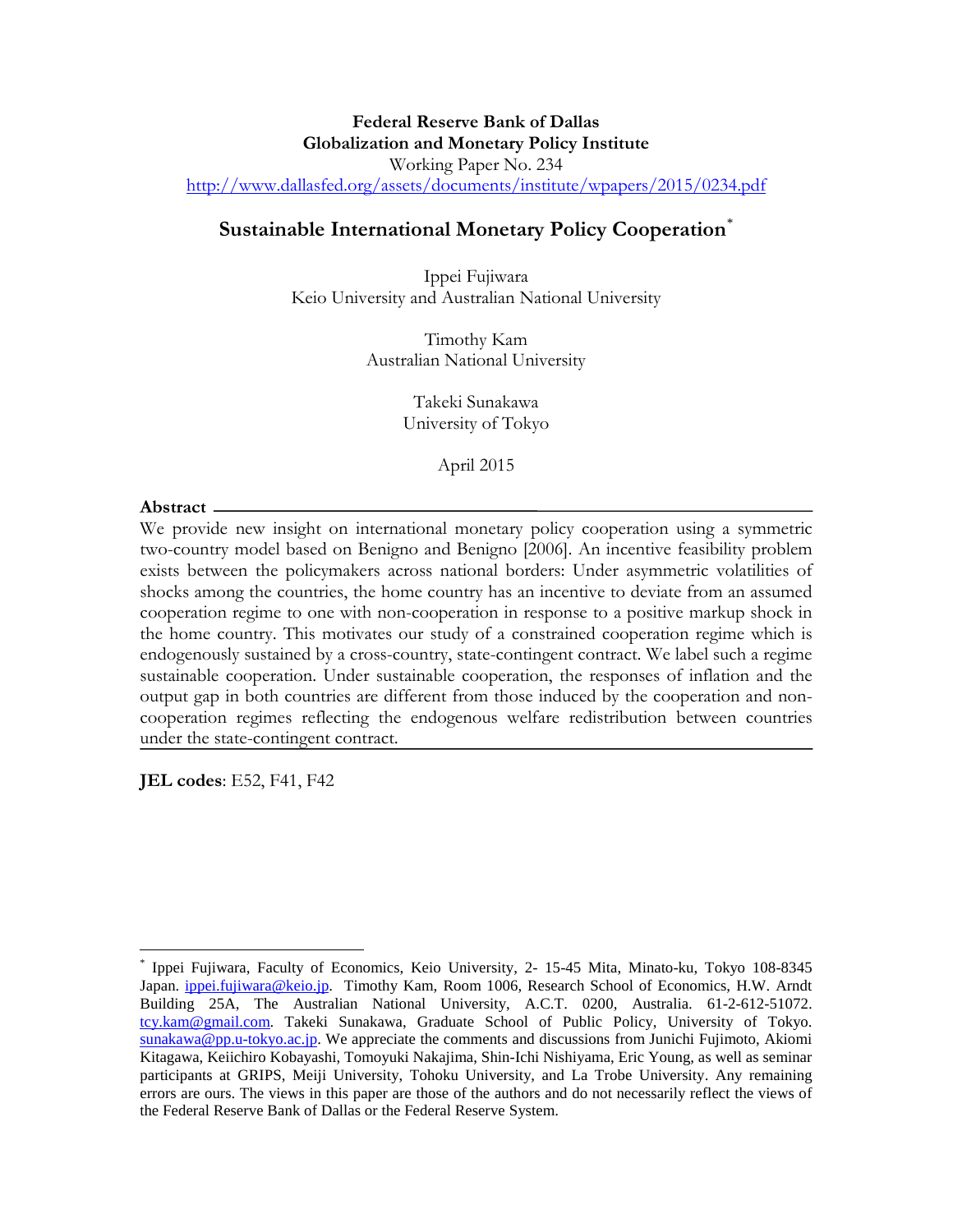# 1 Introduction

The recent global financial crisis has renewed interest in the potential for international policy cooperation. In order for the global economy to recover, the need for international monetary policy cooperation is now a topic of discussion among leaders in major policy institutions. For example, Dr. John Lipsky, Acting Managing Director of the IMF, stated on 21 June 2011:

"A second success is the remarkable increase in global policy cooperation that has taken place in the wake of the 2008-09 global financial crisis. When the world last faced such grave danger—during the Great Depression—countries acted in their own, perceived self-interest with beggar-thy-neighbor policies that in fact deepened the downturn. This time, countries acted together to tackle the crisis."

The debate on the gains from policy cooperation has been at the heart of international finance and open economy macroeconomics. It goes back as far as [Hume](#page-27-0) [\[1752\]](#page-27-0) who pointed out the existence of cross-country policy spillover. [Cooper](#page-27-1) [\[1969\]](#page-27-1) raised the possibility that each country may not be able to maximize its own welfare with increasing interdependence through trade or investment in the Mundell-Fleming model. [Hamada](#page-27-2) [\[1976\]](#page-27-2) formally analysed the gains from cooperation from a game theoretic perspective. Since then, many have discussed the pros and cons of policy cooperation in theoretical general equilibrium models. [Corsetti and Pesenti](#page-27-3) [\[2001\]](#page-27-3), [Clarida et al.](#page-26-0) [\[2002\]](#page-26-0), [Benigno and Benigno](#page-26-1) [\[2003,](#page-26-1) [2006\]](#page-26-2), [Canzoneri et al.](#page-26-3) [\[2005\]](#page-26-3), [Corsetti et al.](#page-27-4) [\[2010\]](#page-27-4), and [Engel](#page-27-5) [\[2015\]](#page-27-5) clarified the conditions on when gains from cooperation emerge in the class of New Open Economy Macroeconomics models in the style of [Svensson and van Wijnbergen](#page-28-0) [\[1989\]](#page-28-0) and [Obstfeld and Rogoff](#page-28-1) [\[1995\]](#page-28-1).

To date, analyses on international monetary policy cooperation assume that authorities do not have any incentive to deviate from cooperation, or if there is ever any doubt in the modellers' minds, the analyses would proceed to consider the other ex-treme of (strategic) non-cooperation.<sup>[1](#page-1-0)</sup> In other words, the national central banks are either always equipped with some unspecified commitment technology that ensures international cooperation in all contingencies, or, otherwise under non-cooperation regimes they have no means to improve their individual welfare by undertaking co-operative actions.<sup>[2](#page-1-1)</sup> However, it is unrealistic to assume that each government can

<span id="page-1-0"></span> $\overline{1_A}$  recent application of such an approach in terms of studying currency unions is [Chari et al.](#page-26-4) [\[2014\]](#page-26-4).

<span id="page-1-1"></span><sup>&</sup>lt;sup>2</sup>This point is already acknowledged in previous studies. [Benigno and Benigno](#page-26-2) [\[2006\]](#page-26-2) wrote "Another important open issue is the enforcement of the proposed targeting rules. We have briefly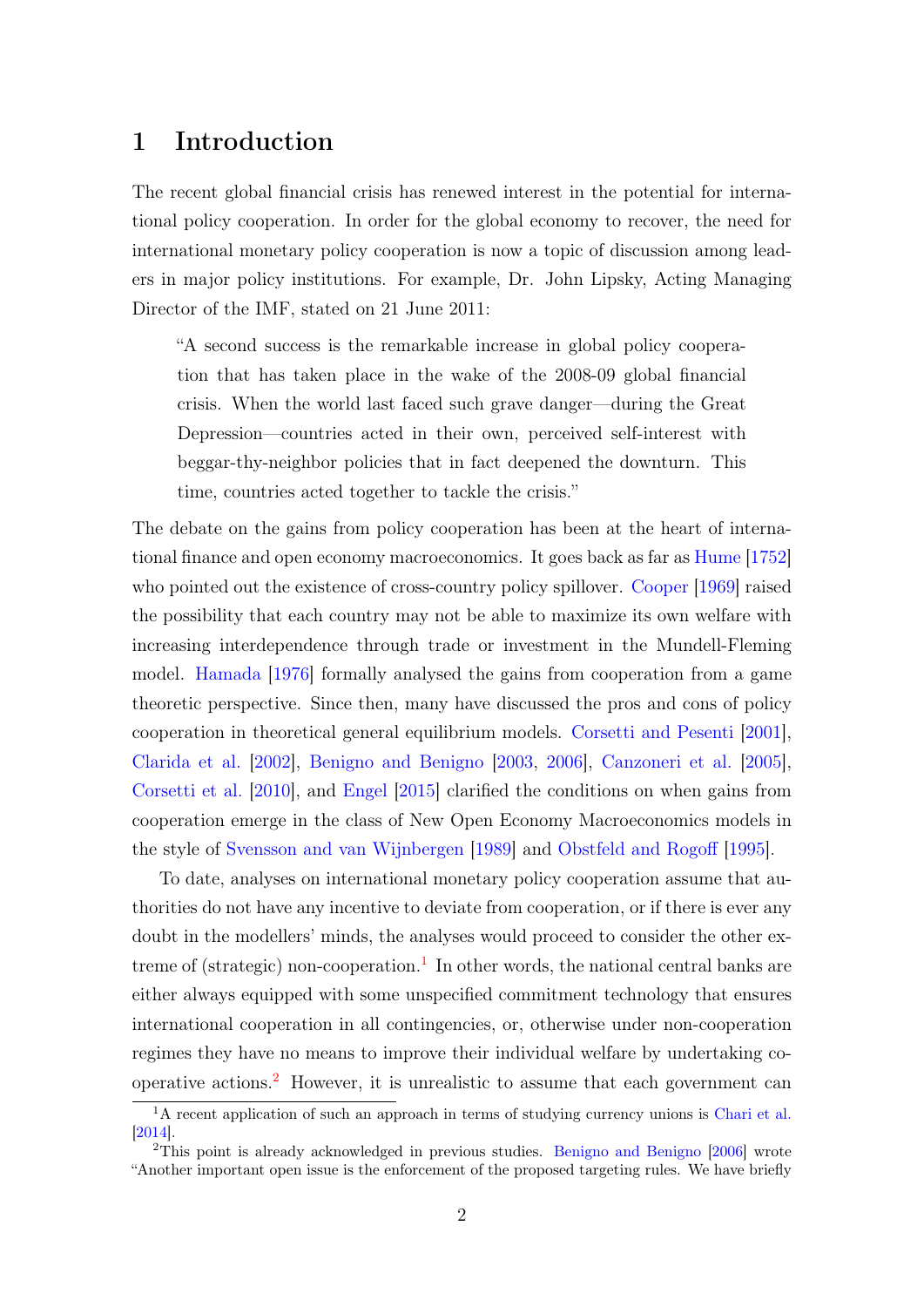fully commit to cooperation under any contingency. Nor is it realistic to assume that non-cooperation fully rationalizes the reality of international monetary policy. A study to inquire into the endogenous sustainability of the cooperative regime, and its consequences, is still unexplored. Such a study is of direct relevance to the current state in the global coordination of international monetary policy. In particular, if the needs for policy cooperation become more pressing, as in today's global setting, we must understand under what macroeconomic conditions policy cooperation can be sustained in equilibrium. We also need to understand how such sustainable equilibria may look like, relative to known equilibria under cooperation and non-cooperation regimes.

In this paper, we aim to understand the nature of such endogenously sustainable equilibria. Assuming each monetary policymaker commits to its strategy vis-àvis its own country, each country may still have the incentive to deviate from a cooperation regime to a non-cooperation regime. In this paper, a possibly distorted version of the cooperation regime is endogenously sustained by a cross-country and state-contingent contract. We name such a regime a sustainable cooperation regime. Specifically, we ask two questions: First, when does an assumed cooperation regime fail to be incentive feasible? Second, how does an incentive feasible or sustainableplans equilibrium look like, or what are its consequences?

To this end, we set up a linear-quadratic (LQ) New Open Economy macroeconomic framework for optimal monetary policy analysis based on [Benigno and](#page-26-2) [Benigno](#page-26-2) [\[2006,](#page-26-2) hereinafter BB]. Then we calculate and study the behavior of equilbria, respectively, under each extreme regime of assumed international cooperation and non-cooperation. We use these two versions of well-studied policy regimes to compare with the endogenous sustainable cooperation regime. Under sustainable cooperation, central banks maximize the global social welfare subject to each country's competitive equilibrium restrictions, global resource constraints, and a set of history-contingent *sustainability constraints* (one for each country). These latter constraints encode the following incentive-feasibility requirements: Should a country have the temptation to walk away from international cooperation, the implied contract ensures that it, at best, can only be as well-off as in the equilibrium under a non-cooperation regime. That is, the outside option value to each nation's policymaker is the welfare induced by the non-cooperation regime, which in itself implies a sustainable equilibrium plan. These credible threats, along with other equilibrium

addressed this issue acknowledging that, as in previous contributions in the literature, the cooperation problem is simply shifted at the delegation stage to a supranational authority."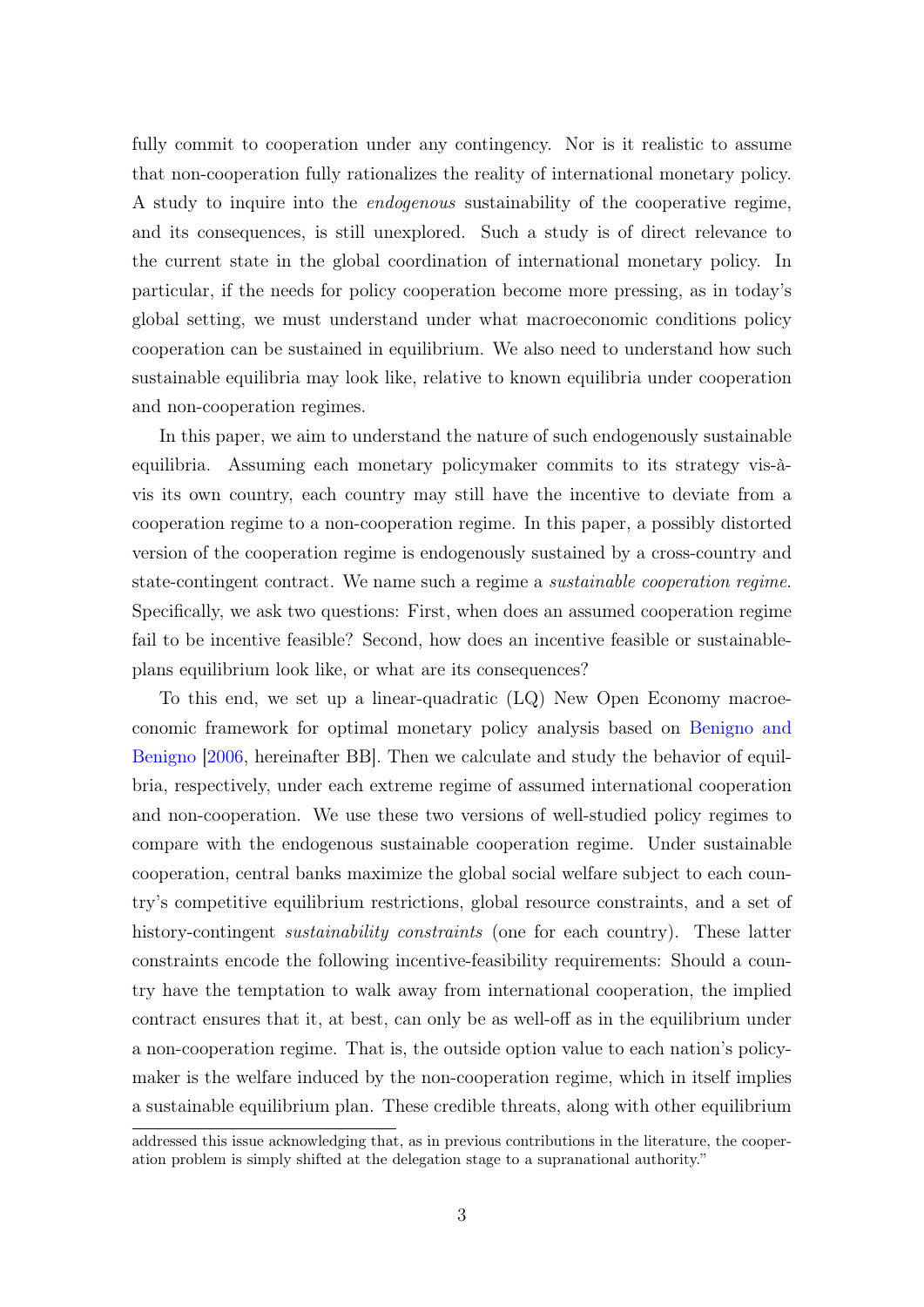restrictions, induce allocation and pricing processes that are said to be sustainable plans in the language of [Chari and Kehoe](#page-26-5) [\[1990\]](#page-26-5).

When does an assumed cooperation regime fail to be incentive feasible? Under asymmetric volatilities of markup shocks across the countries, the country with a larger shock volatility has more incentive to stabilize its own output gap at the expense of the other's welfare. We show that in response to a positive markup shock in the home country (under reasonable calibration and setting of parameters), the home country has an incentive to deviate from cooperation to non-cooperation. Since an independent Home policymaker does not internalize its domestic monetary policy effects on its Foreign counterpart's welfare in a non-cooperation setting, the payoff from selfish policymaking can dominate that from remaining in cooperation.

The reason there is a spillover effect of Home's policy outcome onto Foreign's welfare and vice-versa, under non-cooperation, is because of the existence of markets that insure cross-country consumption risk. When one country attempts to stabilize its output gap, this has a direct externality effect on its neighbor's welfare via the equilibrium asset-pricing relation between two countries' output (gap) and the terms of trade.  $3$  This is conventionally known as the *terms of trade externality*. In our model, this externality is present even in the special case in which the equilibrium policy and private-sector behavior of the economies themselves are "insular".[4](#page-3-1)

However, this externality effect can be weakened by additional welfare-relevant feedback effects of the terms of trade movements. These effects—depending on the degree of agents' risk aversion in each country—come from the role of the terms of trade as endogenous markup shock and the resulting retaliation considerations from the other country. Because of this, the Home policymaker will need to consider an outward-looking policy in view of the non-insular equilibrium response from its Foreign counterpart. Therefore, we can show numerically that the incentive to deviate is largest when agents' intertemporal elasticity of substitution becomes closer to unity—viz. when the two countries' equilibrium characterizations become insular.

<span id="page-3-0"></span><sup>&</sup>lt;sup>3</sup>In this paper, we assume the existence of international markets trading in complete statecontingent consumption claims, as is done in BB. For the purposes of our theoretical analyses this assumption does not matter. More generally, one could instead consider an incomplete markets setting. However, such additional frictions will just cloud the insights on our study of sustainable cooperation plans itself.

<span id="page-3-1"></span><sup>4</sup>This special case arises when the coefficient of relative risk aversion of both countries are unity. By outward-looking or non-insular we mean monetary policies and equilibrium decision rules that are explicit dependent on foreign variables. In the case of competitive equilibrium conditions, non-insularity shows up as explicit terms involving the international terms of trade variable. In terms of the equilibrium monetary policy conditions, non-insularity appears in the form of foreign markup shocks affecting the level of the domestic policymaker's output-inflation trade-off.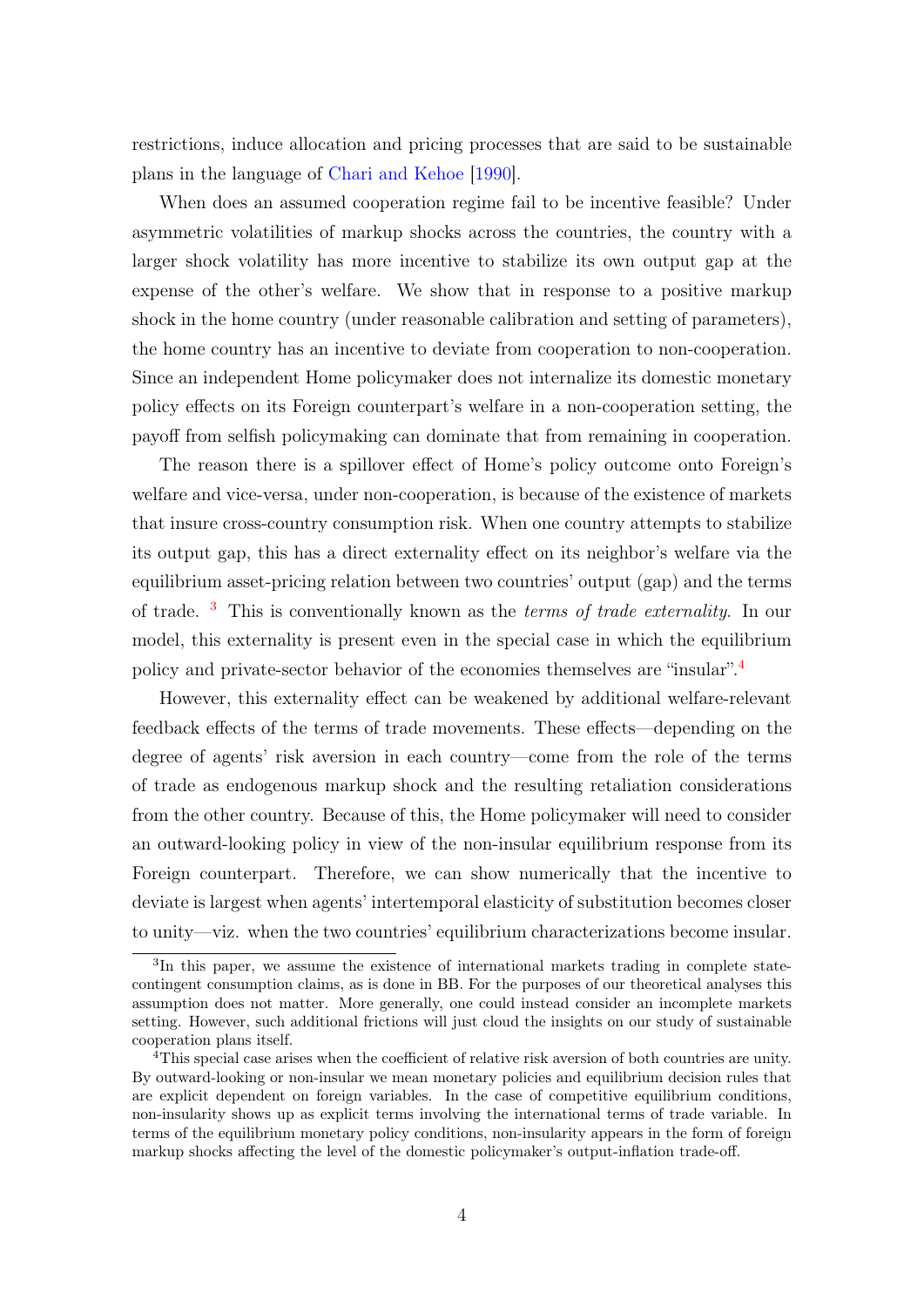This incentive problem is also exacerbated by greater asymmetry in the volatilities of markup shocks.

Given the possible incentive infeasiblity of a given cooperation regime, it is then important to understand the nature of endogenously sustainable monetary policy cooperation and its attendant effects. Under sustainable cooperation, the responses of inflation and output gap in both countries are different from the ones under the cooperation and non-cooperation regimes, reflecting the impact of occassionally binding sustainability constraints. Whenever the sustainability constraint in the home country binds, a history-contingent pseudo-weight on each country's social welfare shifts toward favoring the home country welfare—i.e., the sustainable equilibrium has to redistribute welfare to keep the Home country within the sustainable cooperation regime.

Our main message is as follows: International monetary policy cooperation should not be taken for granted as being incentive feasible. There exists temptation to deviate from cooperation under some macroeconomic conditions. It is important to understand what may make international monetary policy cooperation an untenable proposition, and to what extent are the limits of an assumed cooperation regime. When countries face non-symmetric volatilities in their markup shocks, and when two countries are nearly insular in their structural relationship, the prescriptions of a constrained but endogenously sustainable cooperation regime is of particular importance. In such situations, the best allocation and pricing processes the central banks can achieve—in global welfare terms—are somewhere between those induced under the cooperation and non-cooperation regimes.

The rest of this paper is structured as follows. In Section [2,](#page-5-0) we describe the model setup (competitive equilibrium) and discuss the policymakers' social welfare measures relevant to the regimes we consider. In Section [3,](#page-11-0) we consider the two policy regimes standard in the literature, cooperation and non-cooperation, and then we will characterize equilibrium under the regime of sustainable cooperation. We provide explanations for the different equilibrium behaviors under these three regimes. We conclude with Section [4.](#page-25-0) The optimal trade-offs for the policymakers under each regime, including computational procedure for the equilibrium under sustainable cooperation, are derived in Appendix [A.](#page-29-0) Also, a detailed description of the original model and welfare approximation for the LQ framework is given in Appendix [B.](#page-35-0)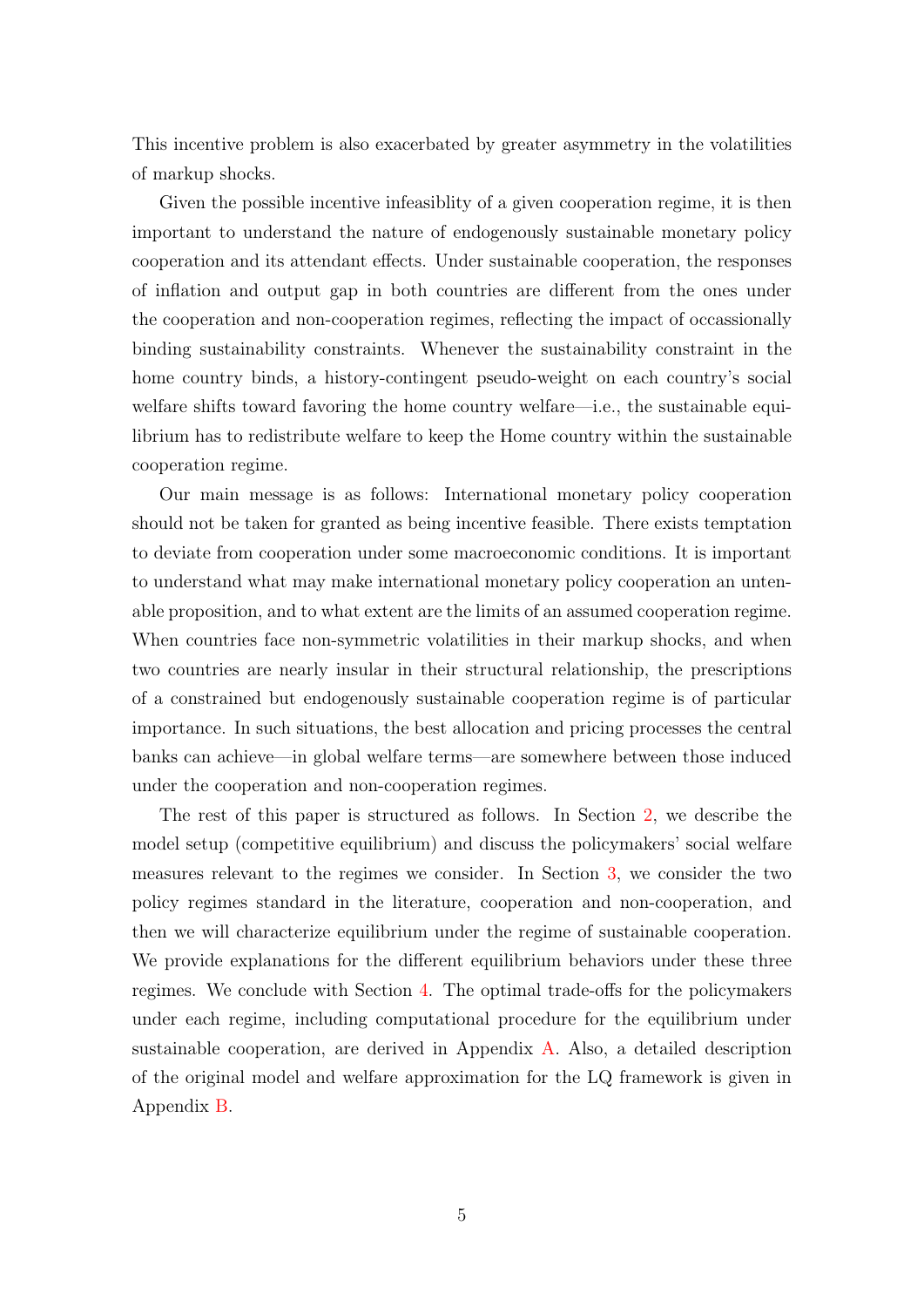# <span id="page-5-0"></span>2 LQ Framework

The model is based on BB. For the purposes of our study, we will present the model in terms of its (approximate) LQ characterization.<sup>[5](#page-5-1)</sup> We will first describe the competitive equilibrium of the two country model (for any given feasible monetary policy) in Section [2.1.](#page-6-0)

The model underlying the competitive equilibrium characterization is as follows: There are two countries—Home and Foreign. In each country, there is a representative household. Each household consumes bundles of differentiated goods produced in Home and Foreign countries. Each household also provides firm-specific labor to firms within the country. Firms in each country produce differentiated goods under monopolistic competition and sticky prices, given the demand function of the households in both countries. There are internationally complete markets for state-contingent consumption claims and the law of one price holds for all goods. As in BB, these two assumptions help to simplify the equilibrium descriptions later: The real exchange rate is unity and consumption is equalized between the two countries. Each country also has a monetary policymaker who maximizes a social welfare function, given the equilibrium conditions of the whole economy. In order to isolate our focus on incentive-feasibility problems in terms of international monetary policy cooperation, we abstract from time-consistency issues within each country. In particular, we assume that each country's policymaker commits to maximizing its own citizen's ex-ante welfare.

To discipline our analyses, we restrict attention to equilibria under the following settings: Consumption is the only component of GDP, the two countries are symmetric in terms of taste, technology and market sizes, and the steady state markup is unity.<sup>[6](#page-5-2)</sup>Also, without loss of generality, we assume that the two countries are also symmetric in terms of their initial levels of assets. We further assume that the elasticity of substitution between domestic and foreign goods is equal to one. Under these assumptions, BB showed that in response to technology shocks, (i) the flexible-price allocation is constrained optimal under cooperation, and (ii) there are no gains by deviating from cooperation to non-cooperation. These results also hold in our model. Given the setting, we can focus on inefficient markup shocks as the only sources of policy incentive to cooperate or not.

<span id="page-5-1"></span><sup>&</sup>lt;sup>5</sup>This representation provides a connection to the existing literature that also uses the same methodology.

<span id="page-5-2"></span><sup>&</sup>lt;sup>6</sup>This is achieved by assuming subsidies that eliminate positive rents in the steady state. Thus, a markup shock in this paper can also be interpreted as a structural shock to this subsidy.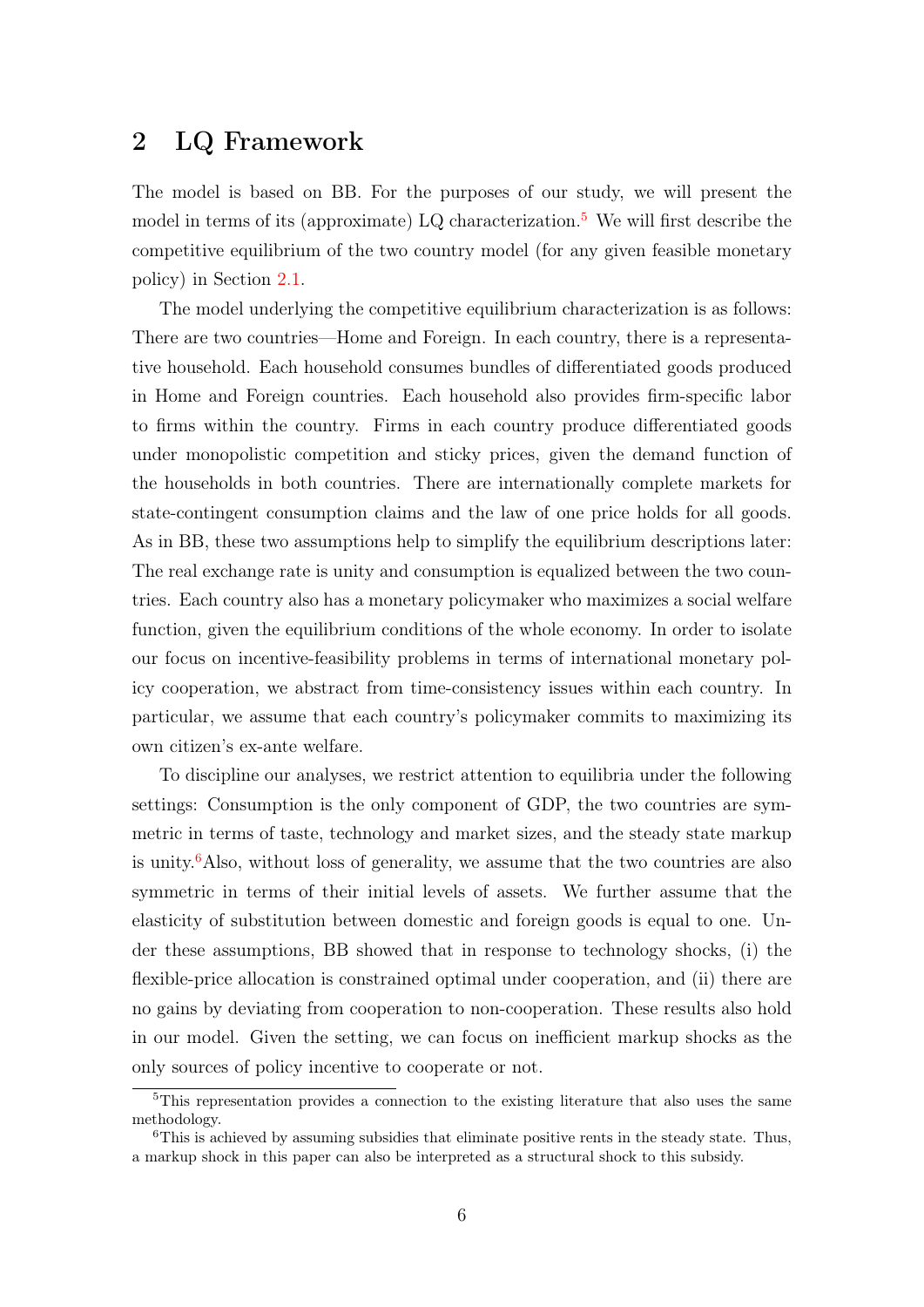As in the case of the closed economy, markup shocks generate a trade-off between inflation and the output gap represented in the NK Phillips curve. In the open economy considered here, the good markets are integrated across countries so that in equilibrium the terms of trade will be a part of the firm's real marginal cost.

In Section [2.2,](#page-8-0) we will present and discuss the relevant social welfare criteria relevant to the three policy regimes to be considered—cooperation, non-cooperation, and sustainable cooperation. The criterion function will turn out to be the same in the cooperation and sustainable cooperation problems. The social welfare in each setting considered will be representable by a purely quadratic function, which accurately approximates the indirect utility of the representative household in each country up to second order.<sup>[7](#page-6-1)</sup> Here, we will also highlight the terms of trade mechanisms underlying a potential policy externality problem. This externality is what gives rise to a temptation for international monetary policymakers to walk away from a cooperative solution.

## <span id="page-6-0"></span>2.1 Competitive equilibrium

The equilibrium behavior of households and firms, as far as optimal policy is con-cerned, is sufficiently summarized by the NK Phillips curve:<sup>[8](#page-6-2)</sup>

<span id="page-6-4"></span>
$$
\pi_t = \beta \mathbb{E}_t \pi_{t+1} + \kappa \mu_t + \kappa \left[ (\rho + \eta) y_t + (1 - \rho) s_t \right],\tag{1}
$$

and

<span id="page-6-5"></span>
$$
\pi_t^* = \beta \mathbb{E}_t \pi_{t+1}^* + \kappa \mu_t^* + \kappa \left[ (\rho + \eta) y_t^* + (1 - \rho) s_t^* \right]. \tag{2}
$$

All the variables are natural logarithmic transforms of their original levels.<sup>[9](#page-6-3)</sup> The variables with an asterisk (∗) are of the Foreign country and the ones without asterisk refer to Home country variables. The variable  $y_t$  corresponds to output,  $\pi_t$ is net producer price inflation rate, and  $s_t$  is the terms of trade. The exogenous variable,  $\mu_t$ , is the markup shock, which follows a Markov process. The parameters are as follows:  $\beta \in (0,1)$  is the discount factor,  $\rho > 0$  is the coefficient of

<span id="page-6-1"></span> ${}^{7}$ The competitive equilibrium conditions are approximate linear constraints, representing the optimizing behavior of households and firms (e.g., [Benigno and Woodford](#page-26-6) [2005,](#page-26-6) [2012\)](#page-26-7), hence the LQ approach. However, when we consider the case of sustainable cooperation, the problem is no longer a standard LQ problem, since the sustainability constraints, albeit involving quadratic forms, will only be ocassionally binding.

<span id="page-6-2"></span><sup>8</sup>Note that consumption Euler equations are redundant, as each country can control the real side of the economy by committing to future policies. Thus we do not present them here.

<span id="page-6-3"></span><sup>9</sup>The steady state equilibrium allocations of output, inflation and terms of trade turn out to be 1. The steady state levels of the markups shocks are also unity.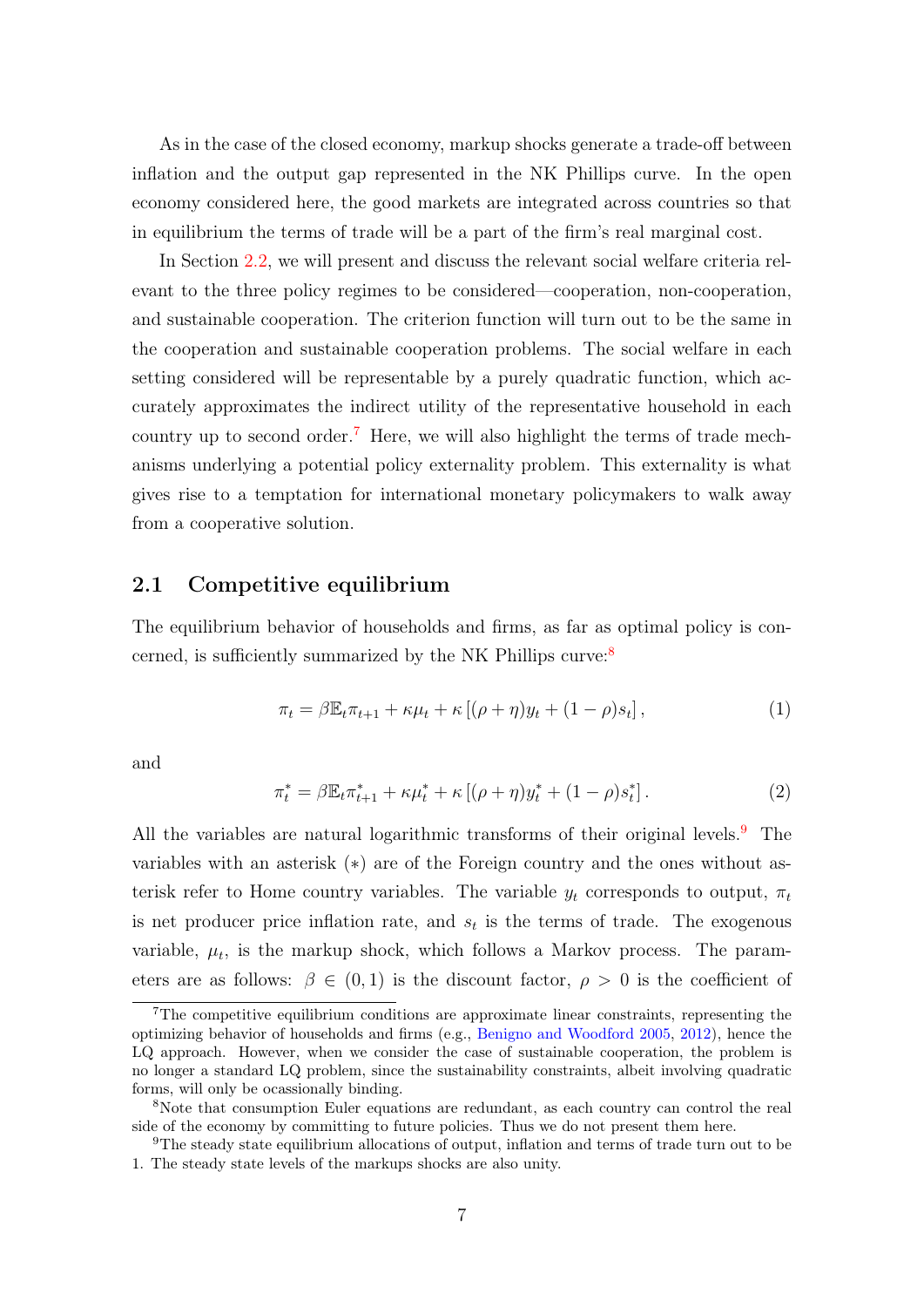relative risk aversion,  $\eta > 0$  is Frisch elasticity of labor disutility,  $\alpha \in (0,1)$  is the probability of prices being fixed per period [as in [Calvo,](#page-26-8) [1983\]](#page-26-8), and  $\sigma > 0$  is the elasticity of substitution among differentiated products. The composite parameter  $\kappa = (1 - \alpha)(1 - \alpha\beta)/[\alpha(1 + \sigma\eta)]$  is the slope of the log-linearized NK Phillips curve.[10](#page-7-0)

Under internationally complete asset markets and the law of one price, the equilibrium terms of trade is given by

<span id="page-7-1"></span>
$$
s_t = \frac{1}{2}(p_F - p_H) = \frac{1}{2}(y_t - y_t^*),
$$
\n(3)

where  $p_H$  and  $p_F$  are Home and Foreign producer prices. An increase (decrease) in  $s_t$  means deterioration (improvements) in the Home terms of trade.

Note that under the law of one price, we have  $s_t^* = -s_t$ . There is a connection between the terms of trade and a notion of insularity in terms of each country's competitive equilibrium description—i.e.,  $(1)$  and  $(2)$ . How exposed (or insular) a country is to the other's policy and equilibrium outcomes depends crucially on the constant relative risk aversion parameter  $\sigma > 0$ . When households are more risk averse  $(\rho > 1)$ , an increase in  $s_t$  lowers Home marginal costs and hence Home inflation since  $(1 - \rho)s_t < 0$ . By the same token, it raises Foreign inflation since  $(1 - \rho)s_t^* > 0$ , and this resembles the effect of a positive markup shock on Foreign inflation. When  $\rho < 1$ , the opposite is true. When  $\rho = 1$ , two countries are said to be insular in terms of their competitive equilibrium charaterization.

There are two opposing forces explaining why  $\rho$  determines how equilibrium terms of trade feeds back onto Home (and Foreign) inflation. Suppose foreign output falls (rises), holding all else constant. On the one hand, internationally complete asset markets, under the law of one price, imply that in equilibrium the Home terms of trade deteriorates (improves)—see [\(3\)](#page-7-1). A rise (fall) in  $s_t$  means that the purchasing power of Home agent's wages becomes lower (higher) relative to Foreign agents, which tends to raise (lower) firm's real marginal cost as a result of expenditure switching toward Home-produced goods. Therefore Home inflation tends to rise (fall). On the other hand, the rise (fall) in  $s_t$  results in a fall (rise) in Home consumption, holding all else constant. (This acts through a market clearing condition and the effect of the terms of trade on Home and Foreign demand for Home goods.<sup>[11](#page-7-2)</sup>)

<span id="page-7-0"></span><sup>&</sup>lt;sup>10</sup>These are the structural parameters related to the households' preference and firms' technology representations in the original model. See Appendix [B.1.](#page-35-1)

<span id="page-7-2"></span><sup>&</sup>lt;sup>11</sup>A log-linear version of this says  $c_t = y_t - s_t$ , and for this thought experiment, we have held  $y_t$ fixed.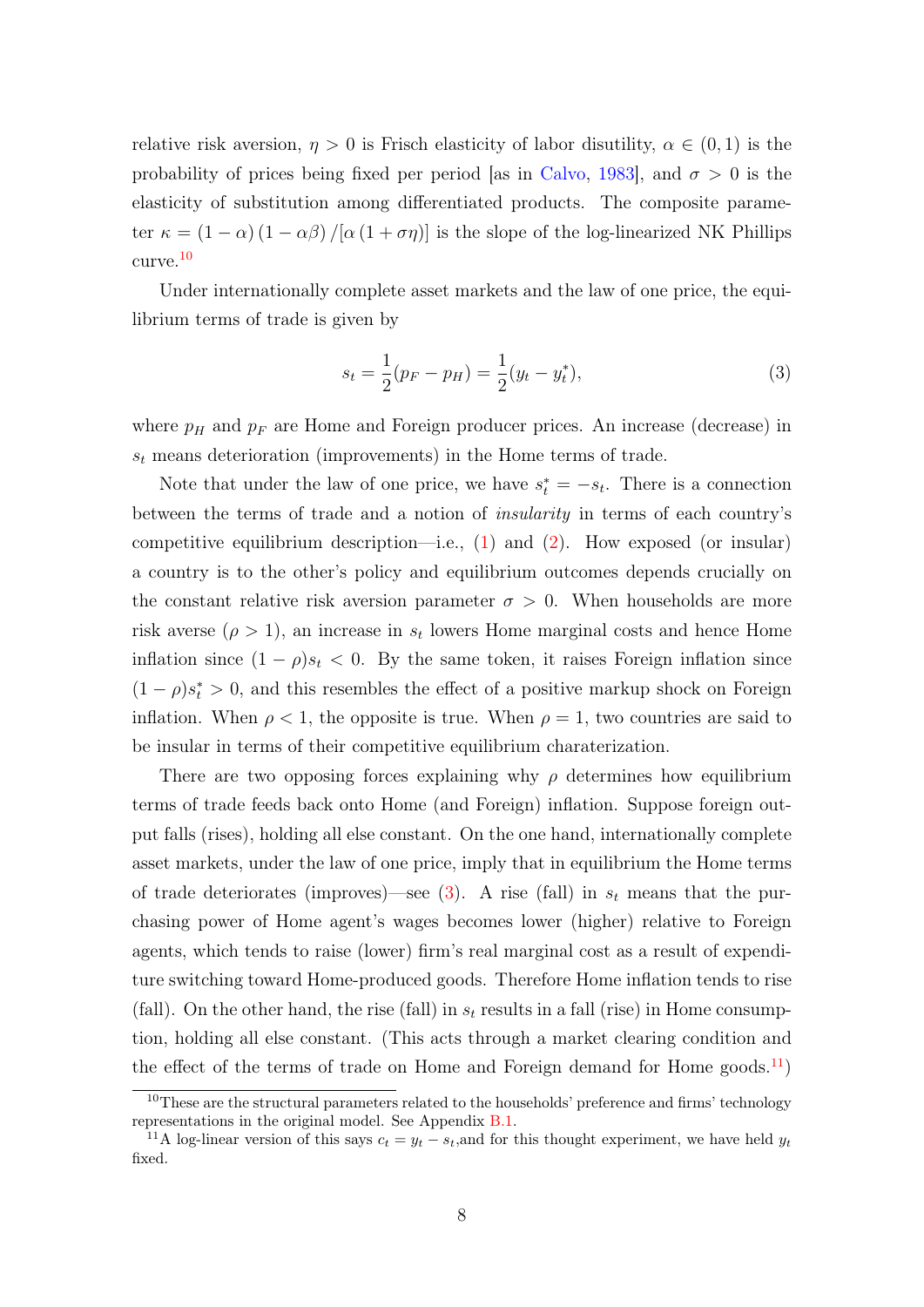Lower (higher) Home consumption raises (lowers) the shadow value of work and through labor market clearing, that tends to lower (raise) Home firms' real marginal cost, and therefore Home inflation tends to fall (rise).<sup>[12](#page-8-1)</sup> When  $\rho > 1$ , the second channel dominates the first, hence we see a negative relation between Home terms of trade  $(s_t)$  and Home inflation  $(\pi_t)$  in [\(1\)](#page-6-4). When  $\rho < 1$ , the first channel dominates the second, so that there is positive relation between Home terms of trade  $(s_t)$  and Home inflation  $(\pi_t)$  in [\(1\)](#page-6-4). The special case is when  $\rho = 1$ , where the two opposing channels cancel out. The converse logic holds between Foreign terms of trade and inflation in [\(2\)](#page-6-5).

However, note that the case of  $\rho = 1$  does not imply that there is no spillover effects from one country's policy outcomes to another in terms of *welfare*.<sup>[13](#page-8-2)</sup> We will discuss this ever-present welfare relevant *terms of trade externality effect* in the next section.

## <span id="page-8-0"></span>2.2 Welfare criteria and terms of trade externality

Each country's social welfare function summarizes the households' (competitive equilibrium) value function. These are approximated up to second-order accuracy as:

<span id="page-8-3"></span>
$$
V_0 = -\mathbb{E}_0 \sum_{t=0}^{\infty} \beta^t u_t,
$$
  
= 
$$
-\mathbb{E}_0 \sum_{t=0}^{\infty} \beta^t \left[ \frac{(\eta + \rho) \left( y_t - \frac{1}{\eta + \rho} \mu_t \right)^2 + \frac{\sigma}{\kappa} \pi_t^2 + 2(1 - \rho)s_t^2}{+ (\eta + \rho) \left( y_t^* + \frac{1}{\eta + \rho} \mu_t^* \right)^2 + \frac{\sigma}{\kappa} \left( \pi_t^* \right)^2} \right],
$$
(4)

for the Home country, and,

<span id="page-8-4"></span>
$$
V_0^* = -\mathbb{E}_0 \sum_{t=0}^{\infty} \beta^t u_t^*,
$$
  
= 
$$
-\mathbb{E}_0 \sum_{t=0}^{\infty} \beta^t \left[ \frac{(\eta + \rho) \left( y_t^* - \frac{1}{\eta + \rho} \mu_t^* \right)^2 + \frac{\sigma}{\kappa} \left( \pi_t^* \right)^2 + 2(1 - \rho) \left( s_t^* \right)^2}{+ (\eta + \rho) \left( y_t + \frac{1}{\eta + \rho} \mu_t \right)^2 + \frac{\sigma}{\kappa} \pi_t^2} \right], \quad (5)
$$

<span id="page-8-1"></span><sup>12</sup>In the terminology of [Clarida et al.](#page-26-0) [\[2002\]](#page-26-0), the former is "the terms of trade effect" while the latter is "the risk sharing effects." For the discussion on this issue in more general setting, see [Tille](#page-28-2) [\[2001\]](#page-28-2).

<span id="page-8-2"></span><sup>&</sup>lt;sup>13</sup>[Canzoneri et al.](#page-26-3) [\[2005\]](#page-26-3) also demonstrate that this arises because countries are interrelated on the consumption side.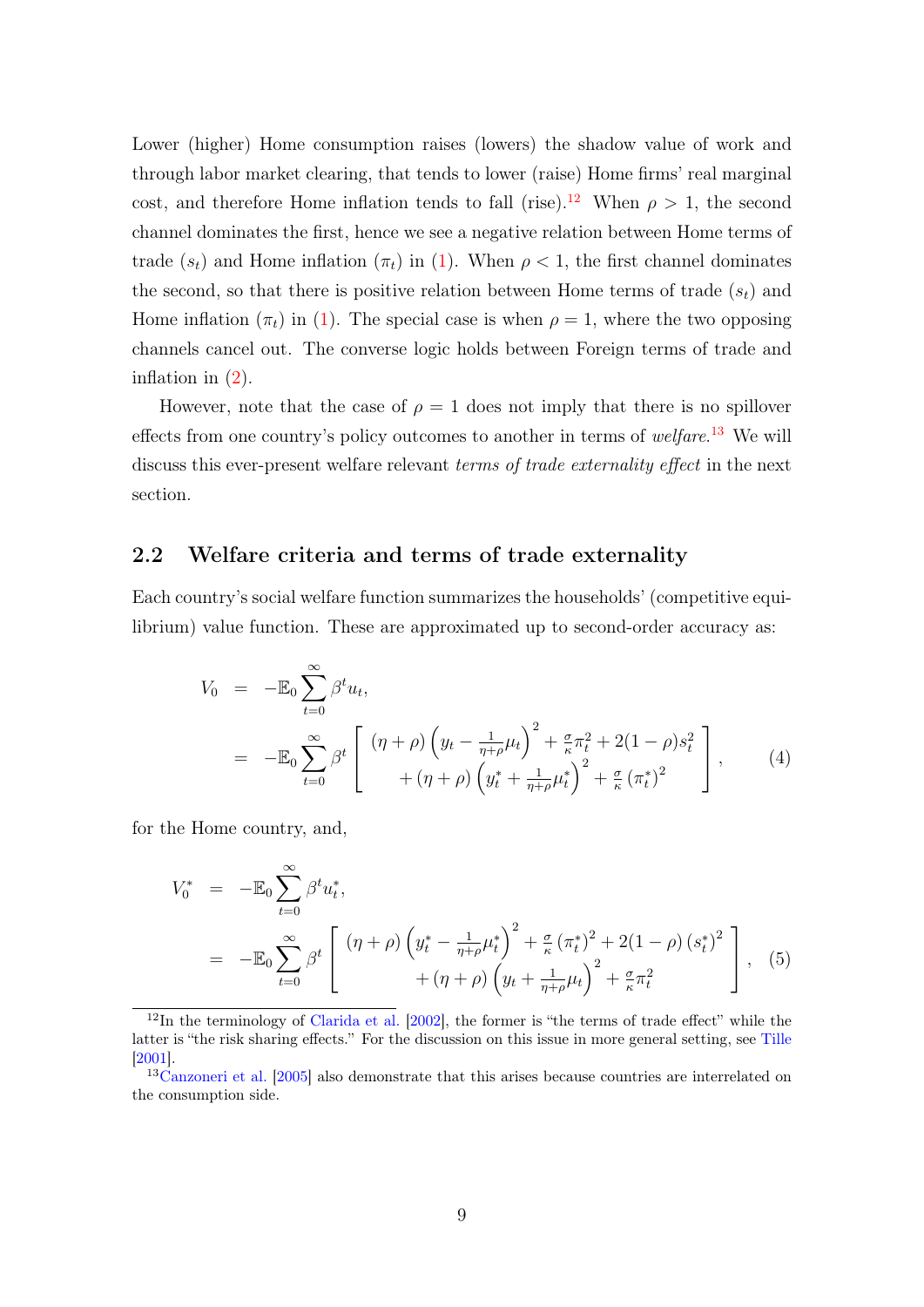for the Foreign country.<sup>[14](#page-9-0)</sup> The social welfare in period 0,  $V_0$ , is the expected discounted sum of the fluctuations around the target of these variables. Note that the targets of Home and Foreign output are non-zero and different among countries.

Observe also that each country's welfare depends on the output and markup shock from its foreign counterpart. This arises as there is the terms of trade externality underlying the openness of the economies discussed above. From equations  $(1)$  and  $(2)$ , the output gap is defined as follows:

$$
x_t \equiv y_t - \frac{1}{\eta + \rho} \mu_t,
$$
  

$$
x_t^* \equiv y_t^* - \frac{1}{\eta + \rho} \mu_t^*.
$$

The target outputs are solely functions of markup shocks and setting  $x_t = x_t^* = 0$ is consistent with zero inflation  $\pi_t = \pi_t^* = 0$  for all  $t \geq 0$ . On the one hand, the policymakers desire to set output so that the *welfare-relevant* output gaps in equations  $(4)$  and  $(5)$  are close to zero. On the other, they also want to stabilize domestic and foreign inflation. To fix ideas, suppose that there is a positive Home markup shock. The Home policymaker wishes to set the domestic output  $y_t =$  $[1/(\eta + \rho)]\mu_t > 0$  as in Eq. [\(4\)](#page-8-3) so that  $x_t$  is zero. However, doing so harms the Foreign policymaker, as the welfare-relevant gap in the Foreign country becomes  $\tilde{x}_t = y_t + [1/(\eta + \rho)]\mu_t = 2[1/(\eta + \rho)]\mu_t$  in equation [\(5\)](#page-8-4). This illustrates that there is a conflict of interest in the nature of the problem if the central banks behave independently of each other.

One way to expound on this potential externality problem when considering each country's policy problem separately, is as follows: Consider an intermediate step in arriving at the approximating per-period social welfare functions  $u_t$  and  $u_t^*$ , respectively, found in equations  $(4)$  and  $(5)$ . This intermediate step would produce the following pair of expressions:

$$
u_t = s_t - \frac{1 - \rho}{2} (y_t - s_t)^2 + \frac{1 + \eta}{2} y_t^2 + \frac{\sigma}{\kappa} \pi_t^2,
$$
  

$$
u_t^* = -s_t - \frac{1 - \rho}{2} (y_t^* + s_t)^2 + \frac{1 + \eta}{2} (y_t^*)^2 + \frac{\sigma}{\kappa} (\pi_t^*)^2.
$$

Of course, one cannot stop at this point in deriving the approximate welfare functions.<sup>[15](#page-9-1)</sup> For our exposition here, this break-down of the steps is nevertheless

<span id="page-9-1"></span><span id="page-9-0"></span><sup>&</sup>lt;sup>14</sup>See Appendix [B.2](#page-42-0) for welfare approximation.

<sup>&</sup>lt;sup>15</sup>If taken at face value, the linear terms in the intermediate welfare approximation step may induce spurious welfare evaluation in the LQ framework [see e.g., [Kim and Kim,](#page-28-3) [2003,](#page-28-3) [2007\]](#page-28-4).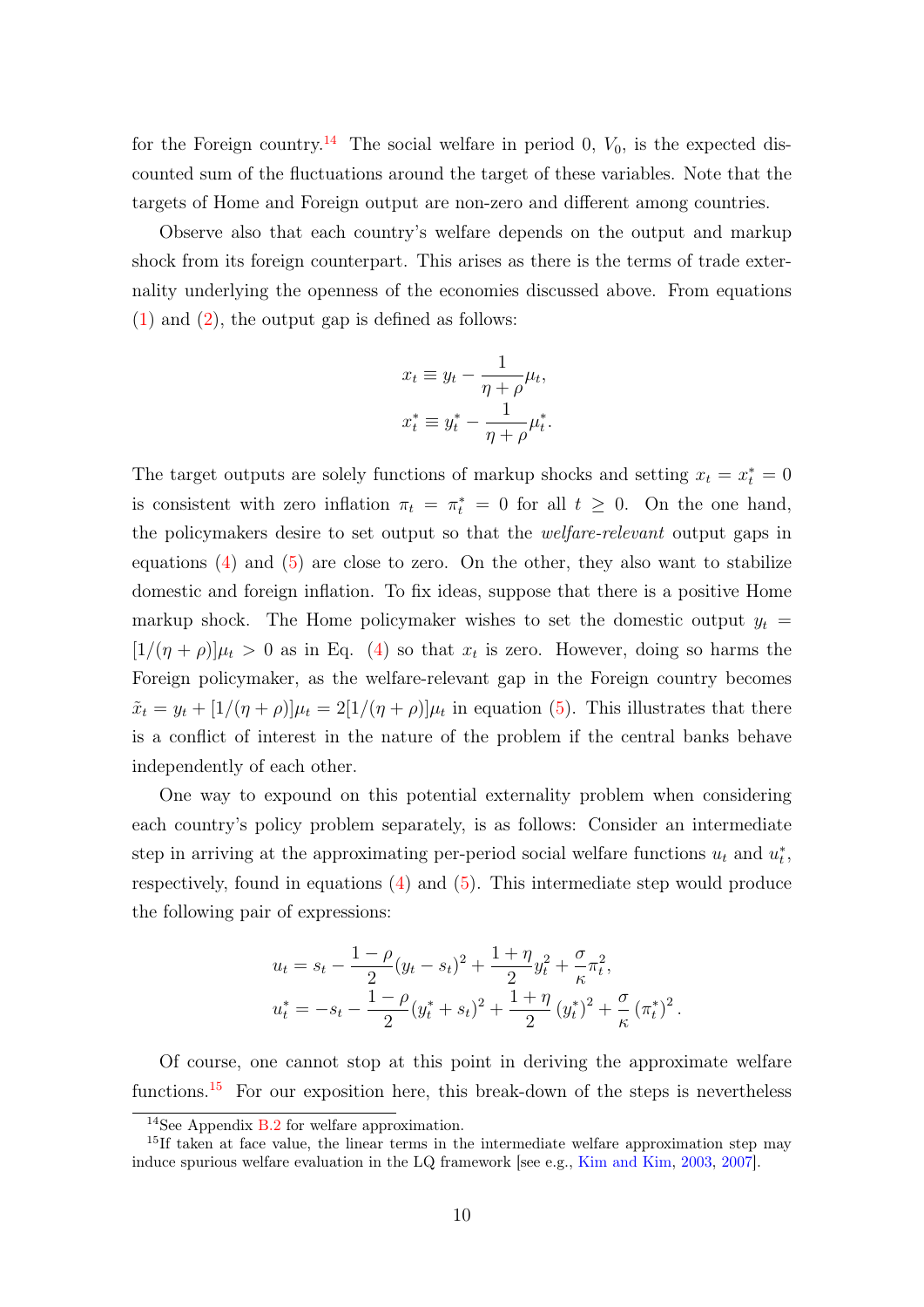instructive. Note that a naïve addition of these two terms,  $u_t + u_t^*$ , yields an expression equivalent to the per-period loss in the global welfare function [\(6\)](#page-11-1), as the linear terms of  $s_t$  are canceled out. That means that under global cooperation of monetary policy, there is no terms of trade externality problem. However, if the social welfare in each country is considered separately under independent national monetary-policy making,  $s_t$  is substitutable for a quadratic approximation of the Home and Foreign Phillips curves. This results in the non-zero output targets in equations  $(4)$  and  $(5)$ . In words, and policy-wise, this implies that by manipulating the terms of trade externality on other nations, domestic policymakers can potentially reduce their own losses arising from inflation and output fluctuations, where the latter is aimed at by setting a non-zero output target for their own country. This is because the independent and selfish policymakers know the nexus between their policies and the terms of trade. In turn, they know the net effect of the terms of trade on output gap, all else equal, but they do not care what happens to the other country's welfare.[16](#page-10-0)

Consider next the case where Home and Foreign countries face a consolidated or global social welfare function. From equations  $(4)$  and  $(5)$ , the global social welfare

$$
c_t = y_t - s_t,
$$
  

$$
c_t^* = y_t^* + s_t.
$$

Each country's consumer would prefer to have a smooth consumption outcome across dates and states of the world. However, the terms of trade externality hinders consumption smoothing since selfish policymakers would like to create fluctuations in  $s_t$  to minimize their own losses. When  $\rho > 1$  ( $\rho < 1$ ), the second order approximation of the utility term involving consumption implies that consumers dislike (prefer) fluctuations in log consumption. Note that it is about consumption in logarithmic terms. Therefore, it is totally consistent with risk averse behavior of the households, or concave utility function, whenever  $\rho > 0$ .

<span id="page-10-0"></span><sup>&</sup>lt;sup>16</sup>Probing deeper, we can also see that fluctuations in the terms of trade affect welfare via consumption. Denote  $c_t$  as log consumption. In a competitive equilibrium consumption fluctuations, respectively in the Home and the Foreign country, are tied to output and the terms of trade movements as: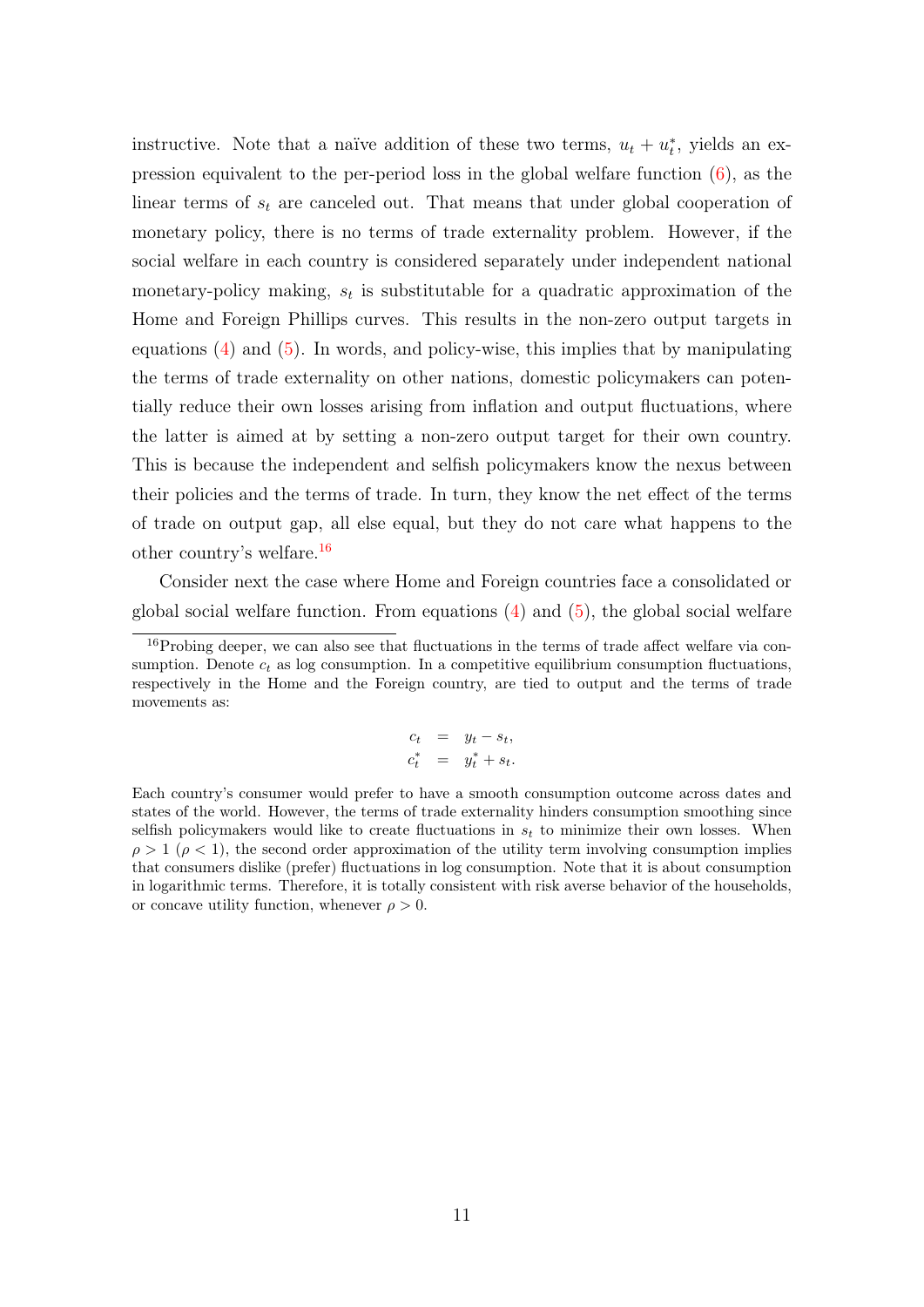function is obtained  $as^{17}$  $as^{17}$  $as^{17}$ 

<span id="page-11-1"></span>
$$
V_0^W = V_0 + V_0^*,
$$
  
=  $-\mathbb{E}_0 \sum_{t=0}^{\infty} \beta^t [u_t + u_t^*],$   
=  $-2\mathbb{E}_0 \sum_{t=0}^{\infty} \beta^t \left[ (\eta + \rho) y_t^2 + \frac{1-\rho}{2} (y_t - y_t^*)^2 + (\eta + \rho) (y_t^*)^2 + \frac{\sigma}{\kappa} \pi_t^2 + \frac{\sigma}{\kappa} (\pi_t^*)^2 \right].$  (6)

Here, the targets of Home and Foreign output are zero for both countries, whereas they are non-zero in Eqs.  $(4)$  and  $(5)$ . This echoes our insight earlier that if there is a consolidated global policymaker, or equivalently, the two policymakers somehow cooperative in all contingencies, then the terms of trade externality is not present.

# <span id="page-11-0"></span>3 Equilibria under Alternative Regimes

We now use the LQ framework to consider three regimes for international monetary policy coordination. In Section [3.1](#page-12-0) we first study the familiar cases of an assumed cooperation regime and its polar extreme, the non-cooperation regime. Here we will answer the first question raised in this paper: Under what conditions in our model will an assumed cooperation regime fail to be incentive feasible? Then, we will move on to the next question in Section [3.2:](#page-17-0) Encoding a threat of reversion of the non-coopeation regime, how would an equilibrium under the sustainable equilibrium regime look like? We will discuss the characterization of such an equilibrium, what it means in terms of global redistribution of welfare, and then study the equilibrium dynamics of sustainable cooperation computationally.

For all of our computational analyses, the model is parametrized by the settings summarized in Table 1. We basically follow BB with some exceptions: The steady state markup is unity, consumption is the only component of GDP, two countries are symmetric and of the same size, and the elasticity of substitution between domestic and foreign goods is equal to one.<sup>[18](#page-11-3)</sup> For the exogenous shock processes, we set  $\rho_{\mu} = \rho_{\mu}^* = 0.5, \sigma_{\varepsilon} = 1.0 \text{ and } \sigma_{\varepsilon}^* = 0.2 \text{ --i.e., there is asymmetric volatility between }$ the Home and Foreign countries. Also, where relevant to our questions, we will

<span id="page-11-2"></span> $17$ As shown in Appendix [B.2,](#page-42-0) naturally, this can be obtained directly by approximating the global welfare.

<span id="page-11-3"></span><sup>18</sup>BB also use different values for Calvo parameters in Home and Foreign countries.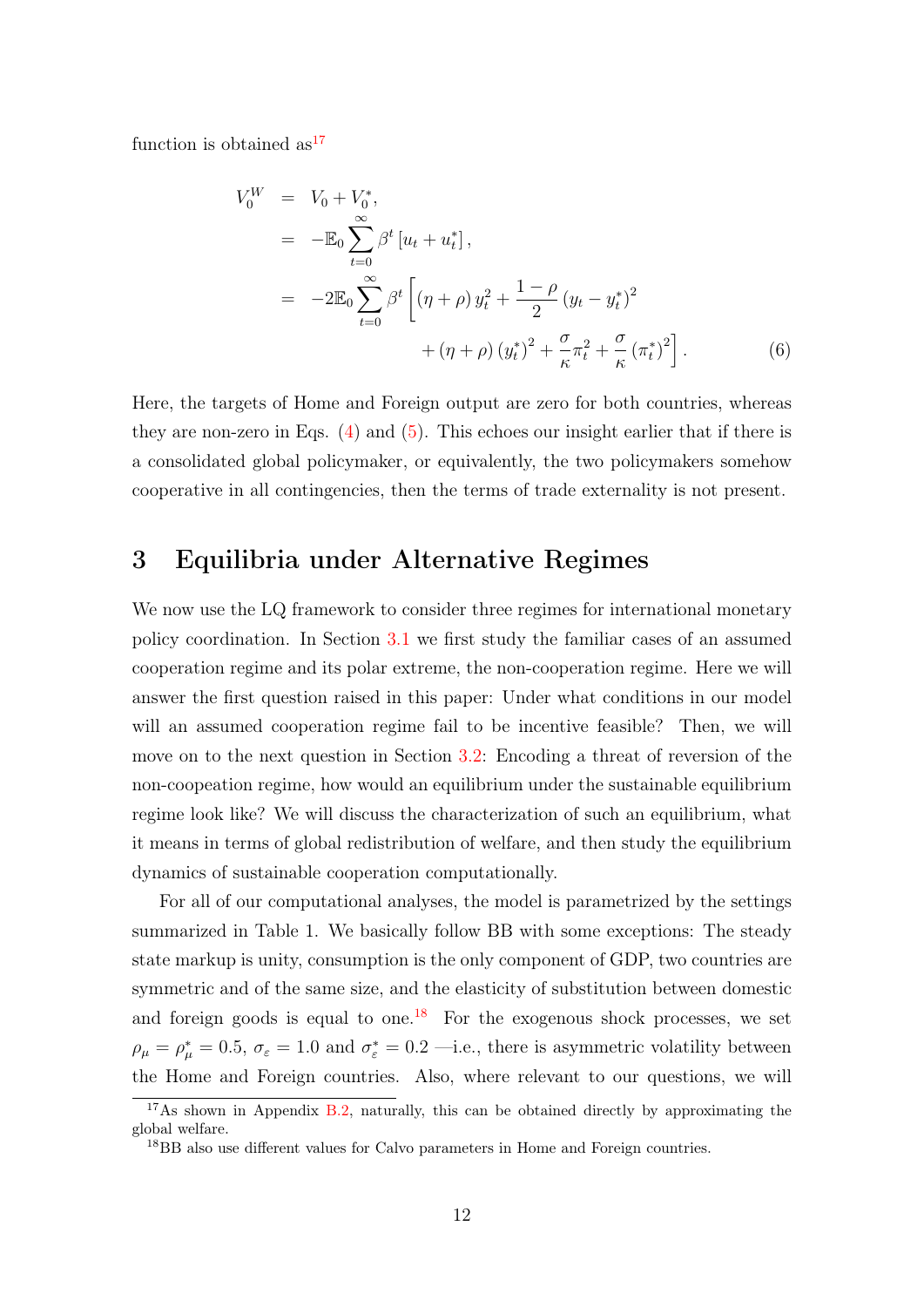vary parameters such as the coefficient of relative risk aversion  $\rho$  to illustrate the intuitions developed earlier. As the equilibrium under sustainable cooperation can be obtained only numerically, we use the same policy function iteration method to solve for the other equlibria under cooperation and non-cooperation and compare the equlibria under different regimes.

Table 1: Parameter values.

|          | Parameters                                               | Values              |
|----------|----------------------------------------------------------|---------------------|
|          | subjective discount factor                               | 0.99                |
|          | Frisch elasticity                                        | 0.47                |
|          | coefficient of relative risk aversion                    | $\{0.5, 1.0, 1.5\}$ |
|          | Calvo parameter                                          | 0.75                |
| $\sigma$ | elasticity of substitution among differentiated products | - 10.0              |

#### <span id="page-12-0"></span>3.1 Cooperation vs. non-cooperation under markup shocks

Policymakers in cooperation maximize the global social welfare function [\(6\)](#page-11-1) subject to the Phillips curves [\(1\)](#page-6-4) and [\(2\)](#page-6-5). The first-order necessary conditions (FONCs) in the cooperation regime are  $(1)$  and  $(2)$ , appended with the optimal trade-offs for the policymakers:[19](#page-12-1)

<span id="page-12-2"></span>
$$
-\sigma \pi_t = y_t - y_{t-1},\tag{7}
$$

$$
-\sigma \pi_t^* = y_t^* - y_{t-1}^*.\tag{8}
$$

Because of commitment to future policies inherent in both of the cooperation and non-cooperation regimes, lagged output appears in each countries' equation. The policymakers conduct history-dependent policies. Also, as shown by BB, in the cooperation regime, the optimal targeting rules are inward-looking in the sense that the optimal trade-off only involves each policymaker's own-country variables.

A policymaker in the non-cooperation regime maximizes the social welfare function in his country given the other country's outcome. The policymaker in the Home country maximizes [\(4\)](#page-8-3) subject to the Philips curves [\(1\)](#page-6-4) and [\(2\)](#page-6-5), given  $\pi_t^*$ , and the policymaker in the Foreign country maximizes [\(5\)](#page-8-4) subject to the Philips curves [\(1\)](#page-6-4) and [\(2\)](#page-6-5), given  $\pi_t$ .

<span id="page-12-1"></span><sup>&</sup>lt;sup>19</sup>See Appendix [A.1](#page-29-1) for the derivation of Eqs.  $(7)-(10)$  $(7)-(10)$  $(7)-(10)$ .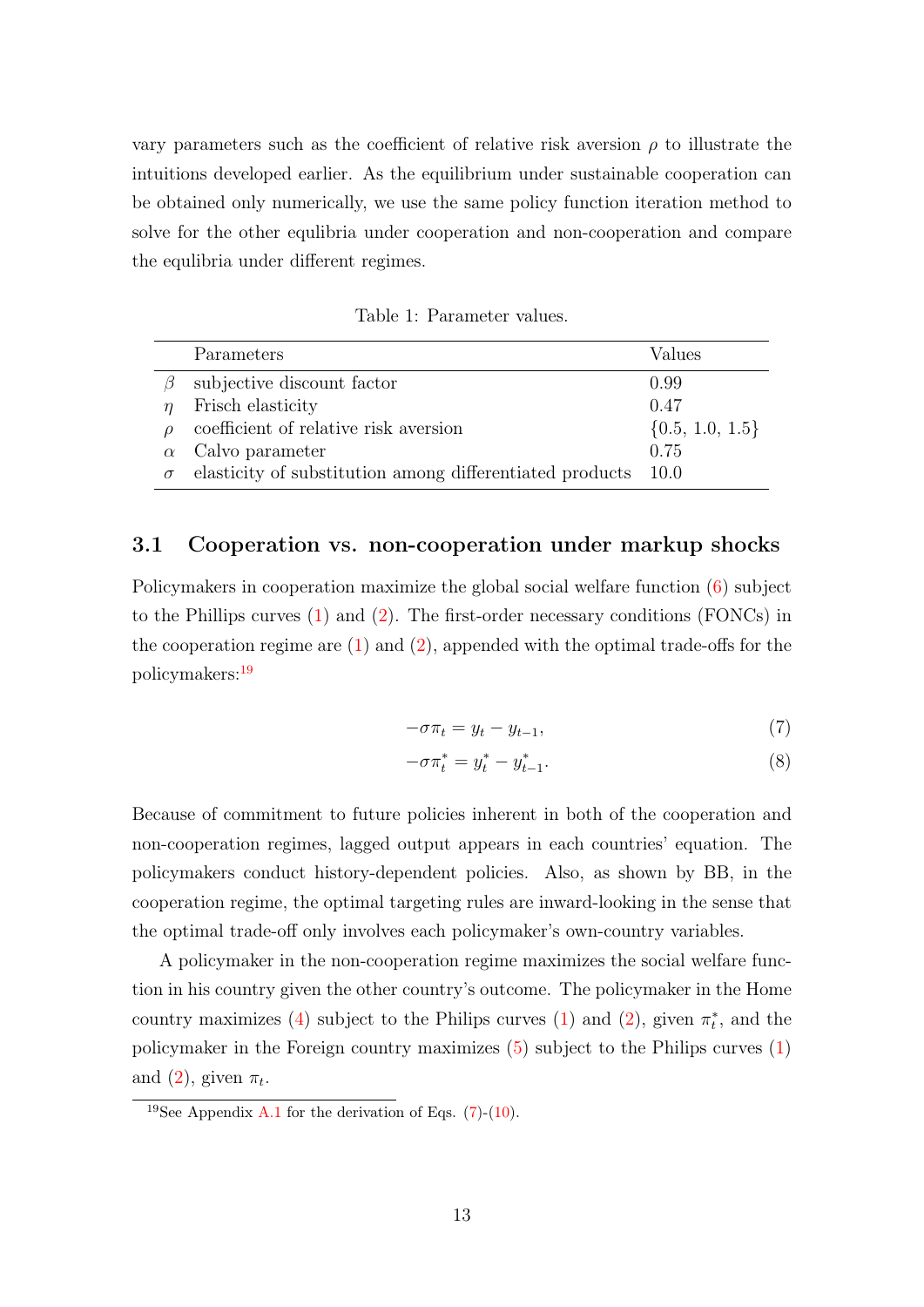The FONCs in the non-cooperation regime are [\(1\)](#page-6-4) and [\(2\)](#page-6-5), along with

<span id="page-13-0"></span>
$$
-\sigma \pi_t = y_t - \xi_t - (y_{t-1} - \xi_{t-1}),
$$
\n(9)

$$
-\sigma \pi_t^* = y_t^* - \xi_t^* - (y_{t-1}^* - \xi_{t-1}^*), \tag{10}
$$

where  $\xi_t = \frac{(1+\rho+2\eta)\mu_t-(1-\rho)\mu_t^*}{2(1+\eta)(\eta+\rho)}$  and  $\xi_t^* = \frac{(1+\rho+2\eta)\mu_t^*(-1-\rho)\mu_t}{2(1+\eta)(\eta+\rho)}$  $\frac{2(1+\eta)\mu_i - (1-\rho)\mu_t}{2(1+\eta)(\eta+\rho)}$  stem from the Home and Foreign target outputs in equations [\(4\)](#page-8-3) and [\(5\)](#page-8-4), and they reflect the terms of trade externality.

Now we look into numerical examples to understand the difference between the equilibria under cooperation and non-cooperation. Figure [1](#page-16-0) on page [17](#page-16-0) shows the impulse responses of endogenous variables to a one-time positive Home markup shock in period 0. We find: When the countries are insular  $(\rho = 1)$ , Home inflation and output gap responses under cooperation and non-cooperation, respectively, look alike in response to a Home markup shock. The terms of trade  $s_t$  responds differently under non-cooperation. When the countries are more risk averse  $(\rho > 1)$ , the terms of trade plays a role like a negative (positive) markup shock to Home (Foreign) inflation. Conditional on shocks, policymakers may have incentive to deviate from cooperation to non-cooperation because under non-cooperation they can manipulate the terms of trade. We further investigate the intuition behind these results as below.

Dynamics and welfare when  $\rho = 1$ . Consider first the special case of  $\rho = 1$ . Recall from earlier that when  $\rho = 1$ , the two countries become insular in the sense that the exogeneous shock in one country does not feedback onto the other. That is, only the Home-country variables respond to the shock. Home inflation and output gap responses in the cooperation and non-cooperation regimes, respectively, are qualitatively similar: The policymaker in either case commits to future deflation and mitigates the trade-off between current inflation and the output gap as in the well-studied closed economy setting. The terms of trade  $s_t$  responds differently to a markup shock in Home country under the non-cooperation regime. Under cooperation, the terms of trade responds negatively to markup shocks. Under noncooperation, the terms of trade responds positively at the impact of the shock, so that the Home output gap  $(x_t \equiv y_t - \mu_t/(\eta + \rho))$  response is more attenuated; but this is traded-off with a more aggressive response in Home inflation.

Under non-cooperation, a positive response of the terms of trade can be deduced from the risk sharing first order condition [\(3\)](#page-7-1). Note that when  $\rho = 1$ , the terms of trade  $s_t$  has no direct effect on the Phillips curve equilibrium restrictions on policy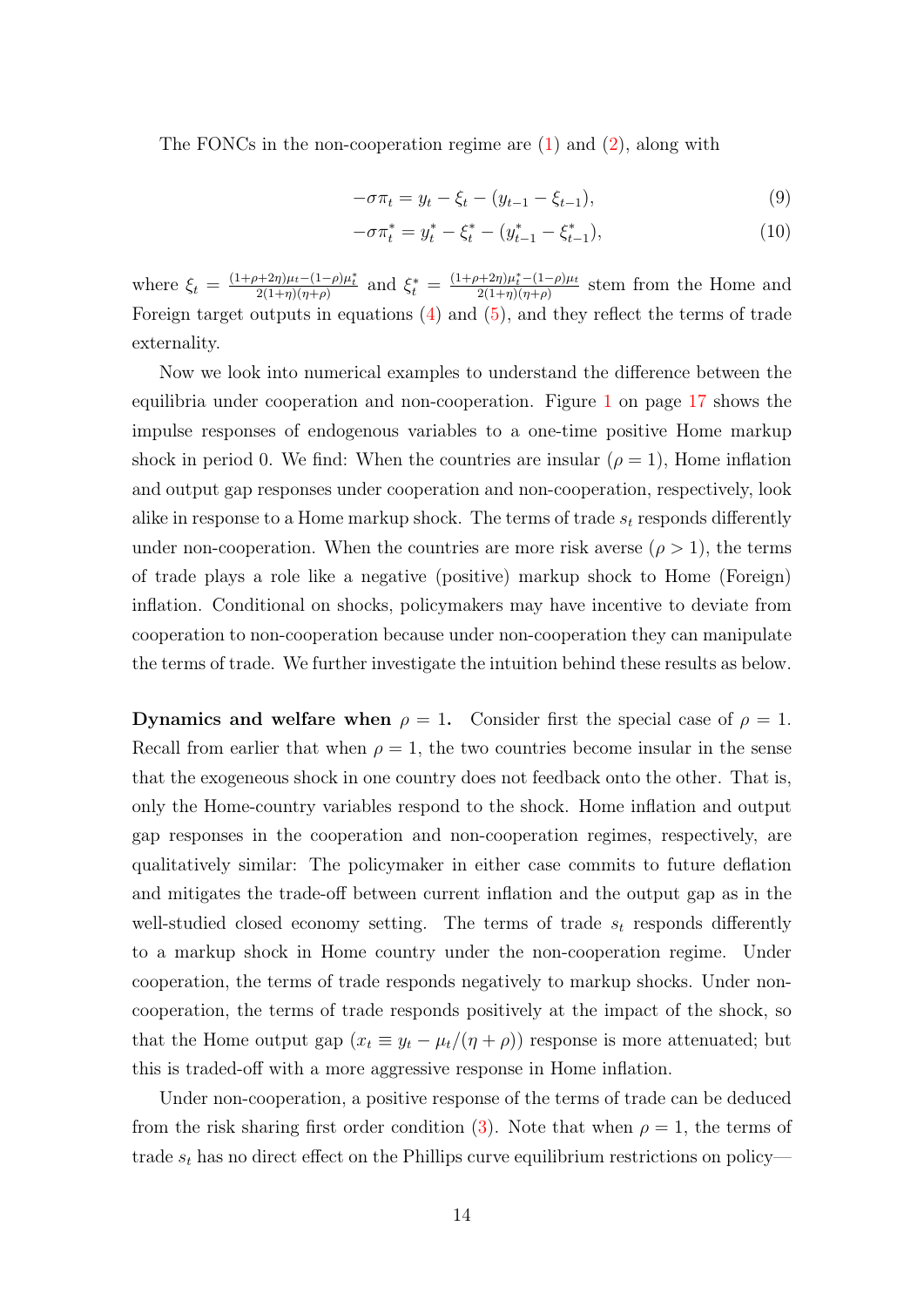i.e., equations [\(1\)](#page-6-4) and [\(2\)](#page-6-5))—nor the policymakers' optimal trade-offs  $(9)$  and  $(10)$ . Given its welfare trade-off with inflation, the output gap will not be completely closed, so then the shock will still imply a negative output gap outcome. Since the Foreign country is insular,  $y_t^*$  remains unchanged in Foreign. Thus, the risk sharing condition implies that state-price deflators on complete-market assets must adjust such that the terms of trade rises with the rise in  $y_t$ , upon impact of the shock. Since Foreign still behaves in an insular manner and does not react to what Home does, it must absorb the marginal welfare loss involving  $\tilde{x}_t \equiv y_t + \mu_t/(\eta + \rho)$ . The latter is the terms of trade externality effect discussed earlier. In this example, this is a spillover onto Foreign's welfare that is being exploited by Home.

In contrast, in the cooperation regime, the consolidated policy maximizes the global social welfare function  $(6)$ . As in the non-cooperation regime, the shock will also yield a negative output gap, but the target output is zero in this case. Thus, the cooperation regime's optimal plan ends up inducing a negative output in response to the Home markup shock. This translates as larger negative Home output gap (which is equal to output itself) and a negative terms of trade response upon impact. In return, Home inflation suffers a smaller fluctuation over time and output gap deviation from zero is shorter lived.

**Dynamics and welfare when**  $\rho \neq 1$ . When  $\rho \neq 1$ , the feedback on or against the plain terms of trade externality effect comes into consideration as well. When the countries are more risk averse  $(\rho > 1)$ , the terms of trade plays a role akin to a negative (positive) markup shock to Home (Foreign) inflation. Since the Foreign country is no longer insular, under non-cooperation Foreign will also react in order to offset Home's desire to manipulate the terms of trade externality. In a Markov perfect equilibrium of the non-cooperation regime, this results in a positive Foreign output gap response which tends to weaken the positive terms of trade response that would have been if  $\rho = 1$ . Also, from Home's perspective, inducing a rise in the terms of trade acts as "negative markup shock" offsetting the incentive of Home to exploit the terms of trade externality itself. In other words, Home does not need to engineer such a large response in the terms of trade in order to absorb the original positive markup shock at home. Hence, in Figure [1](#page-16-0) we can see that the terms of trade response is more attenuated than the reference case of the economy at  $\rho = 1$ , but the response is still of the same sign. (Note that when the countries are less risk averse  $\rho < 1$  but not insular, the terms of trade resembles a positive Home markup shock so that the intuition would be the opposite to the case of  $\rho > 1$ .)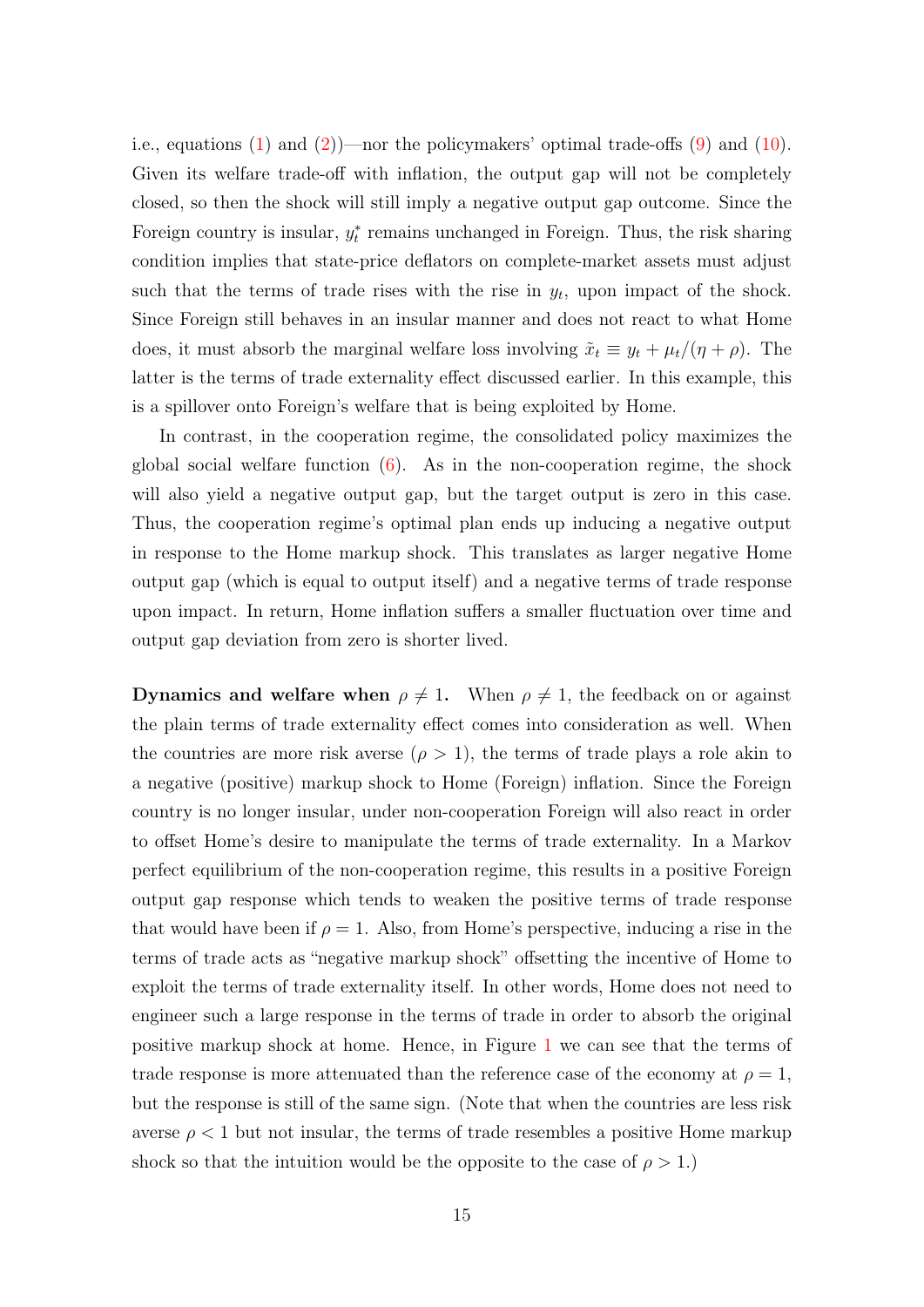Incentive (in)feasibility of cooperation. Conditional on shocks, policymakers may have incentive to deviate from cooperation to non-cooperation because under non-cooperation they can manipulate the terms of trade.<sup>[20](#page-15-0)</sup> We now study such possibilities in the model as a function of two things: relative noisiness between the country's markup shocks and risk aversion.

We let  $V^c \leq 0$  and  $V^n \leq 0$  denote the conditional welfare values to the Home policymaker in the stochastic steady state under the cooperation and non-cooperation regime, respectively.<sup>[21](#page-15-1)</sup> Likewise  $V^{*c} \leq 0$  and  $V^{*n} \leq 0$  are the corresponding counterparts for Foreign. (Note these values are non-positive since the welfare criteria are negative quadratic.) The statistic,  $R_0 \equiv -\max\{V^c/V^n - 1, 0\}$ , is less than zero when  $V^c < V^n$  holds. If  $R_0$  is negative, then the non-cooperation regime yields a higher welfare to Home than the cooperation regime—i.e. there is an incentive feasibility problem on the part of Home for international cooperation. Otherwise if  $R_0 = 0$  then there is no incentive to deviate from cooperation on the part of Home. The interpretation is the same for the Foreign counterpart of this statistic,  $R_0^*$ .

Figure [2](#page-17-1) on page [18](#page-17-1) shows the (relative) conditional social welfare of Home  $(R_0)$ and Foreign  $(R_0^*)$  under cooperation and non-cooperation. First consider raising the Home's markup shock volatility relative to its Foreign counterpart from  $\sigma_{\varepsilon}/\sigma_{\varepsilon}^* = 2$ to 5. This exercise shows that policymakers may have incentive to deviate when asymmetric markup shock volatility exists across the countries.<sup>[22](#page-15-2)</sup> The higher the ratio of the standard deviation of Home markup shock to its Foreign counterpart  $\sigma_{\varepsilon}/\sigma_{\varepsilon}^*$ , the lower is the Home social welfare under cooperation than under noncooperation. When one country faces a higher probability of experiencing severe markup shocks, the policymaker has more incentive to deviate from cooperation and behave strategically. That is, only the Home policymaker has more incentive to deviate.[23](#page-15-3)

Next consider the statistic,  $R_0$ , as a function of risk aversion  $\rho$ . The Home policymaker has the largest incentive to deviate at around  $\rho = 1$ , as the feedback

<span id="page-15-0"></span><sup>&</sup>lt;sup>20</sup>[Coenen et al.](#page-27-6) [\[2007\]](#page-27-6) study a similar question in a large-scale model of the European Central Bank (i.e, the New Area Wide Model).

<span id="page-15-1"></span><sup>&</sup>lt;sup>21</sup>This is called the stochastic or risky steady state [\[Coeurdacier et al.,](#page-27-7) [2011\]](#page-27-7), as it incorporates the future possibility of shocks hitting the economy.

<span id="page-15-2"></span> $22\text{Corset}$  et al. [\[2010\]](#page-27-4) argue that strategic manipulation of the terms of trade under noncooperation of a symmetric Nash equilibrium usually is self-defeating. However, we show that the welfare gain from non-cooperation is non-negligible—i.e., the policymaker's has incentive to deviate from the cooperation regime—when there is asymmetric volatility in the markup shock process that each country faces.

<span id="page-15-3"></span><sup>&</sup>lt;sup>23</sup>Note that, as we adopt the LQ framework, the different value of  $\sigma_{\varepsilon}/\sigma_{\varepsilon}^*$  only affects the policymakers' incentive to deviate. That is, certainty equivalence holds here.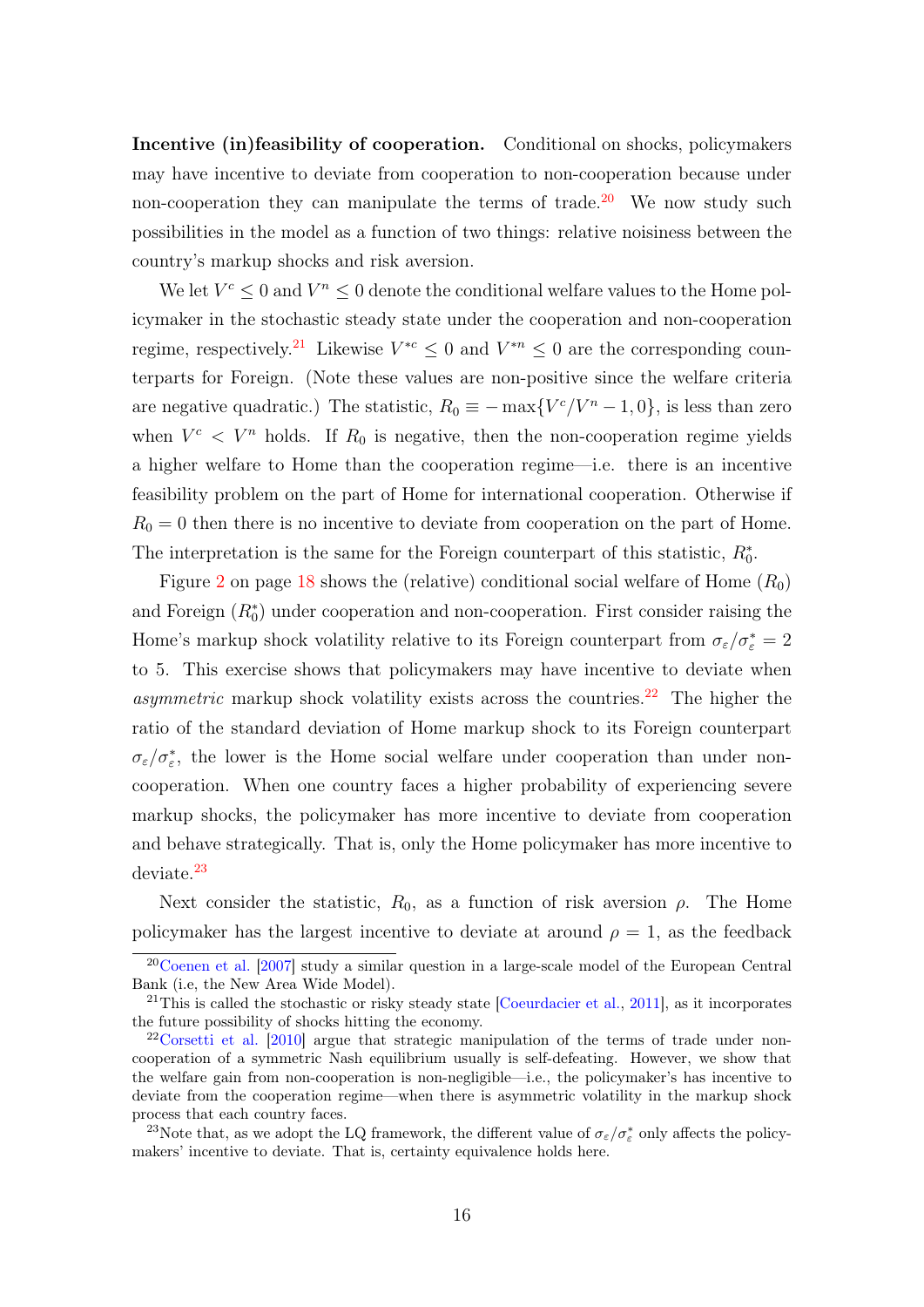effect from the terms of trade on domestic real marginal cost and from Foreign best responses is non-existent. When  $\rho > 1$ , the terms of trade fluctuations directly dampens the social welfare. When  $\rho < 1$ , inflation and output fluctuations increase, as the terms of trade effect in marginal costs aggravates the markup shock in one's own country.



<span id="page-16-0"></span>Figure 1: Impulse responses to a positive Home markup shock.

Notes: The left column is for the case of  $\rho = 0.5$ , the center column is for  $\rho = 1.0$ , and the right column is for  $\rho = 1.5$ .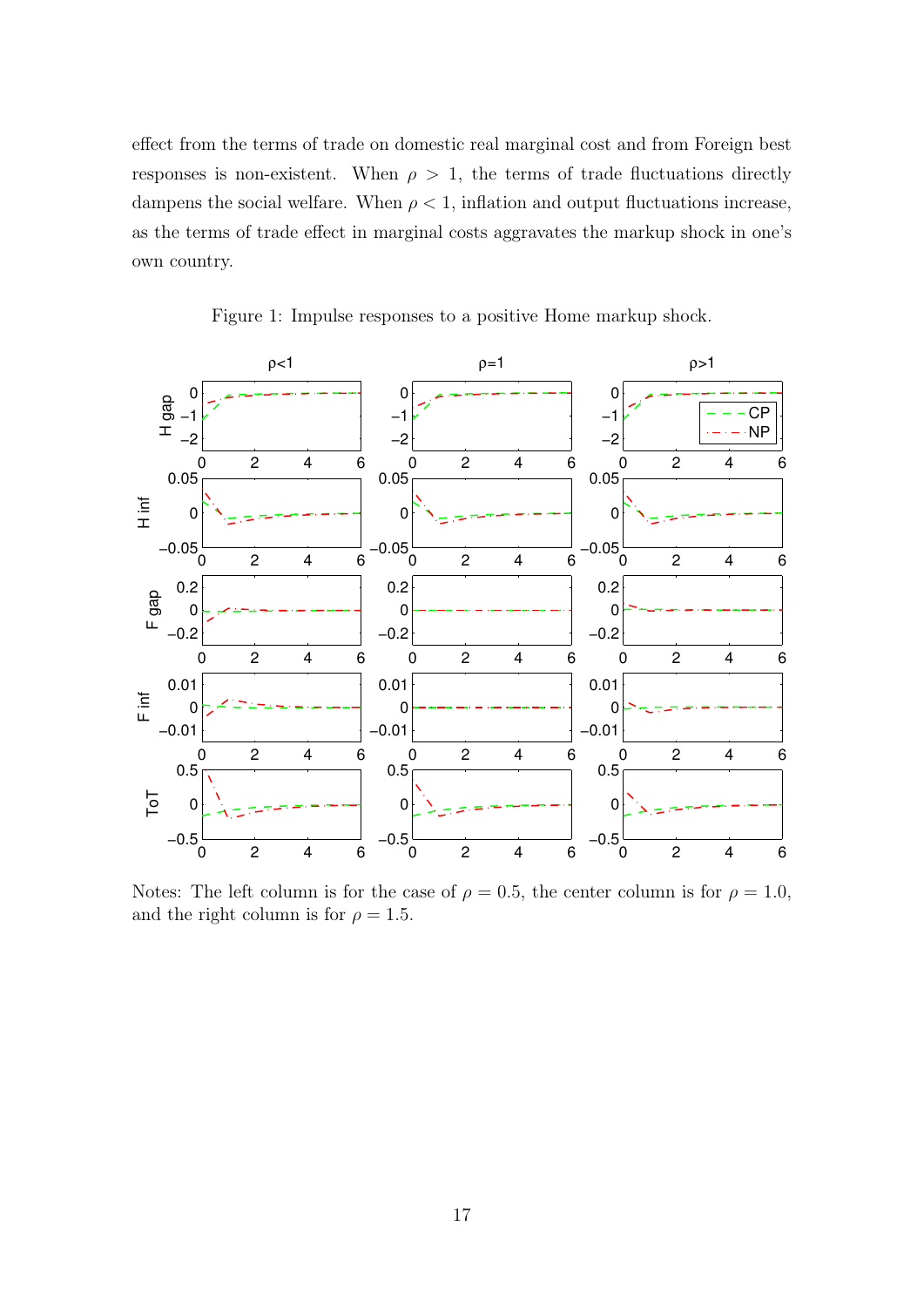<span id="page-17-1"></span>

Figure 2: Social welfare under cooperation vs. non-cooperation: with varying  $\rho$ 

In short, we cannot take the cooperation regime as being always incentive feasible for the independent policymakers. Under arguably realistic settings, e.g., asymmetric volatililities of country specific shocks, the temptation to deviate from cooperation can arise. However, this naturally leads us to ask whether the countries can do better than merely behaving under non-cooperation. We deal with this by considering the endogenous sustainable cooperation regime next.

# <span id="page-17-0"></span>3.2 Sustainable cooperation

Now we consider the regime of sustainable cooperation. In this setting, a contract between the countries ensures that each policymaker has no incentive to deviate from cooperating as long as the sustainability constraints

<span id="page-17-2"></span>
$$
V_t = \mathbb{E}_t \sum_{s=t}^{\infty} \beta^{s-t} u_s \ge W(y_{t-1}, y_{t-1}^*, \mu_t), \tag{11}
$$

<span id="page-17-3"></span>
$$
V_t^* = \mathbb{E}_t \sum_{s=t}^{\infty} \beta^{s-t} u_s^* \ge W^*(y_{t-1}, y_{t-1}^*, \mu_t), \tag{12}
$$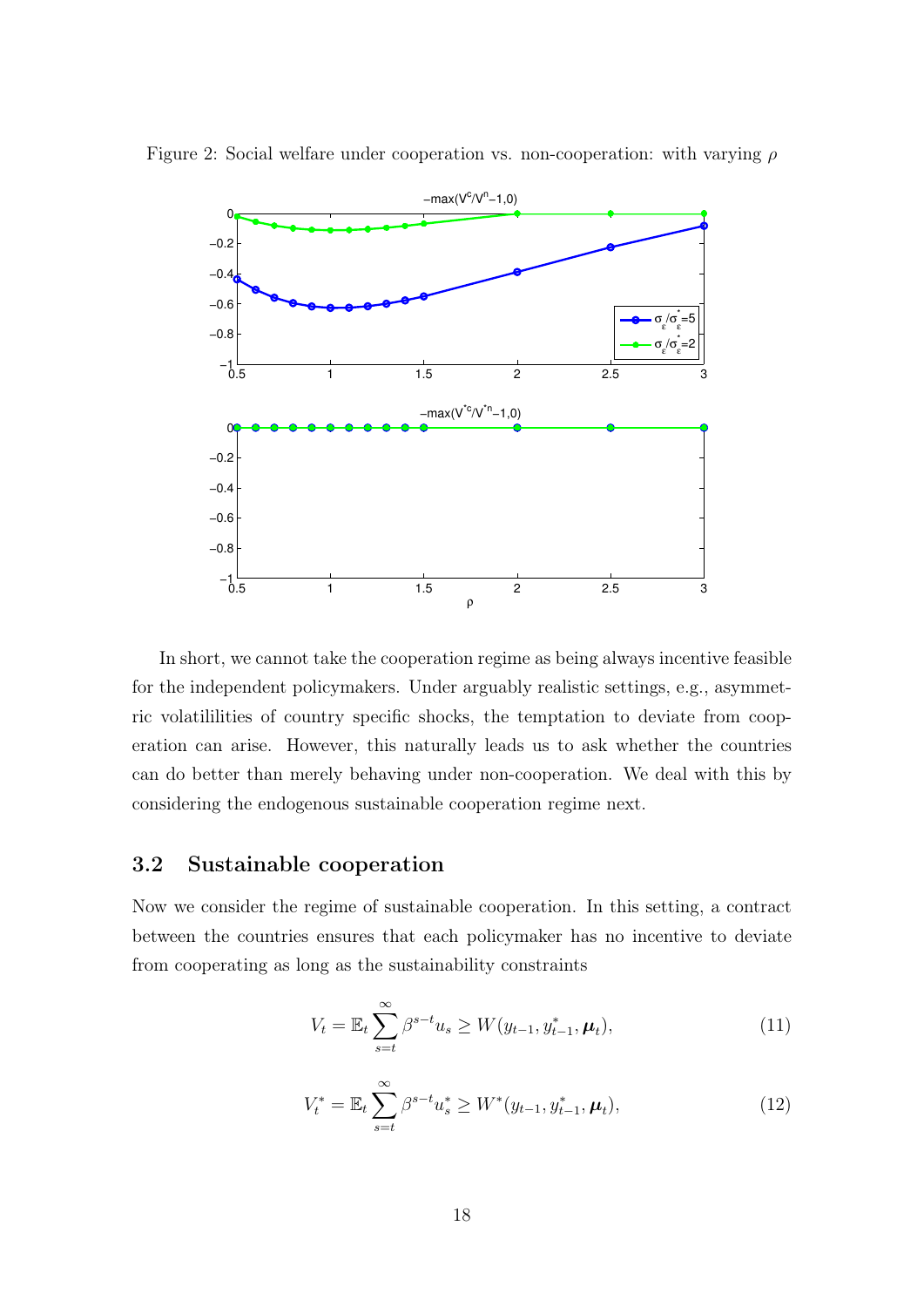hold. The functions W and  $W^*$  are the welfare functions for Home and Foreign, respectively, under the non-cooperation regime. These outside option values depend on past output levels and also  $\mu_t = [\mu_t, \mu_{t-1}, \mu_t^*, \mu_{t-1}^*]'$  which is a vector of current and past realizations of exogenous markup shocks. If either country chooses not to cooperate (i.e., either of the sustainability constraints is violated), the non-cooperation equilibrium is triggered.<sup>[24](#page-18-0)</sup> In this regime, policymakers maximize the global welfare function  $(6)$  subject to the Phillips curves  $((1)$  $((1)$  and  $(2))$  $(2))$  and sustainability constraints  $(11)$  and  $(12)$  so that neither of the countries has incentive to deviate.

After some algebraic manipulation (see Appendix  $A(1)$ , we have

<span id="page-18-2"></span>
$$
-\sigma \pi_t = y_t - \zeta_t - z_t (y_{t-1} - \zeta_{t-1}), \tag{13}
$$

$$
-\sigma \pi_t^* = y_t^* - \zeta_t^* - z_t (y_{t-1}^* - \zeta_{t-1}^*), \tag{14}
$$

where  $\zeta_t = \frac{(1+\rho+2\eta)\eta_t - (1-\rho)\eta_t^*}{2(1+\eta)(\eta+\rho)}$  and  $\zeta_t^* = -\frac{(1+\rho+2\eta)\eta_t^* - (1-\rho)\eta_t}{2(1+\eta)(\eta+\rho)}$  $\frac{2(1+\eta)\eta_t-(1-\rho)\eta_t}{2(1+\eta)(\eta+\rho)}$ . The variable  $z_t =$  $\frac{\Psi_{t-1} + \Psi_{t-1}^*}{\Psi_t + \Psi_t^*} \in (0,1]$  is the ratio of the sum of Lagrange multipliers,  $\varphi_t$  and  $\varphi_t^*$ . The summed Lagrange multiplier are cumulative sufficient statistics on past incentive compatibility of the policymakers. In our setting, either of the constraints binds at a time.<sup>[25](#page-18-1)</sup> When either of the sustainability constraints is binding ( $\varphi_t > 0$  or  $\varphi_t^* > 0$ ),

$$
z_t = \frac{\Psi_{t-1} + \Psi_{t-1}^*}{\Psi_{t-1} + \Psi_{t-1}^* + \varphi_t + \varphi_t^*} < 1
$$

holds. Also,  $\eta_t$  and  $\eta_t^*$  are endogenously determined as

$$
\eta_t = (2\nu_t - 1)\mu_t
$$
  
\n
$$
-(\beta/2)\mathbb{E}_t(z_{t+1}^{-1} - 1) \left[ I_{t+1} D_1 W(y_t, y_t^*; \boldsymbol{\mu}_{t+1}) + I_{t+1}^* D_1 W^*(y_t, y_t^*; \boldsymbol{\mu}_{t+1}) \right],
$$
  
\n
$$
\eta_t^* = (2\nu_t - 1)\mu_t^*
$$
  
\n
$$
+(\beta/2)\mathbb{E}_t(z_{t+1}^{-1} - 1) \left[ I_{t+1} D_2 W(y_t, y_t^*; \boldsymbol{\mu}_{t+1}) + I_{t+1}^* D_2 W^*(y_t, y_t^*; \boldsymbol{\mu}_{t+1}) \right],
$$

where  $\nu_t = \frac{\Psi_t}{\Psi_t + \Psi_t^*} \in (0, 1)$  given  $\nu_{-1} = 1/2$ . The indicator function  $I_t = 1$  when the sustainability constraint in Home country is binding in period  $t$ ;  $I_t = 0$  otherwise. The endogenous state variable  $\nu_t$  is a pseudo-weight, which is related to how countries have temptation to deviate from cooperation—i.e., to behave strategically and

<span id="page-18-0"></span> $24$ Since the non-cooperation equilibrium studied earlier is Markov perfect, then it can be shown that it is also a sustainable equilibrium.

<span id="page-18-1"></span> $^{25}$ [Fuchs and Lippi](#page-27-8) [\[2006\]](#page-27-8) studied the situation where more than two constraints simultaneously bind in a multi-country monetary model.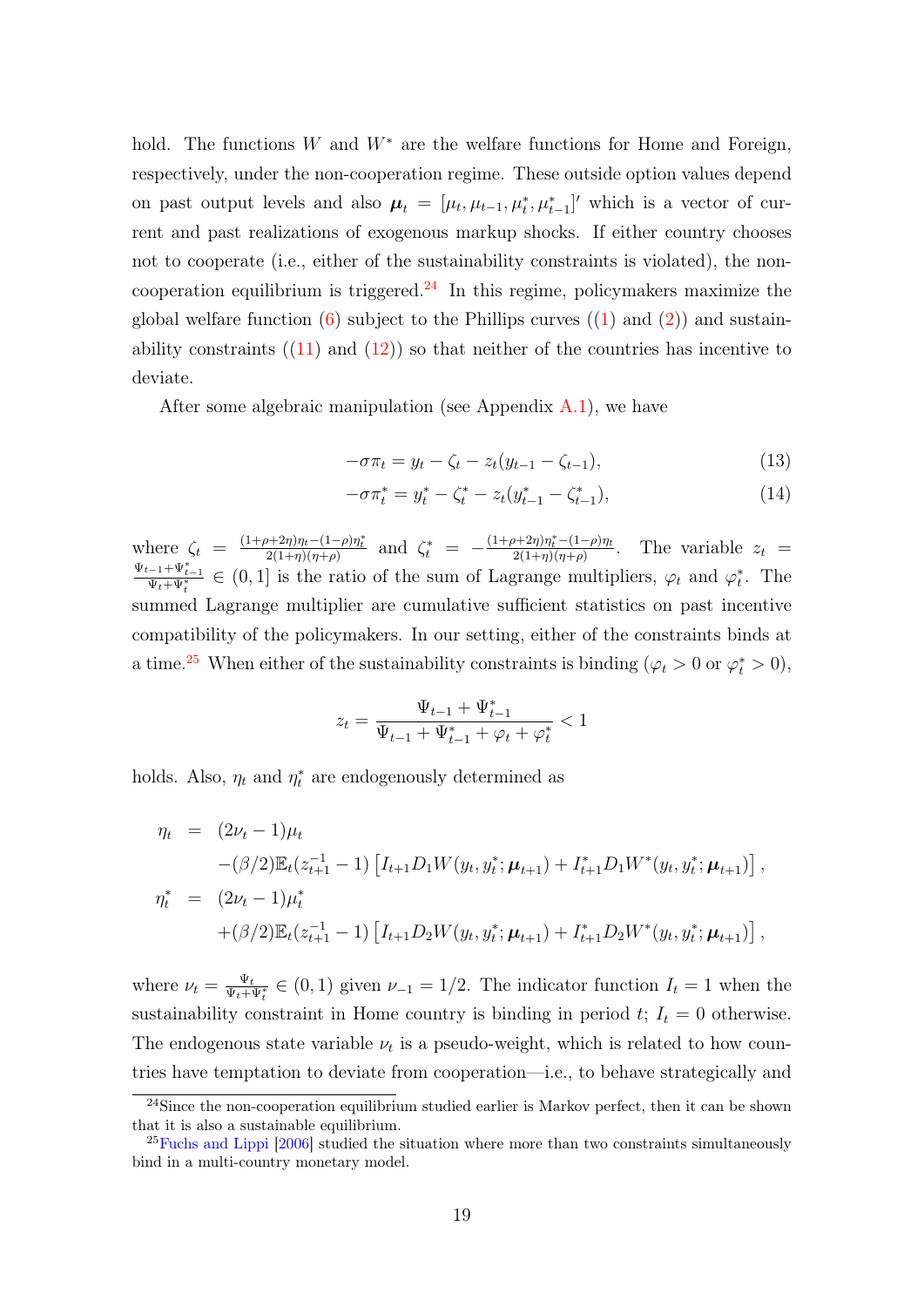to manipulate the terms of trade as in the non-cooperation regime. Observe that the conditions  $(13)$  and  $(14)$  are "distorted" versions of the optimal policy tradeoffs—their graphs projected onto  $(y_t, \pi_t)$ -space lie in between their corresponding policy trade-off counterparts in the non-cooperation regime (compare the case if  $z_t = 1, \zeta_t = \xi_t, \zeta_t^* = \xi_t^*$  almost everywhere with [\(9\)](#page-13-0) and [\(10\)](#page-13-0)) and in the cooperation regime (compare the case if  $z_t = 1$ ,  $\zeta_t = 0$ ,  $\zeta_t^* = 0$  almost everywhere with [\(7\)](#page-12-2) and [\(8\)](#page-12-2)). We provide more precise conditions for when these observations arise, in the propositions below.

We have the following preliminary property on the behavior of  $\nu_t$ :

**Proposition 1.**  $\nu_t = 1 - z_t(1 - \nu_{t-1}) > \nu_{t-1}$  when  $\varphi_t > 0$  and  $\nu_t = z_t \nu_{t-1} < \nu_{t-1}$ when  $\varphi_t^* > 0$ , where  $\varphi_t$  and  $\varphi_t^*$  are the Lagrange multipliers on the Home and Foreign sustainability constraints.

*Proof.* This can be easily derived from the law of motion of  $\Psi_t + \Psi_t^*$ . See Appendix  $\Box$ [A.1.](#page-29-1)

This result says that the pseudo-weight is a strictly increasing process whenever Home's sustainability constraint is currently binding. It is strictly decreasing whenever Foreign's incentive constraint is currently binding. Given the dynamics of  $\nu_t$ , we also have the following limiting cases:

**Proposition 2.** (i) When  $\nu_t \to 0$ ,  $\zeta_t = -\xi_t$  and  $\zeta_t^* = \xi_t^*$  approximately hold; (ii) When  $\nu_t \to 1$ ,  $\zeta_t = \xi_t$  and  $\zeta_t^* = -\xi_t^*$  approximately hold. (iii) When  $\nu_t = 1/2$  for all  $t \geq 0$  and all histories, i.e., the sustainability constraint never binds,  $\zeta_t = \zeta_t^* = 0$ .

*Proof.* (i) When  $\nu_t \to 0$ , the sustainability constraint in the Home country ceases to bind;  $\eta_t = -\mu_t$ ,  $\eta_t^* = -\mu_t^*$ ,  $\zeta_t = -\xi_t = -\frac{(1+\rho+2\eta)\mu_t-(1-\rho)\mu_t^*}{2(1+\eta)(\eta+\rho)}$  and  $\zeta_t^* = \xi_t^*$  $\frac{(1+\rho+2\eta)\mu_t^*-(1-\rho)\mu_t}{h}$  $\frac{2(1+\eta)\mu_i-(1-\rho)\mu_t}{2(1+\eta)(\eta+\rho)}$  approximately hold. (ii) When  $\nu_t \to 1$ , the sustainability constraint in the Foreign country ceases to bind;  $\eta_t = \mu_t$ ,  $\eta_t^* = \mu_t^*$ ,  $\zeta_t = \xi_t$  and  $\zeta_t^* = -\xi_t^*$ approximately hold. (iii) is apparent.  $\Box$ 

In terms of global welfare, we can deduce that the sustainable cooperation regime is an (endogenously) intermediate case of the two extremes: cooperation and noncooperation. When the sustainability constraints never bind,  $\eta_t = \eta_t^* = 0$  and  $\nu_t = 1/2$  hold, and the solution becomes the same as in the cooperation regime. When the Home sustainability constraint binds, for example, the pseudo weight on each country's welfare shifts to keep the Home country within the sustainable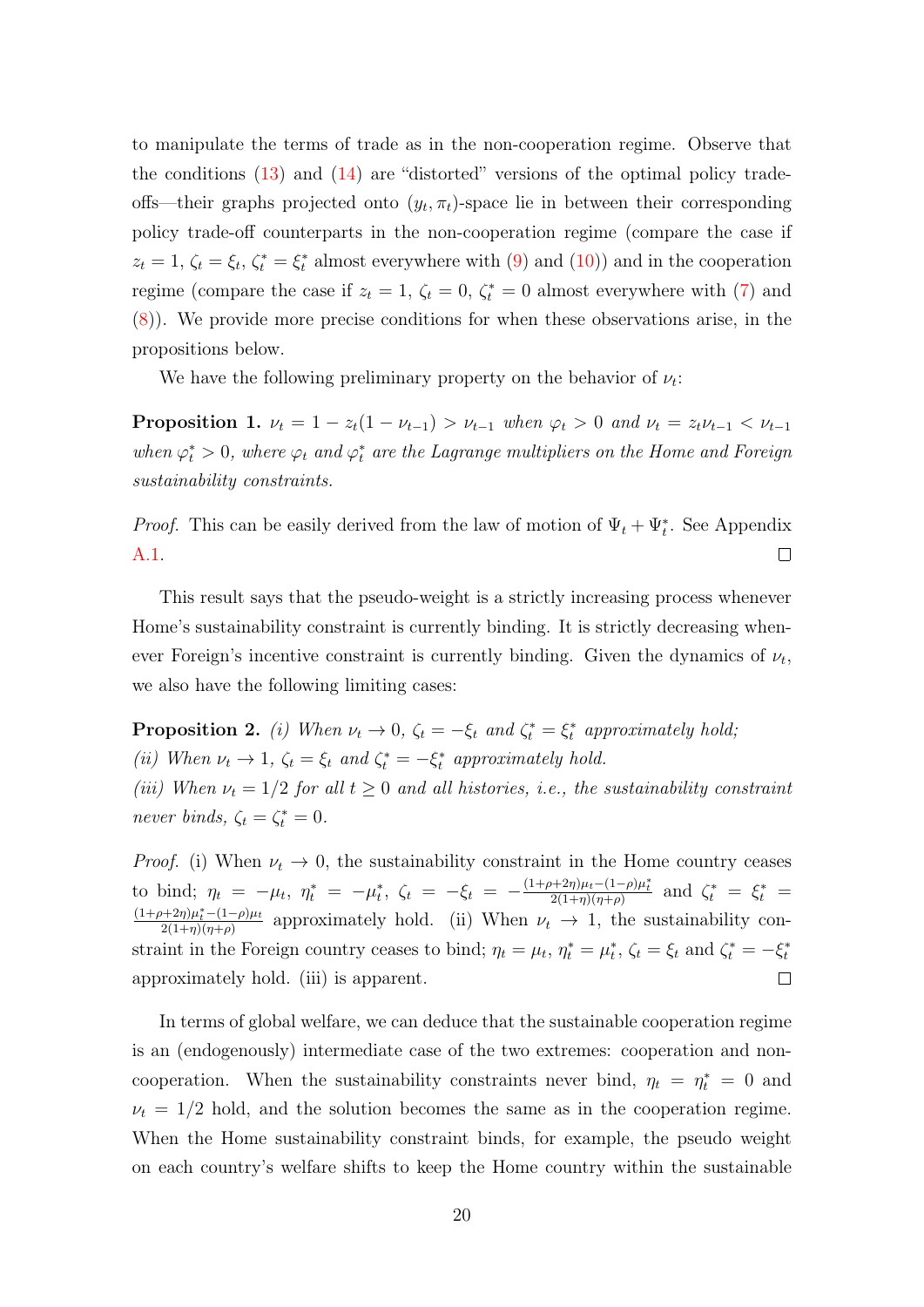cooperation regime. As  $\nu_t \to 1$ , the home-country dynamics resembles the ones under non-cooperation as  $\zeta_t \to \xi_t$  (Eq. [\(13\)](#page-18-2) becomes Eq. [\(9\)](#page-13-0)), whereas negative externalities affect the Foreign country as  $\zeta_t^* \to -\xi_t^*$ . This additional externality may make the situation worse for the Foreign country. When  $\rho \neq 1$ , there is a spillover effect to the Foreign country more than via the terms of trade in the risk sharing effect, and Home's welfare improves at the sacrifice of Foreign's—i.e., the Foreign policymaker carries no weight strategically as  $\nu_t \to 1$ .

#### 3.2.1 Computation

The sustainable cooperation problem is nonlinear, despite involving quadratic and linear forms. This is because of the ocassionally binding nature of the sustainability constraints. Thus, the solution for the sustainable cooperation equilibrium can only be obtained numerically.<sup>[26](#page-20-0)</sup> We use a version of the policy function iteration method with occasionally binding constraints [\[Kehoe and Perri,](#page-28-5) [2002,](#page-28-5) [Sunakawa,](#page-28-6) [2015\]](#page-28-6). Let  $s = (y_{-1}, y_{-1}, \nu_{-1}, \mu) \in Y \times Y \times N \times M$  where Y, N and M are closed sets. A state-space representation is

$$
\pi(s) = \frac{\kappa}{2} [(1 + \rho + 2\eta) y(s) - (1 - \rho) y^*(s)] + \beta \sum_{\mu'} p(\mu'|\mu)\pi(s') + \kappa \mu,
$$
  
\n
$$
\pi^*(s) = \frac{\kappa}{2} [(1 + \rho + 2\eta) y^*(s) - (1 - \rho) y(s)] + \beta \sum_{\mu'} p(\mu'|\mu)\pi^*(s') + \kappa \mu^*,
$$
  
\n
$$
-\sigma\pi(s) = y(s) - \zeta(s) - z(s)(y_{-1} - \zeta_{-1}),
$$
  
\n
$$
-\sigma\pi^*(s) = y^*(s) - \zeta^*(s) - z(s)(y_{-1}^* - \zeta_{-1}^*),
$$
  
\n
$$
V(s) = -u(s) + \beta \sum_{\mu'} p(\mu'|\mu)V(s') \ge W(y_{-1}, y_{-1}^*, \mu')
$$
  
\n
$$
V^*(s) = -u^*(s) + \beta \sum_{\mu'} p(\mu'|\mu)V^*(s') \ge W^*(y_{-1}, y_{-1}^*, \mu')
$$

where  $\zeta(s)$  and  $\zeta^*(s)$  depend on  $\sum_{\mu'} p(\mu'|\mu) \Xi(s')$  and  $\sum_{\mu'} p(\mu'|\mu) \Xi^*(s')$  each (see Appendix [A.2\)](#page-34-0). The notation  $p(\mu'|\mu)$  represents the joint transition probability matrix of shocks. This system has a recursive structure with regard to  $\pi(s')$ ,  $\pi^*(s')$ ,  $V(s')$ ,  $\Xi(s')$  and  $\Xi^*(s')$ . The occasionally binding constraints  $V(s) \geq$  $W(y_{-1}, y_{-1}, \mu')$  and  $V^*(s) \geq W^*(y_{-1}, y_{-1}^*, \mu')$  must be addressed.<sup>[27](#page-20-1)</sup>  $V(s')$ ,  $V(s')$ ,

<span id="page-20-0"></span><sup>26</sup>Program codes are written in Fortran 90 with OpenMP directives. It takes about 5-10 minutes to converge in a computer with 4 cores of 4.0 Ghz Intel Core-i7 4790K.

<span id="page-20-1"></span> $^{27}$ In general, these constraints may make the problem non-convex so that the numerical algorithm (based on assuming the existence of a unique functional fixed-point) may end up finding only one of multiple equilibria. We cannot prove the existence nor uniqueness of the equilibrium, but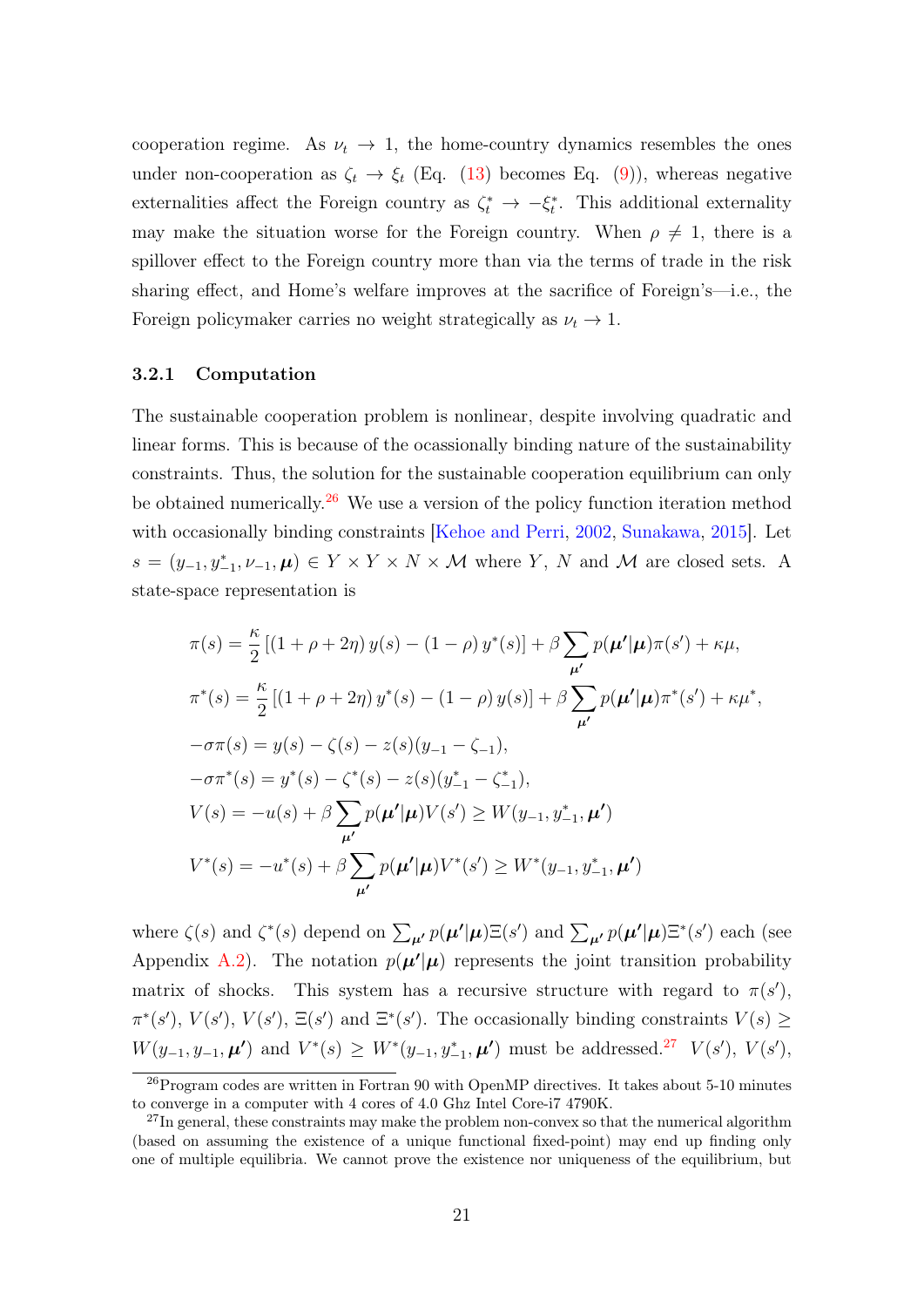$\pi(s')$ ,  $\pi^*(s')$ ,  $\Xi(s')$  and  $\Xi^*(s')$  need to be approximated by projection onto known families of basis functions, as continuation states  $s' = (y(s), y^*(s), \nu(s), \mu')$  may not be on the grid points. Three-dimensional cubic spline bases are used for interpolation. We set  $Y = [-5.0, 5.0]$  and  $N = (0.0, 1.0)$  and divide them each into five knot points.

Each element in  $\mu = (\mu, \mu_{-1}, \mu^*, \mu^*_{-1})$  follows a Markov chain. We set  $\mu \in$  $M = \{-\sigma_{\varepsilon}, 0, \sigma_{\varepsilon}\}\$ and  $\mu^* \in M^* = \{-\sigma_{\varepsilon}^*, 0, \sigma_{\varepsilon}^*\}\$ for each shock, respectively for the Home and Foreign country. Note that  $\mathcal{M} = M^2 \times (M^*)^2$ . Each Markov chain is independent of the others. The transition matrix is given by  $p(\mu'|\mu)_{(1\times3)} = [(1-\lambda)q(\mu'|\mu)]_{(1\times3)}$  $(\rho_{\mu})/2, \rho_{\mu}, (1 - \rho_{\mu})/2]$  for any  $\mu$ . Hence,  $5^3 \times 3^4 = 10125$  grid points are used to approximate the state space.[28](#page-21-0)

#### 3.2.2 Numerical results

Figure [3](#page-23-0) on page [24](#page-23-0) shows impulse responses to a positive Home markup shock  $\mu = \sigma_{\varepsilon}$  in period 0. By comparing the responses under each regime, it is shown that the responses under sustainable cooperation are intermediate between those under cooperation and non-cooperation. When  $\rho$  equals 0.5 or 1.5, i.e., two countries are non-insular, the responses under sustainable cooperation become closer to those under cooperation.<sup>[29](#page-21-1)</sup> Also, when two countries are non-insular, the signs of the Foreign responses under sustainable cooperation are opposite to the ones under cooperation or non-cooperation. Before we interpret these results, let us first discuss the characteristics under sustainable cooperation by looking at the binding pattern of the sustainability constraints.

Figure [4](#page-24-0) illustrates how much the sustainability constraint is binding under this shock. The upper row panels in the figure are for the ratio of the sum of Lagrange multipliers,  $z_t$ , and lower row panels are for the pseudo weights,  $\nu_t$ . The Home sustainability constraint binds in period 0, which makes  $z_t < 1$  and  $\nu_t > \frac{1}{2}$  $\frac{1}{2}$ . Again, note that the temptation to deviate from cooperation is the highest when  $\rho = 1$ . That is,  $z_t$  takes the lowest value and  $\nu_t$  is away from a half and closest to one. Since two countries are insular in this case, Foreign output and inflation rates do

numerically we conduct robustness checks utilizing different initial guesses of the equilibrium policy functions that would have delivered the sustainable cooperation plan. Our numerical results do not seem to suffer from such problems of equilibrium multiplicity.

<span id="page-21-0"></span><sup>&</sup>lt;sup>28</sup>The number of the grid points for Y and N are increased to check the robustness of our result. As we have seven state variables, this kind of exercise is very time-consuming as it exponentially increases the total number of grid points.

<span id="page-21-1"></span><sup>&</sup>lt;sup>29</sup>When  $\rho = 3$ , as in the original calibration in BB, the responses under sustainable cooperation are quite similar to those under cooperation, although the sustainablility contraint is binding.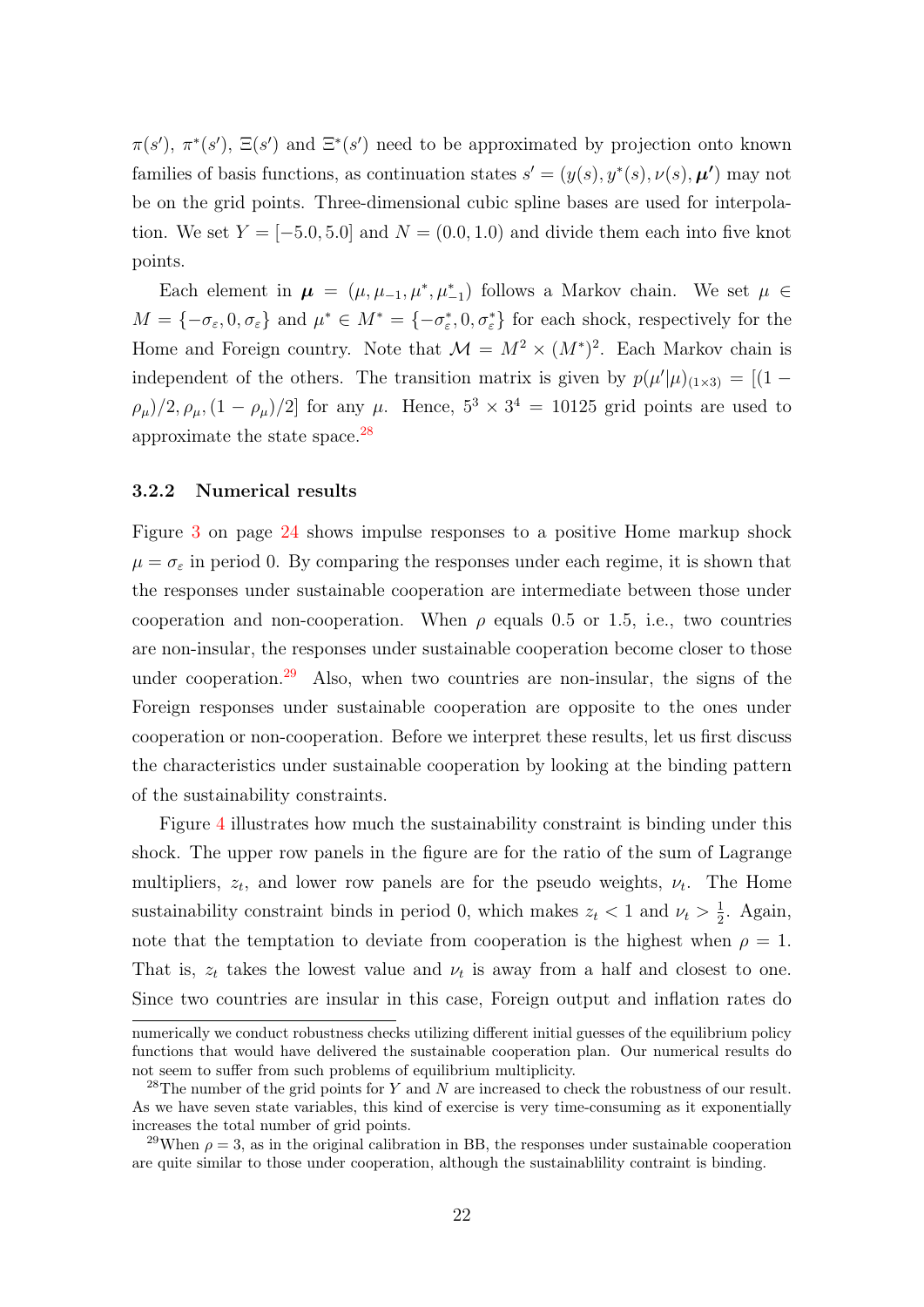not react to the Home markup shock. The self-centered Home policymaker has every desire to set its own policy to maximize its domestic welfare, ignoring the resulting terms of trade externality on its neighbor. Sustainable cooperation needs to take this temptation for Home policymaker to deviate into account. As a result, the Home sustainability constraint binds and the pseudo weight on each country's social welfare shifts toward the one favoring the Home country—i.e., the sustainable equilibrium has to redistribute welfare from Foreign to Home to keep the Home country within the sustainable cooperation regime.

When  $\rho$  is set away from unity, the sustainability constraints bind less aggressively. The pseudo weight goes less away from a half. Less welfare redistribution toward Home is needed to keep the Home country in check under the sustainable cooperation regime.

How binding are the sustainability constraints in relation to risk aversion of agents—i.e., the value of  $\rho$ ? This can be ascertained from Figure [5.](#page-24-1) When  $\rho$  is around one, the Home policymaker has the biggest temptation to deviate from the cooperation regime. This is consistent with our earlier investigation in Figure [2.](#page-17-1) When  $\rho \neq 1$ , as discussed earlier, there is the feedback effect from the terms of trade as markup shock and its accompanying retaliation considerations from Foreign. The Foreign policymaker reacts to offset the terms of trade externality under noncooperation. However, under sustainable cooperation, the sustainable plan ensures that Home must take into account the sacrifice of Foreign's welfare as well. There is an additional welfare redistribution effect: More welfare will have to be promised to Home to ensure that it stays in cooperation and not exploit the terms of trade externality as much as in the non-cooperation regime. When  $\rho$  is around one, the latter effect is largest as there is almost no feedback effect, so the temptation to deviate is largest.

Now, let us return to Figure [3.](#page-23-0) Since under sustainable cooperation there is a redistribution of welfare from Foreign to Home, we see that the responses of Foreign's variables are different from the ones under cooperation or non-cooperation. In particular, following the explanations above, we can see that when  $\rho = 1$  (in the middle column panels of the figure), the response of Home in terms of output gap, inflation and the terms of trade are similar to the non-cooperation case, but they are more attenuated. In fact, they sit in between their corresponding impulse responses under the cooperation and the non-cooperation regimes. Again there is no response of Foreign variables here since it behaves optimally in an insular manner. If  $\rho > 1$  (see the right column panels of the figure), the intuition coming from the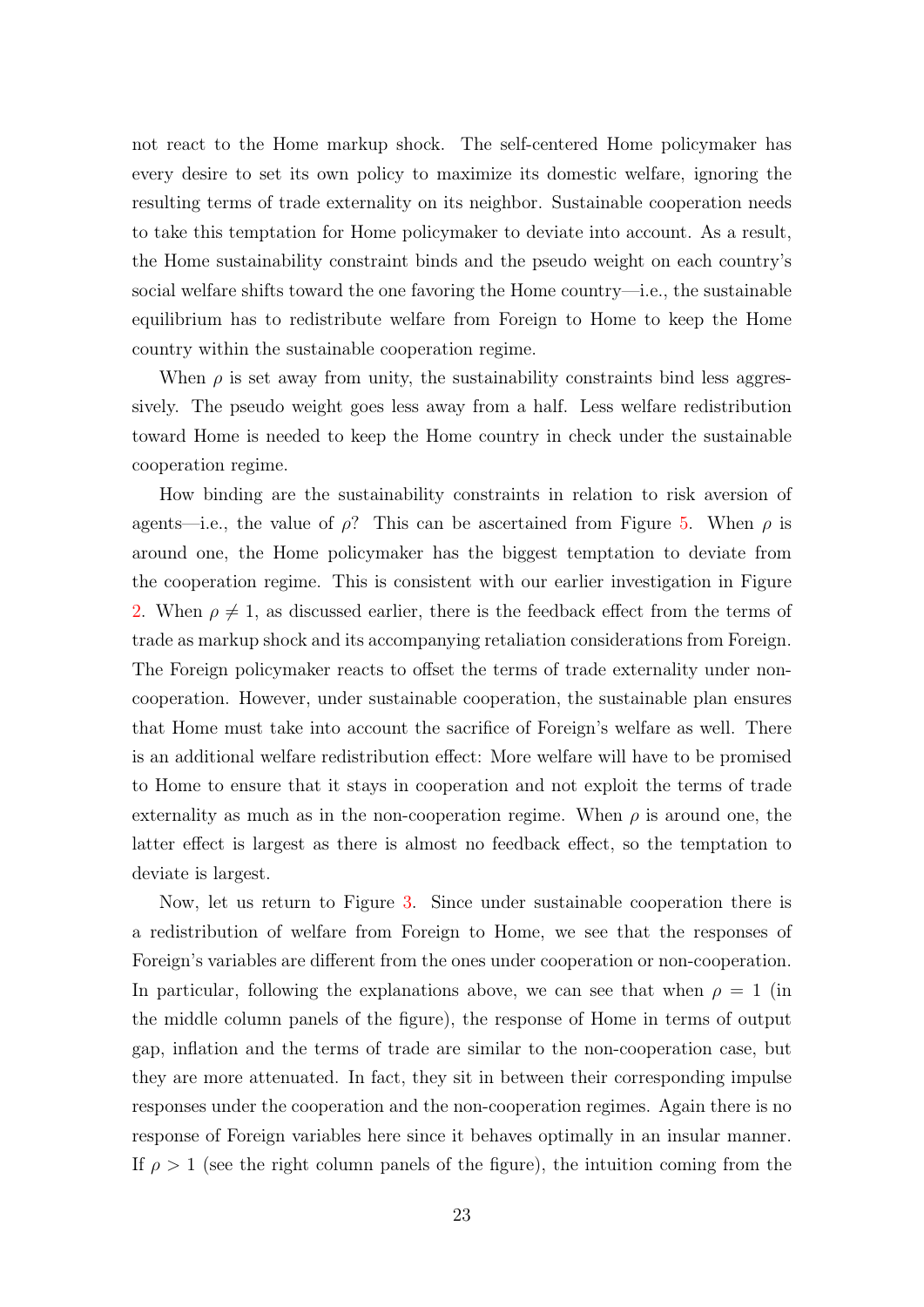terms of trade externality and its feedback effects is still present. However, now the responses are much more attenuated than under the non-cooperation regime reflecting the additional welfare redistribution effects. There is a need for shifting welfare weights from Foreign to Home. Also, the signs of the Foreign responses under sustainable cooperation are opposite from the ones under cooperation or noncooperation. Finally, if  $\rho < 1$  (i.e., the left column panels of the figure), our intuition above on the reinforcing threat of welfare redistribution also applies. Interestingly, here the terms of trade response turns out to be negative implying that in this sustainable cooperative regime, Home and Foreign have every incentive to behave very well so that the dynamic outcomes are closer to those under the assumed cooperation case.

<span id="page-23-0"></span>Figure 3: Impulse responses to a positive Home markup shock: sustainable cooperation.



Notes: The left column is for the case of  $\rho = 0.5$ , the center column is for  $\rho = 1.0$ , and the right column is for  $\rho = 1.5$ .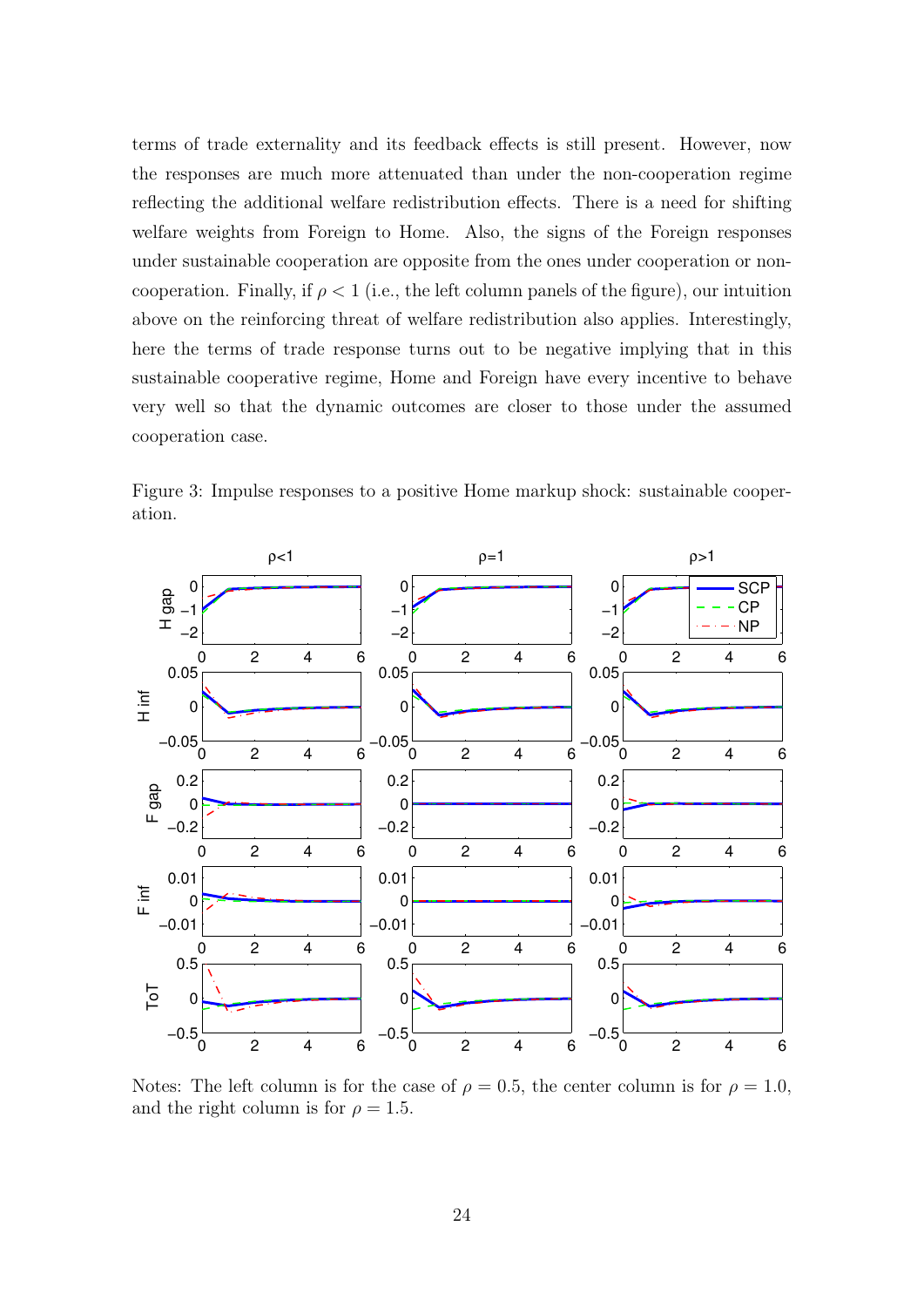

<span id="page-24-0"></span>Figure 4: The steadfastness of commitment and pseudo weight.

Notes: The left column is for the case of  $\rho = 0.5$ , the center column is for  $\rho = 1.0$ , and the right column is for  $\rho = 1.5$ .

Figure 5: The steadfastness of commitment and pseudo weight: with varying  $\rho$ .

<span id="page-24-1"></span>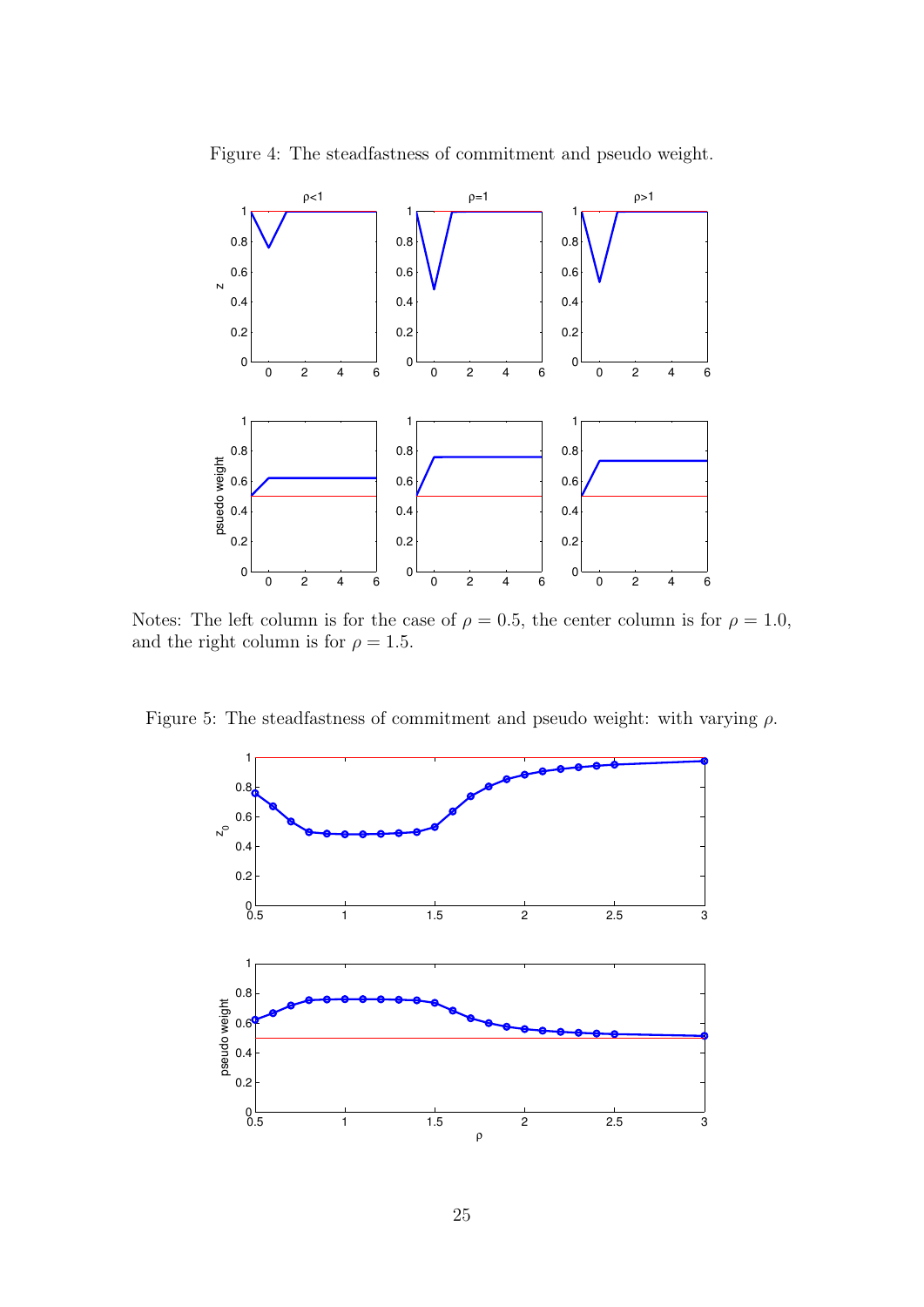# <span id="page-25-0"></span>4 Conclusion

We show that the incentive to deviate from a cooperation regime is large when the intertemporal elasticity of substitution is close to unity, and when asymmetric volatility exists among the countries. However, by construction of the long term contract underlying the sustainable cooperation regime, no country has an incentive to deviate from a cooperative outcome. Instead countries in such a program are willing to tolerate welfare redistributions whenever asymmetric shocks hit them, in return for better than no-cooperation equilibrium outcomes. Thus the responses of inflation and output gap in both countries under sustainable cooperation are different from the ones under cooperation and non-cooperation. In particular, for the country faced with the markup shock, inflation, output gap and terms of trade outcomes have dynamics that are intermediate to the cooperation and non-cooperation regimes.

To sum up, monetary cooperation should not be taken for granted to be an always- and everywhere-tenable proposition. When the markup shock is the dominant driver of economic fluctuations, the considerations of sustainable cooperation is particularly important when two countries are insular in structural relationship and face asymmetric volatilities in structural shocks. In such situations, it is important to acknowledge that the best allocations and prices central banks can achieve are somewhere between those under cooperation and non-cooperation.

More can be done following our analyses here. Future extensions include studying conditions with other shocks than the markup shock and a role for fiscal policy under currency unions. Another important issue is to seek for simple operational rules to attain the almost equivalent outcomes to the sustainable cooperation equilibrium. A more challenging extension to the case with policymakers' private information may be interesting as well.<sup>[30](#page-25-1)</sup> These open questions are left for our future research.

<span id="page-25-1"></span><sup>30</sup>For related studies in the closed economy, see for example, [Athey et al.](#page-26-9) [\[2005\]](#page-26-9), [Waki et al.](#page-28-7) [\[2015\]](#page-28-7).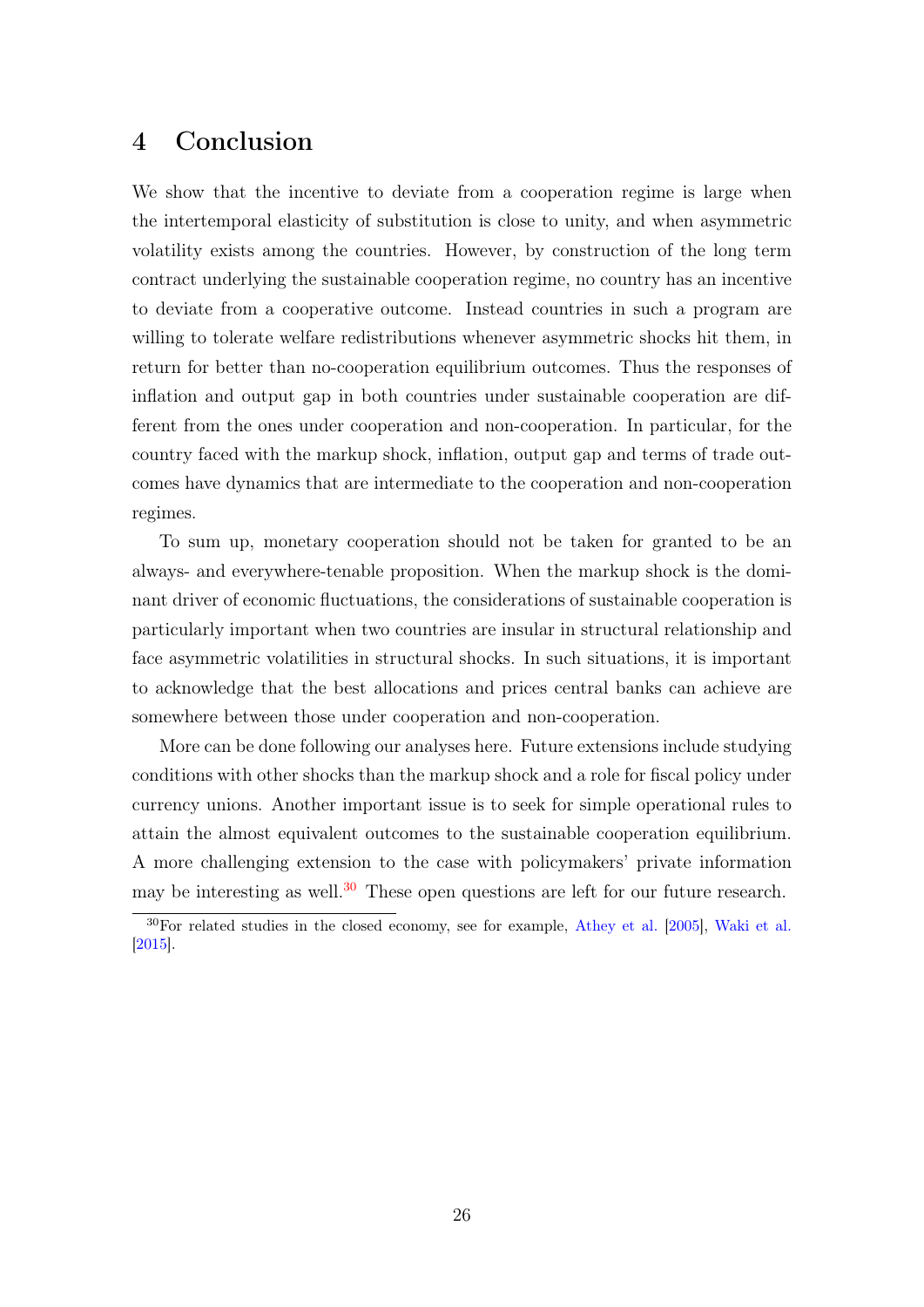# References

- <span id="page-26-9"></span>Susan Athey, Andrew Atkeson, and Patrick J. Kehoe. The Optimal Degree of Discretion in Monetary Policy. Econometrica, 73(5):1431–1475, 09 2005. URL [http://ideas.repec.](http://ideas.repec.org/a/ecm/emetrp/v73y2005i5p1431-1475.html) [org/a/ecm/emetrp/v73y2005i5p1431-1475.html](http://ideas.repec.org/a/ecm/emetrp/v73y2005i5p1431-1475.html).
- <span id="page-26-1"></span>Gianluca Benigno and Pierpaolo Benigno. Price Stability in Open Economies. Review of Economic Studies, 70(4):743–764, October 2003. URL [http://ideas.repec.org/a/](http://ideas.repec.org/a/bla/restud/v70y2003i4p743-764.html) [bla/restud/v70y2003i4p743-764.html](http://ideas.repec.org/a/bla/restud/v70y2003i4p743-764.html).
- <span id="page-26-2"></span>Gianluca Benigno and Pierpaolo Benigno. Designing targeting rules for international monetary policy cooperation. Journal of Monetary Economics, 53(3):473–506, 2006.
- <span id="page-26-6"></span>P. Benigno and M. Woodford. Inflation stabilization and welfare: The case of a distorted steady state. Journal of the European Economic Association, 3(6):1185–1236, 2005.
- <span id="page-26-7"></span>Pierpaolo Benigno and Michael Woodford. Linear-quadratic approximation of optimal policy problems. Journal of Economic Theory, 147(1):1–42, 2012.
- <span id="page-26-10"></span>Martin Bodenstein, Luca Guerrieri, and Joe LaBriola. Macroeconomic policy games. Finance and Economics Discussion Series 2014-87, Board of Governors of the Federal Reserve System, 2014.
- <span id="page-26-8"></span>Guillermo A. Calvo. Staggered prices in a utility-maximizing framework. *Journal of Mon*etary Economics, 12(3):383–398, September 1983.
- <span id="page-26-3"></span>Matthew B. Canzoneri, Robert E. Cumby, and Behzad T. Diba. The need for international policy coordination: what's old, what's new, what's yet to come? Journal of International Economics, 66(2):363–384, 2005.
- <span id="page-26-5"></span>V. V. Chari and Patrick J. Kehoe. Sustainable Plans. Journal of Political Economy, 98 (4):783–802, January 1990. ISSN 0022-3808. doi: 10.1086/261706. URL [http://www.](http://www.journals.uchicago.edu/doi/abs/10.1086/261706) [journals.uchicago.edu/doi/abs/10.1086/261706](http://www.journals.uchicago.edu/doi/abs/10.1086/261706).
- <span id="page-26-4"></span>Varadarajan Chari, Alessandro Dovis, and Patrick Kehoe. Rethinking Optimal Currency Areas. 2014 Meeting Papers 826, Society for Economic Dynamics, 2014. URL [http:](http://ideas.repec.org/p/red/sed014/826.html) [//ideas.repec.org/p/red/sed014/826.html](http://ideas.repec.org/p/red/sed014/826.html).
- <span id="page-26-0"></span>Richard Clarida, Jordi Gali, and Mark Gertler. A simple framework for international monetary policy analysis. Journal of Monetary Economics, 49(5):879–904, 2002.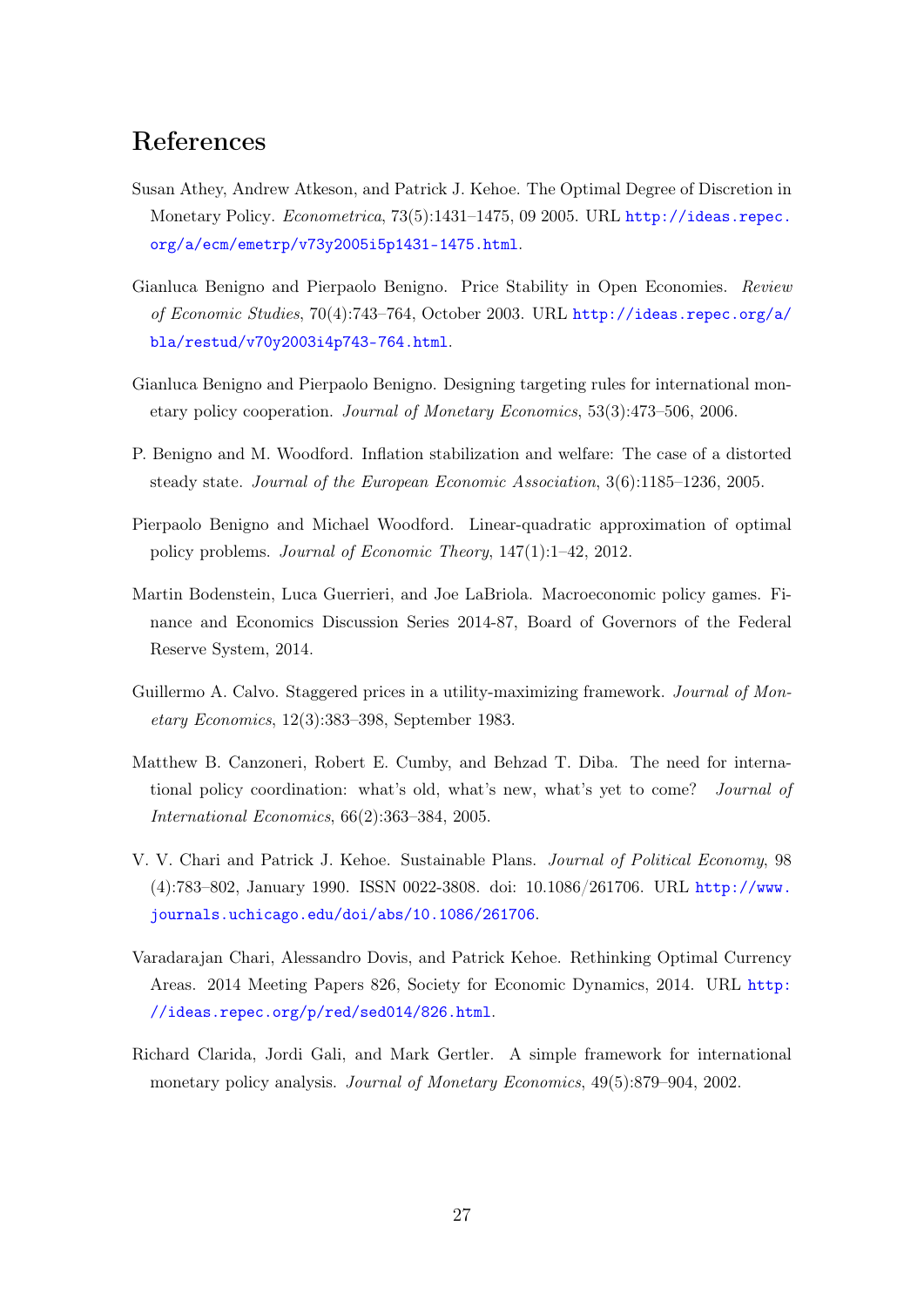- <span id="page-27-6"></span>GÃŒnter Coenen, Giovanni Lombardo, Frank Smets, and Roland Straub. International Transmission and Monetary Policy Cooperation. In International Dimensions of Monetary Policy, NBER Chapters, pages 157–192. National Bureau of Economic Research, Inc, 2007. URL <http://ideas.repec.org/h/nbr/nberch/0513.html>.
- <span id="page-27-7"></span>Nicolas Coeurdacier, Helene Rey, and Pablo Winant. The Risky Steady State. American Economic Review, 101(3):398–401, May 2011. URL [http://ideas.repec.org/a/aea/](http://ideas.repec.org/a/aea/aecrev/v101y2011i3p398-401.html) [aecrev/v101y2011i3p398-401.html](http://ideas.repec.org/a/aea/aecrev/v101y2011i3p398-401.html).
- <span id="page-27-1"></span>Richard N Cooper. Macroeconomic policy adjustment in interdependent economies. Quarterly Journal of Economics, 83(1):1-24, 1969. URL [http://EconPapers.repec.org/](http://EconPapers.repec.org/RePEc:tpr:qjecon:v:83:y:1969:i:1:p:1-24) [RePEc:tpr:qjecon:v:83:y:1969:i:1:p:1-24](http://EconPapers.repec.org/RePEc:tpr:qjecon:v:83:y:1969:i:1:p:1-24).
- <span id="page-27-4"></span>G. Corsetti, L. Dedola, and S. Leduc. Optimal monetary policy in open economies. In B. Friedman and M. Woodford, editors, Handbook of Monetary Economics, volume III. North Holland, 2010.
- <span id="page-27-3"></span>Giancarlo Corsetti and Paolo Pesenti. Welfare And Macroeconomic Interdependence. Quarterly Journal of Economics, 116(2):421–445, May 2001. URL [http://ideas.](http://ideas.repec.org/a/tpr/qjecon/v116y2001i2p421-445.html) [repec.org/a/tpr/qjecon/v116y2001i2p421-445.html](http://ideas.repec.org/a/tpr/qjecon/v116y2001i2p421-445.html).
- <span id="page-27-10"></span>Davide Debortoli and Ricardo Nunes. On linear quadratic approximations. MPRA Paper 544, University Library of Munich, Germany., 2006.
- <span id="page-27-9"></span>Avinash K Dixit and Joseph E Stiglitz. Monopolistic competition and optimum product diversity. American Economic Review, 67(3):297–308, June 1977.
- <span id="page-27-5"></span>Charles Engel. International coordination of central bank policy. Working Paper 20952, National Bureau of Economic Research, February 2015. URL [http://www.nber.org/](http://www.nber.org/papers/w20952) [papers/w20952](http://www.nber.org/papers/w20952).
- <span id="page-27-8"></span>William Fuchs and Francesco Lippi. Monetary Union with Voluntary Participation. Review of Economic Studies, 73(2):437-457, 2006. URL [http://ideas.repec.org/a/oup/](http://ideas.repec.org/a/oup/restud/v73y2006i2p437-457.html) [restud/v73y2006i2p437-457.html](http://ideas.repec.org/a/oup/restud/v73y2006i2p437-457.html).
- <span id="page-27-11"></span>Ippei Fujiwara and Yuki Teranishi. Financial stability in open economies. CAMA Working Paper Series, 2013.
- <span id="page-27-2"></span>Koichi Hamada. A Strategic Analysis of Monetary Interdependence. Journal of Political Economy, 84(4):677–700, August 1976. URL [http://ideas.repec.org/a/ucp/jpolec/](http://ideas.repec.org/a/ucp/jpolec/v84y1976i4p677-700.html) [v84y1976i4p677-700.html](http://ideas.repec.org/a/ucp/jpolec/v84y1976i4p677-700.html).

<span id="page-27-0"></span>David Hume. Political Discourses. R. Fleming., 1752.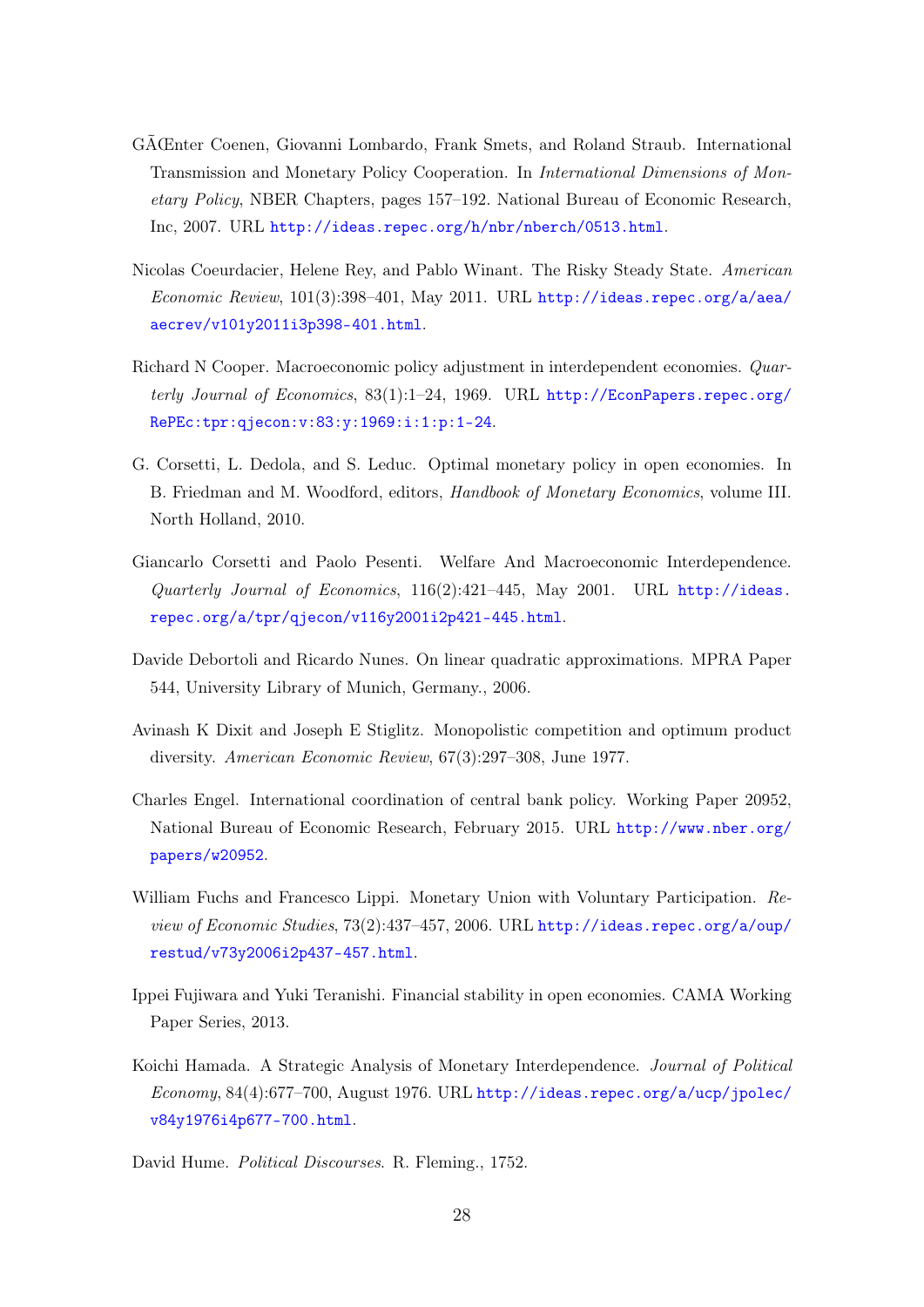- <span id="page-28-5"></span>Patrick J. Kehoe and Fabrizio Perri. International Business Cycles with Endogenous Incomplete Markets. Econometrica, 70(3):907–928, 2002. URL [http://onlinelibrary.](http://onlinelibrary.wiley.com/doi/10.1111/1468-0262.00314/abstract) [wiley.com/doi/10.1111/1468-0262.00314/abstract](http://onlinelibrary.wiley.com/doi/10.1111/1468-0262.00314/abstract).
- <span id="page-28-3"></span>Jinill Kim and Sunghyun Henry Kim. Spurious welfare reversals in international business cycle models. Journal of International Economics, 60(2):471–500, 2003.
- <span id="page-28-4"></span>Jinill Kim and Sunghyun Henry Kim. Two pitfalls of linearization methods. Journal of Money, Credit and Banking, 39(4):995–1001, 2007.
- <span id="page-28-8"></span>Paul Levine, Joseph Pearlman, and Richard Pierse. Linear-quadratic approximation, external habit and targeting rules. Journal of Economic Dynamics and Control, 32(10): 3315–3349, 2008.
- <span id="page-28-1"></span>Maurice Obstfeld and Kenneth Rogoff. Exchange Rate Dynamics Redux. Journal of Political Economy, 103(3):624–60, June 1995. URL [http://ideas.repec.org/a/ucp/](http://ideas.repec.org/a/ucp/jpolec/v103y1995i3p624-60.html) [jpolec/v103y1995i3p624-60.html](http://ideas.repec.org/a/ucp/jpolec/v103y1995i3p624-60.html).
- <span id="page-28-6"></span>Takeki Sunakawa. A quantitative analysis of optimal sustainable monetary policies. Journal of Economic Dynamics and Control, 52:119–135, 2015.
- <span id="page-28-0"></span>Lars E O Svensson and Sweder van Wijnbergen. Excess Capacity, Monopolistic Competition, and International Transmission of Monetary Disturbances. Economic Journal, 99(397):785-805, September 1989. URL [http://ideas.repec.org/a/ecj/econjl/](http://ideas.repec.org/a/ecj/econjl/v99y1989i397p785-805.html) [v99y1989i397p785-805.html](http://ideas.repec.org/a/ecj/econjl/v99y1989i397p785-805.html).
- <span id="page-28-2"></span>Cedric Tille. The role of consumption substitutability in the international transmission of monetary shocks. Journal of International Economics, 53(2):421–444, April 2001. URL <http://ideas.repec.org/a/eee/inecon/v53y2001i2p421-444.html>.
- <span id="page-28-7"></span>Yuichiro Waki, Richard Dennis, and Ippei Fujiwara. The Optimal Degree of Monetary-Discretion in a New Keynesian Model with Private Information. Discussion papers 15007, Research Institute of Economy, Trade and Industry (RIETI), January 2015. URL <http://ideas.repec.org/p/eti/dpaper/15007.html>.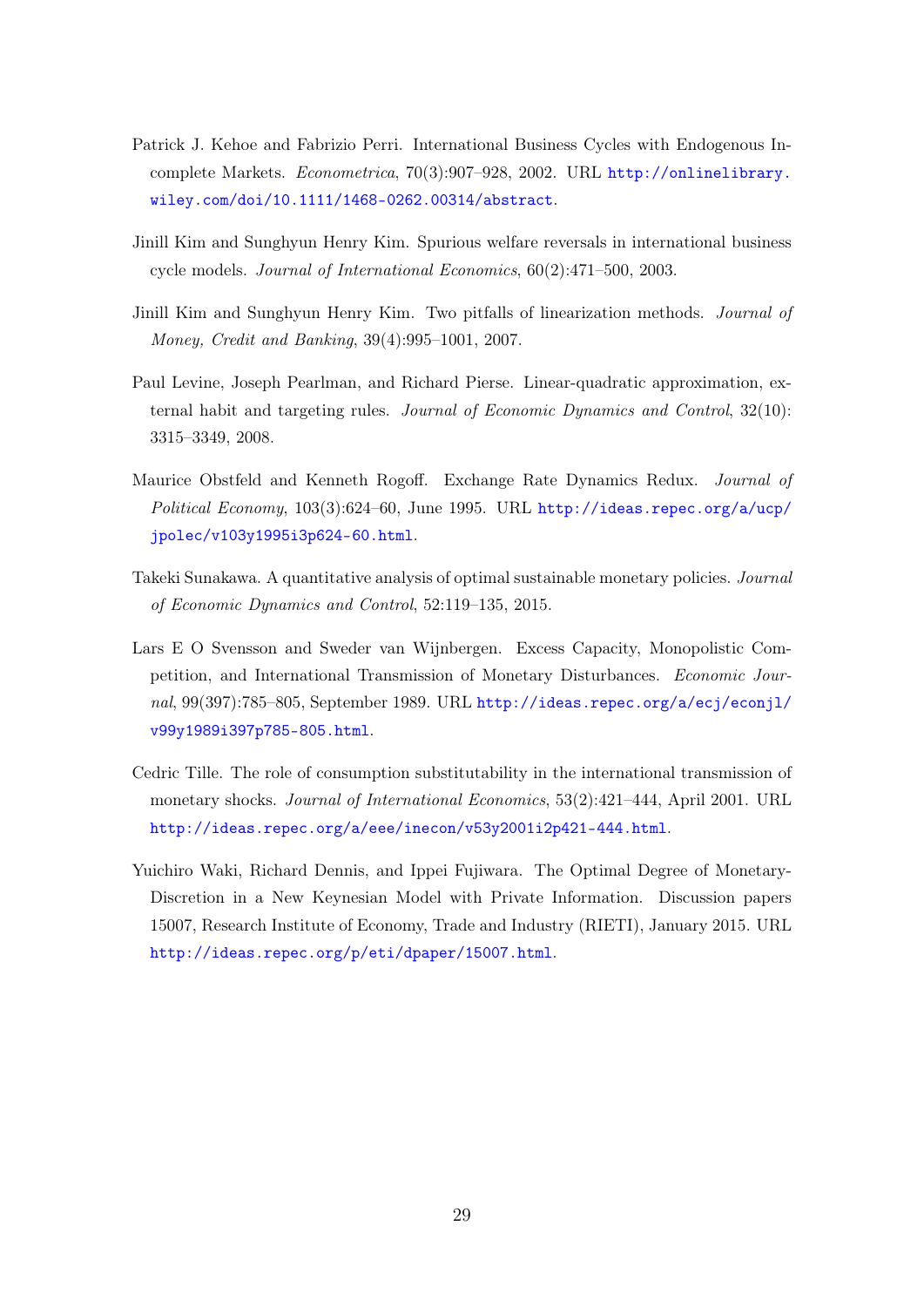# Supplementary (online) Appendix

# <span id="page-29-0"></span>A LQ Framework: Alternative Policy Equilibria

In this appendix, we will show some analytical results and computation procedure based on the LQ framework presented in Section [2.](#page-5-0) The model is also explained in detail in Appendix [B.](#page-35-0)

## <span id="page-29-1"></span>A.1 Analytical results

In this section, we will derive the FONCs in each cooperation, non-cooperation and sustainable cooperation regime.

#### A.1.1 Cooperation

Lagrangean is

$$
\mathcal{L}_0^W = -\mathbb{E}_0 \sum_{t=0}^{\infty} \beta^t \left\{ (\eta + \rho) y_t^2 + (\eta + \rho) (y_t^*)^2 + \frac{1-\rho}{2} (y_t - y_t^*)^2 + \frac{\sigma}{\kappa} \pi_t^2 + \frac{\sigma}{\kappa} (\pi_t^*)^2 + \phi_t \left( -\pi_t + \frac{\kappa}{2} \left[ (1 + \rho + 2\eta) y_t - (1 - \rho) y_t^* \right] + \kappa \mu_t \right) + \phi_{t-1} \pi_t + \phi_t^* \left( -\pi_t^* + \frac{\kappa}{2} \left[ (1 + \rho + 2\eta) y_t^* - (1 - \rho) y_t \right] + \kappa \mu_t^* \right) + \phi_{t-1}^* \pi_t^* \right\}.
$$

Note that  $(\rho + \eta)y_t + [(1 - \rho)/2]s_t = [(1 + \rho + 2\eta)/2]y_t - [(1 - \rho)/2]y_t^*$  holds. The FONCs are

$$
\partial y_t: \quad -2(\eta + \rho) y_t - (1 - \rho) (y_t - y_t^*) + \frac{\kappa}{2} (1 + \rho + 2\eta) \phi_t - \frac{\kappa}{2} (1 - \rho) \phi_t^* = 0,
$$
  

$$
\partial y_t^*: \quad -2(\eta + \rho) y_t^* + (1 - \rho) (y_t - y_t^*) - \frac{\kappa}{2} (1 - \rho) \phi_t + \frac{\kappa}{2} (1 + \rho + 2\eta) \phi_t^* = 0,
$$
  

$$
\partial \pi_t: \quad -\frac{2\sigma}{\kappa} \pi_t - \phi_t + \phi_{t-1} = 0,
$$
  

$$
\partial \pi_t^*: \quad -\frac{2\sigma}{\kappa} \pi_t^* - \phi_t^* + \phi_{t-1}^* = 0,
$$

The first two equations are solved for

$$
\phi_t = \frac{2}{\kappa} y_t, \qquad \phi_t^* = \frac{2}{\kappa} y_t^*.
$$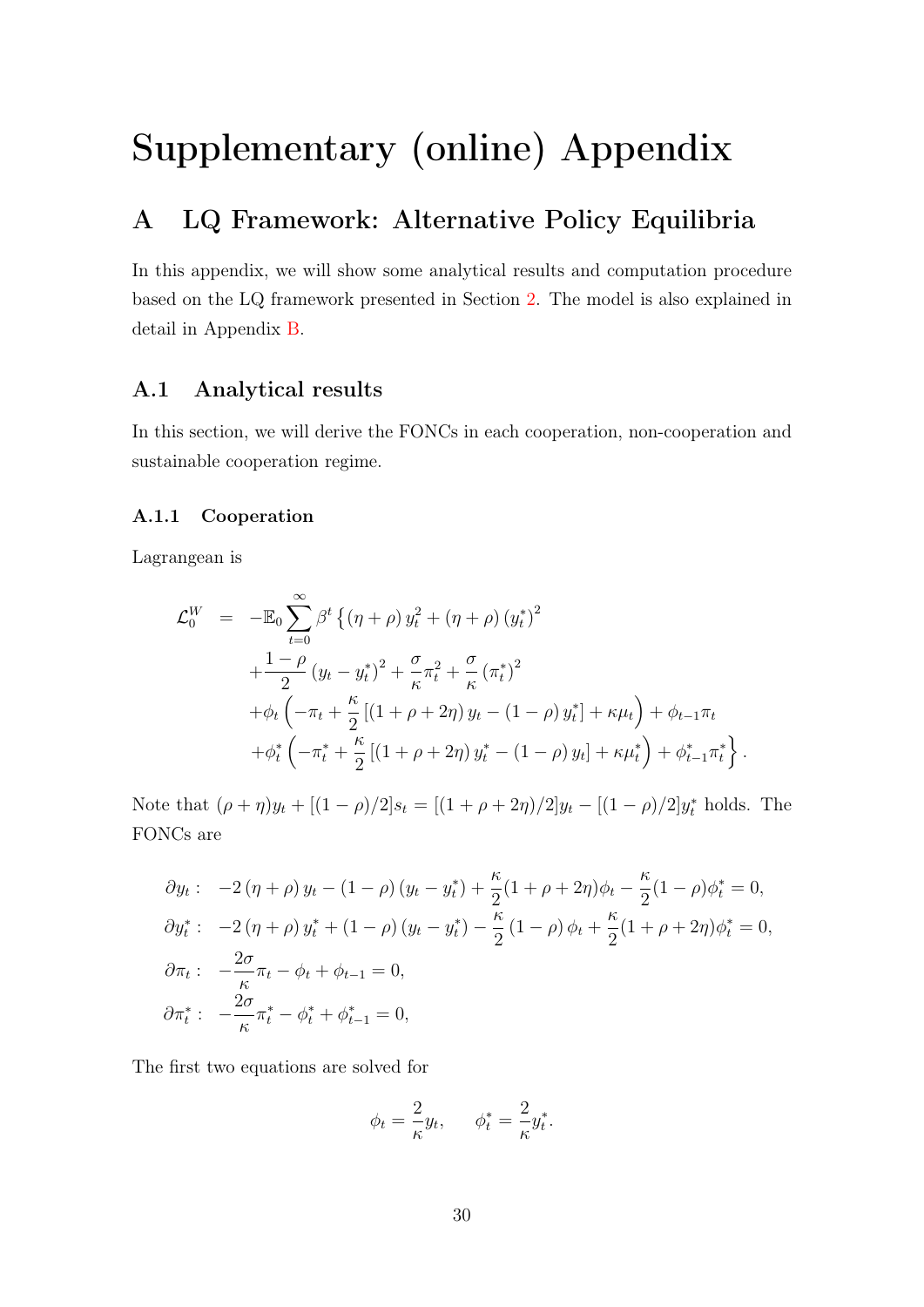The equilibrium conditions of cooperation are summarized

$$
-\sigma \pi_t = y_t - y_{t-1},
$$
  

$$
-\sigma \pi_t^* = y_t^* - y_{t-1}^*.
$$

## A.1.2 Non-cooperation

Lagrangean for the Home country is

$$
\mathcal{L}_{0} = -\mathbb{E}_{0} \sum_{t=0}^{\infty} \beta^{t} \left\{ (\eta + \rho) \left( y_{t} - \frac{1}{\eta + \rho} \mu_{t} \right)^{2} + (\eta + \rho) \left( y_{t}^{*} + \frac{1}{\eta + \rho} \mu_{t}^{*} \right)^{2} + \frac{1 - \rho}{2} (y_{t} - y_{t}^{*})^{2} + \frac{\sigma}{\kappa} \pi_{t}^{2} + \frac{\sigma}{\kappa} (\pi_{t}^{*})^{2} + \varphi_{1,t} \left( -\pi_{t} + \frac{\kappa}{2} \left[ (1 + \rho + 2\eta) y_{t} - (1 - \rho) y_{t}^{*} \right] + \kappa \mu_{t} \right) + \varphi_{1,t-1} \pi_{t} + \varphi_{2,t} \left( -\pi_{t}^{*} + \frac{\kappa}{2} \left[ (1 + \rho + 2\eta) y_{t}^{*} - (1 - \rho) y_{t} \right] + \kappa \mu_{t}^{*} \right) + \varphi_{2,t-1} \pi_{t}^{*} \right\}.
$$

The FONCs are

$$
\partial y_t: \quad -2(\eta + \rho) y_t - (1 - \rho) (y_t - y_t^*) + \frac{\kappa}{2} (1 + \rho + 2\eta) \varphi_{1,t} - \frac{\kappa}{2} (1 - \rho) \varphi_{2,t} + 2\mu_t = 0,
$$
  

$$
\partial y_t^*: \quad -2(\eta + \rho) y_t^* + (1 - \rho) (y_t - y_t^*) - \frac{\kappa}{2} (1 - \rho) \varphi_{1,t} + \frac{\kappa}{2} (1 + \rho + 2\eta) \varphi_{2,t} - 2\mu_t^* = 0,
$$
  

$$
\partial \pi_t: \quad -\frac{2\sigma}{\kappa} \pi_t - \varphi_{1,t} + \varphi_{1,t-1} = 0.
$$

The first two equations are solved for

$$
\varphi_{1,t} = \frac{2}{\kappa} \left( y_t - \frac{(1+\rho+2\eta)\mu_t - (1-\rho)\mu_t^*}{2(1+\eta)(\eta+\rho)} \right), \qquad \varphi_{2,t} = \frac{2}{\kappa} \left( y_t^* + \frac{(1+\rho+2\eta)\mu_t^* - (1-\rho)\mu_t}{2(1+\eta)(\eta+\rho)} \right).
$$

For the Foreign country, the FONCs are

$$
\partial y_t: \quad -2(\eta + \rho) \left( y_t + \frac{1}{\eta + \rho} \mu_t \right) - (1 - \rho) \left( y_t - y_t^* \right) + \frac{\kappa}{2} \left( 1 + \rho + 2\eta \right) \varphi_{1,t}^* - \frac{\kappa}{2} (1 - \rho) \varphi_{2,t}^* = 0,
$$
\n
$$
\partial y_t^*: \quad -2(\eta + \rho) \left( y_t^* - \frac{1}{\eta + \rho} \mu_t^* \right) + (1 - \rho) \left( y_t - y_t^* \right) - \frac{\kappa}{2} \left( 1 - \rho \right) \varphi_{1,t}^* + \frac{\kappa}{2} \left( 1 + \rho + 2\eta \right) \varphi_{2,t}^* = 0,
$$
\n
$$
\partial \pi_t^*: \quad -\frac{2\sigma}{\kappa} \pi_t^* - \varphi_{2,t}^* + \varphi_{2,t-1}^* = 0.
$$

The first two equations are solved for

$$
\varphi_{1,t}^* = \frac{2}{\kappa} \left( y_t + \frac{(1+\rho+2\eta)\mu_t - (1-\rho)\mu_t^*}{2(1+\eta)(\eta+\rho)} \right), \qquad \varphi_{2,t}^* = \frac{2}{\kappa} \left( y_t^* - \frac{(1+\rho+2\eta)\mu_t^* - (1-\rho)\mu_t}{2(1+\eta)(\eta+\rho)} \right).
$$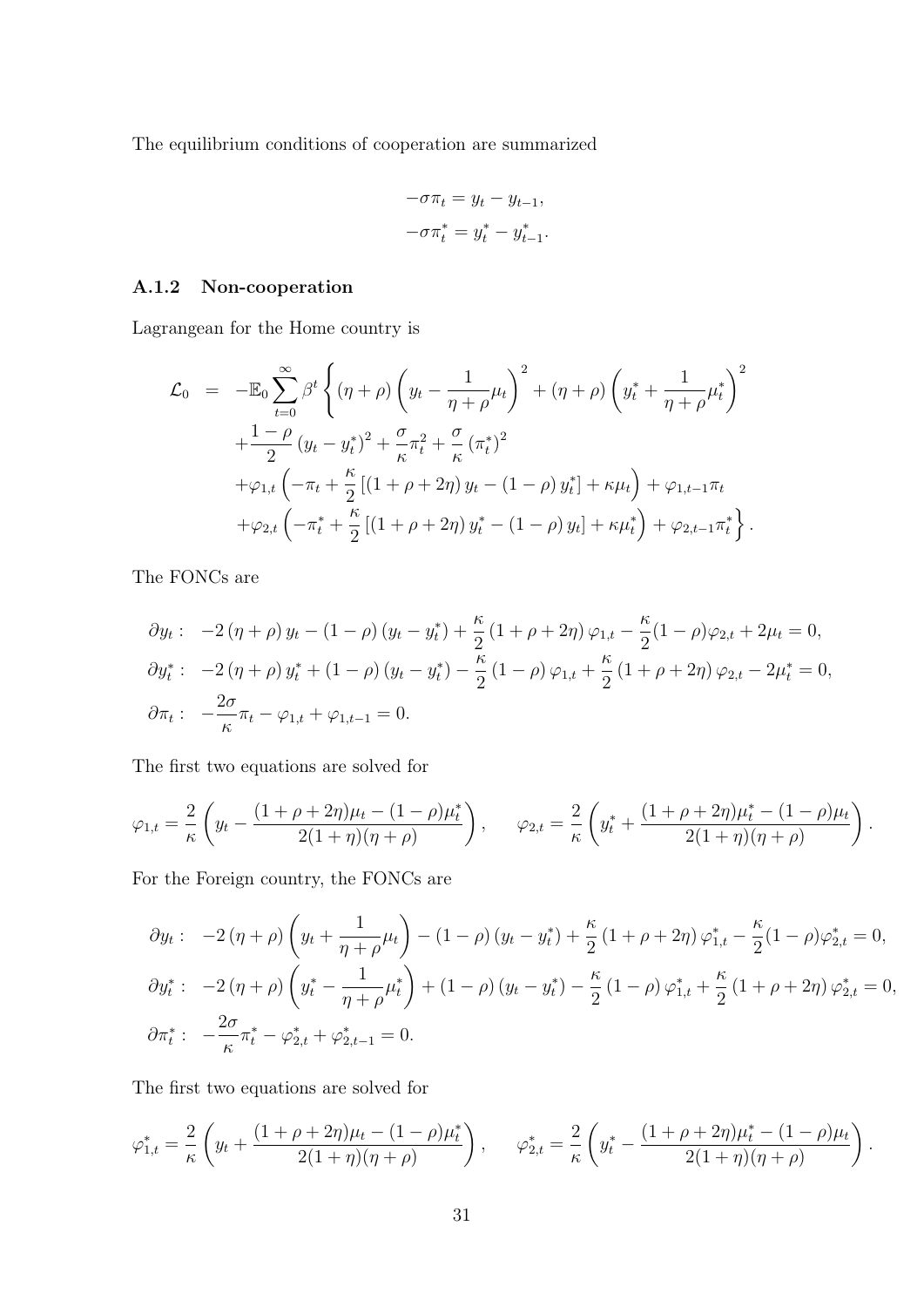The equilibrium conditions of non-cooperation are summarized

$$
-\sigma \pi_t = y_t - \xi_t - y_{t-1} + \xi_{t-1},
$$
  

$$
-\sigma \pi_t^* = y_t^* - \xi_t^* - y_{t-1}^* + \xi_{t-1}^*,
$$

where  $\xi_t = \frac{(1+\rho+2\eta)\mu_t - (1-\rho)\mu_t^*}{2(1+\eta)(\eta+\rho)}$  and  $\xi_t^* = \frac{(1+\rho+2\eta)\mu_t^* - (1-\rho)\mu_t}{2(1+\eta)(\eta+\rho)}$  $\frac{2(1+\eta)\mu_t-(1-\rho)\mu_t}{2(1+\eta)(\eta+\rho)}$ . Note that the past markup shocks  $\{\mu_{t-1}, \mu_{t-1}^*\}$  are included in the state variables. The value functions  $V_t =$  $W(y_{t-1}, y_{t-1}^*, \mu_t, \mu_{t-1}, \mu_t^*, \mu_{t-1}^*)$  and  $V_t^* = W^*(y_{t-1}, y_{t-1}^*, \mu_t, \mu_{t-1}, \mu_t^*, \mu_{t-1}^*)$  are quadratic function of  $y_{t-1}$  and  $y_{t-1}^*$ .

#### A.1.3 Sustainable cooperation

Lagrangean in Period 0 is

$$
\mathcal{L}_{0} = -\mathbb{E}_{0} \sum_{t=0}^{\infty} \beta^{t} \{ u_{t} + u_{t}^{*} + \phi_{t} \left( -\pi_{t} + \beta \mathbb{E}_{t} \pi_{t+1} + \frac{\kappa}{2} \left[ (1 + \rho + 2\eta) y_{t} - (1 - \rho) y_{t}^{*} \right] + \kappa \mu_{t} \right) \n+ \phi_{t}^{*} \left( -\pi_{t}^{*} + \beta \mathbb{E}_{t} \pi_{t+1}^{*} + \frac{\kappa}{2} \left[ (1 + \rho + 2\eta) y_{t}^{*} - (1 - \rho) y_{t} \right] + \kappa \mu_{t}^{*} \right) \n- \varphi_{t} \left[ \mathbb{E}_{t} \sum_{s=t}^{\infty} \beta^{s-t} u_{s} + W(y_{t-1}, y_{t-1}^{*}, \mu_{t}) \right] - \varphi_{t}^{*} \left[ \mathbb{E}_{t} \sum_{s=t}^{\infty} \beta^{s-t} u_{s}^{*} + W^{*}(y_{t-1}, y_{t-1}^{*}, \mu_{t}) \right] \right\},
$$
\n
$$
= -\mathbb{E}_{0} \sum_{t=0}^{\infty} \beta^{t} \left\{ \Psi_{t} u_{t} + \Psi_{t}^{*} u_{t}^{*} + \phi_{t} \left( -\pi_{t} + \frac{\kappa}{2} \left[ (1 + \rho + 2\eta) y_{t} - (1 - \rho) y_{t}^{*} \right] + \kappa \mu_{t} \right) - \phi_{t-1} \pi_{t} + \phi_{t}^{*} \left( -\pi_{t}^{*} + \frac{\kappa}{2} \left[ (1 + \rho + 2\eta) y_{t}^{*} - (1 - \rho) y_{t} \right] + \kappa \mu_{t}^{*} \right) - \phi_{t-1}^{*} \pi_{t}^{*} \n- \varphi_{t} W(y_{t-1}, y_{t-1}^{*}, \mu_{t}) - \varphi_{t}^{*} W^{*}(y_{t-1}, y_{t-1}^{*}, \mu_{t}) \right\},
$$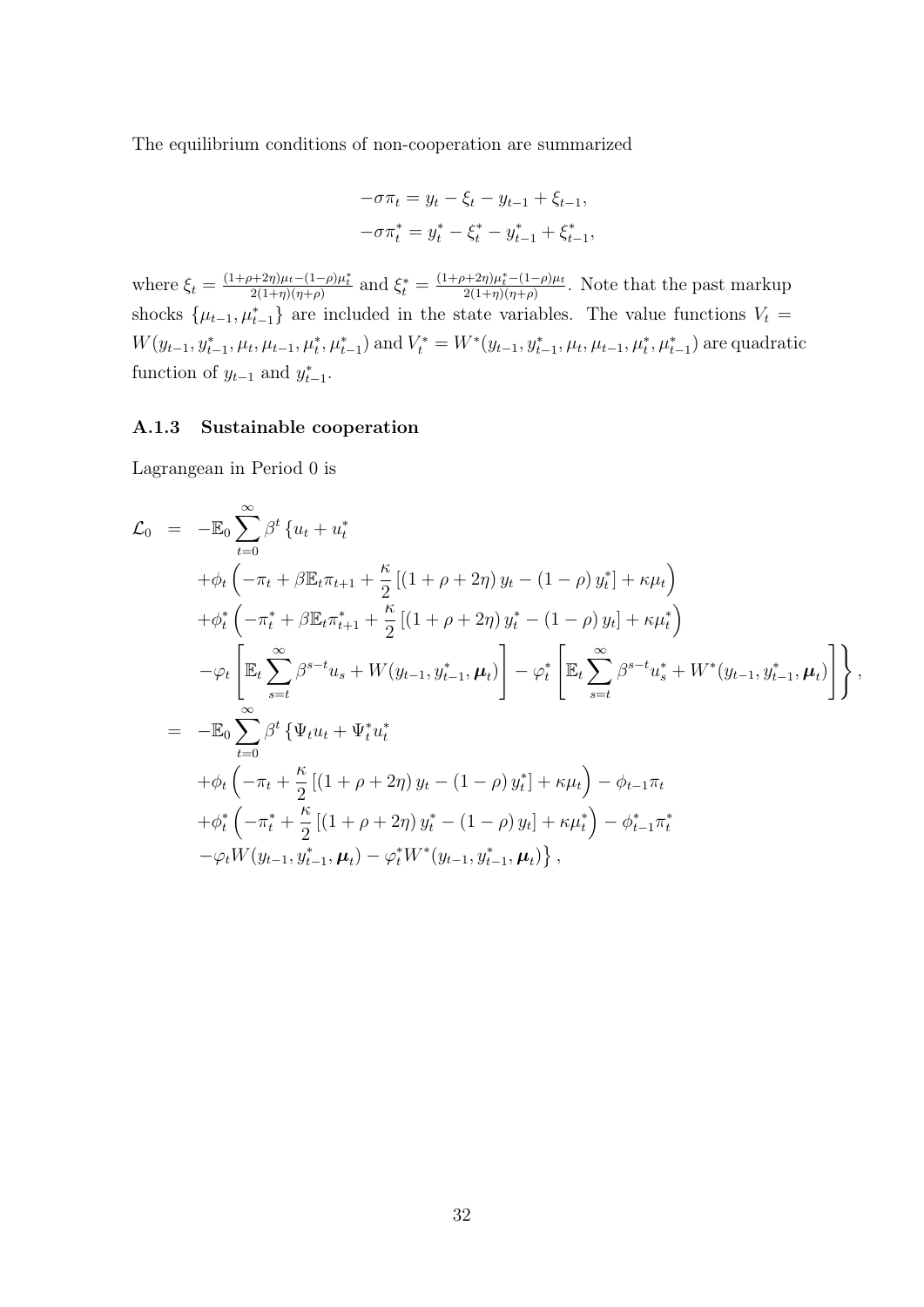where  $\Psi_t = \Psi_{t-1} + \varphi_t$  and  $\Psi_t^* = \Psi_{t-1}^* + \varphi_t^*$  given  $\Psi_{-1} = \Psi_{-1}^* = 1/2$ . The FONCs are

$$
\partial y_t: -2(\eta + \rho) \left[ \Psi_t \left( y_t - \frac{1}{\eta + \rho} \mu_t \right) + \Psi_t^* \left( y_t + \frac{1}{\eta + \rho} \mu_t \right) \right] - (1 - \rho) (\Psi_t + \Psi_t^*) (y_t - y_t^*)
$$
  
\n
$$
+ \frac{\kappa}{2} (1 + \rho + 2\eta) \phi_t - \frac{\kappa}{2} (1 - \rho) \phi_t^*
$$
  
\n
$$
- \beta \mathbb{E}_t \left\{ \varphi_{t+1} D_1 W(y_t, y_t^*; \mu_{t+1}) + \varphi_{t+1}^* D_1 W^* (y_t, y_t^*; \mu_{t+1}) \right\} = 0,
$$
  
\n
$$
\partial y_t^*: -2(\eta + \rho) \left[ \Psi_t \left( y_t^* + \frac{1}{\eta + \rho} \mu_t^* \right) + \Psi_t^* \left( y_t^* - \frac{1}{\eta + \rho} \mu_t^* \right) \right] + (1 - \rho) (\Psi_t + \Psi_t^*) (y_t - y_t^*)
$$
  
\n
$$
- \frac{\kappa}{2} (1 - \rho) \phi_t + \frac{\kappa}{2} (1 + \rho + 2\eta) \phi_t^*
$$
  
\n
$$
- \beta \mathbb{E}_t \left\{ \varphi_{t+1} D_2 W(y_t, y_t^*; \mu_{t+1}) + \varphi_{t+1}^* D_2 W^* (y_t, y_t^*; \mu_{t+1}) \right\} = 0,
$$
  
\n
$$
\partial \pi_t: - \frac{2\sigma}{\kappa} (\Psi_t + \Psi_t^*) \pi_t - \phi_t + \phi_{t-1} = 0,
$$
  
\n
$$
\partial \pi_t^*: - \frac{2\sigma}{\kappa} (\Psi_t + \Psi_t^*) \pi_t^* - \phi_t^* + \phi_{t-1}^* = 0.
$$

where  $\mu_{t+1} = [\mu_{t+1}, \mu_t, \mu_{t+1}^*, \mu_t^*]'$ . By normalizing with  $\Psi_t + \Psi_t^*$ ,  $((\Psi_t - \Psi_t^*)/(\Psi_t +$  $\Psi_t^*$ ) =  $2\Psi_t/(\Psi_t + \Psi_t^*) - 1 = 2\nu_t - 1$ )

$$
\partial y_t: \quad -2(\eta + \rho) y_t - (1 - \rho) (y_t - y_t^*) + \frac{\kappa}{2} (1 + \rho + 2\eta) \tilde{\phi}_t - \frac{\kappa}{2} (1 - \rho) \tilde{\phi}_t^*
$$
  
\n
$$
-2(1 - 2\nu_t)\mu_t - \beta \mathbb{E}_t \Xi_{t+1} = 0,
$$
  
\n
$$
\partial y_t^*: \quad -2(\eta + \rho) y_t^* + (1 - \rho) (y_t - y_t^*) - \frac{\kappa}{2} (1 - \rho) \tilde{\phi}_t + \frac{\kappa}{2} (1 + \rho + 2\eta) \tilde{\phi}_t^*
$$
  
\n
$$
+2(1 - 2\nu_t)\mu_t^* - \beta \mathbb{E}_t \Xi_{t+1}^* = 0,
$$
  
\n
$$
\partial \pi_t: \quad -\frac{2\sigma}{\kappa} \pi_t - (\phi_t - z_t \phi_{t-1}) = 0,
$$
  
\n
$$
\partial \pi_t^*: \quad -\frac{2\sigma}{\kappa} \pi_t^* - (\phi_t^* - z_t \phi_{t-1}^*) = 0,
$$

where  $\tilde{\phi}_t = \phi_t/(\Psi_t + \Psi_t^*)$ ,  $\tilde{\phi}_t^* = \phi_t^*/(\Psi_t + \Psi_t^*)$ ,  $\nu_t = \Psi_t/(\Psi_t + \Psi_t^*)$ ,  $z_t = (\Psi_{t-1} + \Psi_t^*)$  $(\Psi_{t-1}^*)/(\Psi_t + \Psi_t^*)$  and

$$
\begin{array}{rcl}\n\Xi_{t+1} & \equiv & \frac{\varphi_{t+1}}{\Psi_t + \Psi_t^*} D_1 W(y_t, y_t^*; \mu_{t+1}) + \frac{\varphi_{t+1}^*}{\Psi_t + \Psi_t^*} D_1 W^*(y_t, y_t^*; \mu_{t+1}), \\
\Xi_{t+1}^* & \equiv & \frac{\varphi_{t+1}}{\Psi_t + \Psi_t^*} D_2 W(y_t, y_t^*; \mu_{t+1}) + \frac{\varphi_{t+1}^*}{\Psi_t + \Psi_t^*} D_2 W^*(y_t, y_t^*; \mu_{t+1}).\n\end{array}
$$

We define  $\eta_t = -(1 - 2\nu_t)\mu_t - (\beta/2)\mathbb{E}_t \mathbb{E}_{t+1}$  and  $\eta^* = -(1 - 2\nu_t)\mu_t^* + (\beta/2)\mathbb{E}_t \mathbb{E}_{t+1}^*$ . Then, the first two equations are solved for

$$
\tilde{\phi}_t = \frac{2}{\kappa} \left( y_t - \frac{(1+\rho+2\eta)\eta_t - (1-\rho)\eta_t^*}{2(1+\eta)(\eta+\rho)} \right), \quad \tilde{\phi}_t^* = \frac{2}{\kappa} \left( y_t^* + \frac{(1+\rho+2\eta)\eta_t^* - (1-\rho)\eta_t}{2(1+\eta)(\eta+\rho)} \right).
$$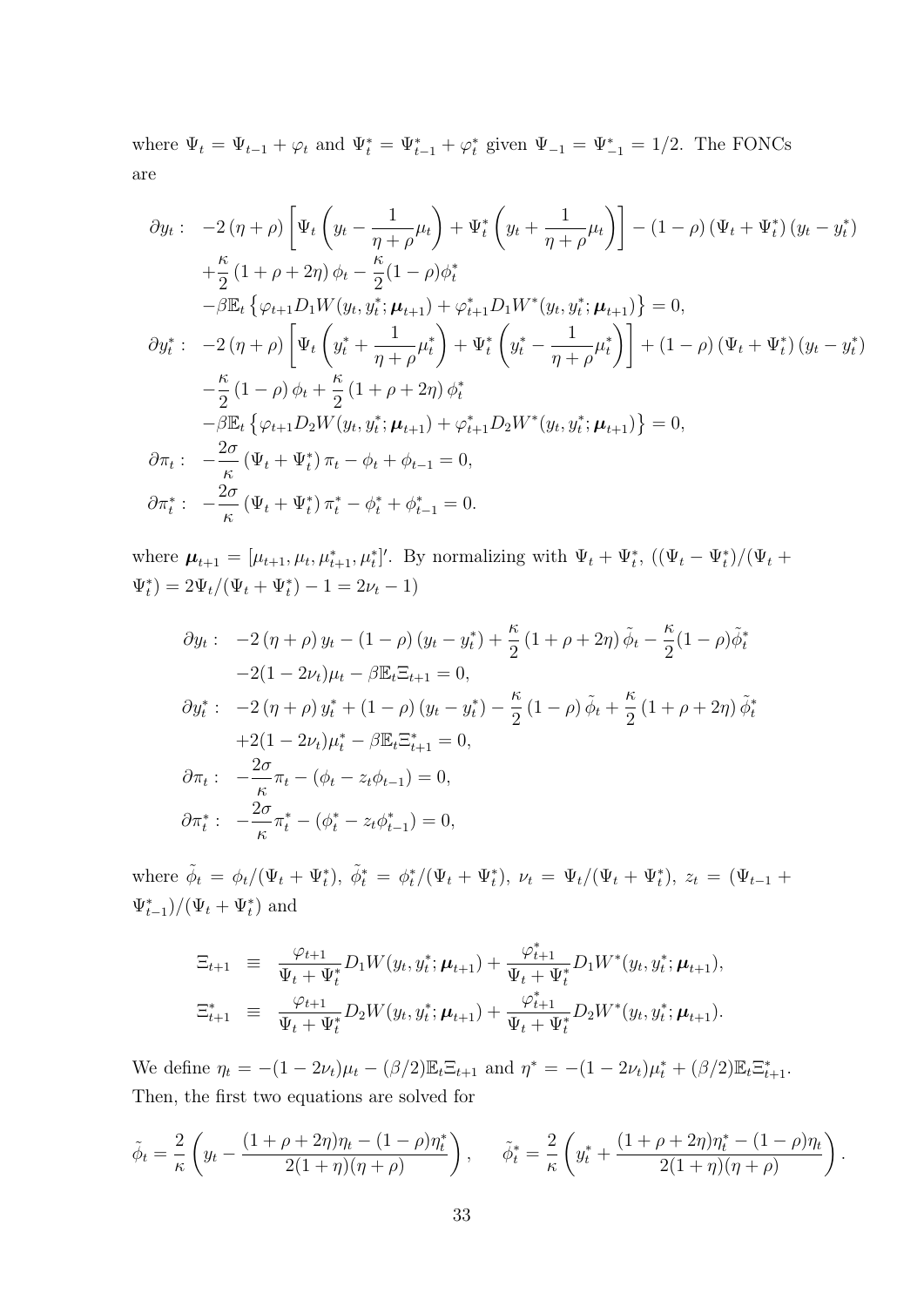The equilibrium conditions are summarized

$$
-\sigma \pi_t = y_t - \zeta_t - z_t (y_{t-1} - \zeta_{t-1}),
$$
  

$$
-\sigma \pi_t^* = y_t^* - \zeta_t^* - z_t (y_{t-1}^* - \zeta_{t-1}^*),
$$

where  $\zeta_t = \frac{(1+\rho+2\eta)\eta_t - (1-\rho)\eta_t^*}{2(1+\eta)(\eta+\rho)}$  and  $\zeta_t^* = -\frac{(1+\rho+2\eta)\eta_t^* - (1-\rho)\eta_t}{2(1+\eta)(\eta+\rho)}$  $\frac{2(1+\eta)\eta_t-(1-\rho)\eta_t}{2(1+\eta)(\eta+\rho)}.$ 

 $\nu_t$  is updated as the sustainability constraints are binding. When  $I_t = 1, z_t < 1$ and

$$
\nu_{t} = \frac{\Psi_{t}}{\Psi_{t} + \Psi_{t}^{*}} = 1 - \frac{\Psi_{t}^{*}}{\Psi_{t} + \Psi_{t}^{*}}
$$
\n
$$
= 1 - \frac{\Psi_{t-1}^{*}}{\Psi_{t-1} + \Psi_{t-1}^{*} + \varphi_{t}}
$$
\n
$$
= 1 - \frac{\Psi_{t-1} + \Psi_{t-1}^{*}}{\Psi_{t-1} + \Psi_{t-1}^{*} + \varphi_{t}} \frac{\Psi_{t-1}^{*}}{\Psi_{t-1} + \Psi_{t-1}^{*}}
$$
\n
$$
= 1 - z_{t}(1 - \nu_{t-1}) > \nu_{t-1}
$$

hold. Similarly, when  $I_t^* = 1$ ,  $z_t < 1$  and

$$
\nu_{t} = \frac{\Psi_{t}}{\Psi_{t} + \Psi_{t}^{*}}
$$
\n
$$
= \frac{\Psi_{t-1}}{\Psi_{t-1} + \Psi_{t-1}^{*} + \varphi_{t}^{*}}
$$
\n
$$
= \frac{\Psi_{t-1} + \Psi_{t-1}^{*}}{\Psi_{t-1} + \Psi_{t-1}^{*} + \varphi_{t}^{*}} \frac{\Psi_{t-1}}{\Psi_{t-1} + \Psi_{t-1}^{*}}
$$
\n
$$
= z_{t} \nu_{t-1} < \nu_{t-1}
$$

hold. When  $I_t = I_t^* = 0$ ,  $z_t = 1$  and  $\nu_t = \nu_{t-1}$  hold. Either of the constraints binds at a time.

 $\Xi_{t+1}$  and  $\Xi_{t+1}^*$  are related to the next period's binding pattern of the sustainability constraints. Note that none or either of the constraints binds. When the sustainability constraint binds in Home country,  $\varphi_{t+1} > 0$  and  $\varphi_{t+1}^* = 0$  hold. Utilizing  $\frac{\varphi_{t+1}}{\Psi_t + \Psi_t^*} = \frac{\Psi_{t+1} + \Psi_{t+1}^* - (\Psi_t + \Psi_t^*)}{\Psi_t + \Psi_t^*}$  $\frac{\Psi_{t+1}^*(-\Psi_t + \Psi_t^*)}{\Psi_t + \Psi_t^*} = (z_{t+1}^{-1} - 1),$  we have

$$
\Xi_{t+1} = \begin{cases}\n(z_{t+1}^{-1} - 1)D_1 W(y_t, y_t^*; \mu_{t+1}), & \text{when } \varphi_{t+1} > 0, \\
(z_{t+1}^{-1} - 1)D_1 W^*(y_t, y_t^*; \mu_{t+1}), & \text{when } \varphi_{t+1}^* > 0, \\
\Xi_{t+1}^* = \begin{cases}\n(z_{t+1}^{-1} - 1)D_2 W(y_t, y_t^*; \mu_{t+1}), & \text{when } \varphi_{t+1} > 0, \\
(z_{t+1}^{-1} - 1)D_2 W^*(y_t, y_t^*; \mu_{t+1}), & \text{when } \varphi_{t+1}^* > 0.\n\end{cases}
$$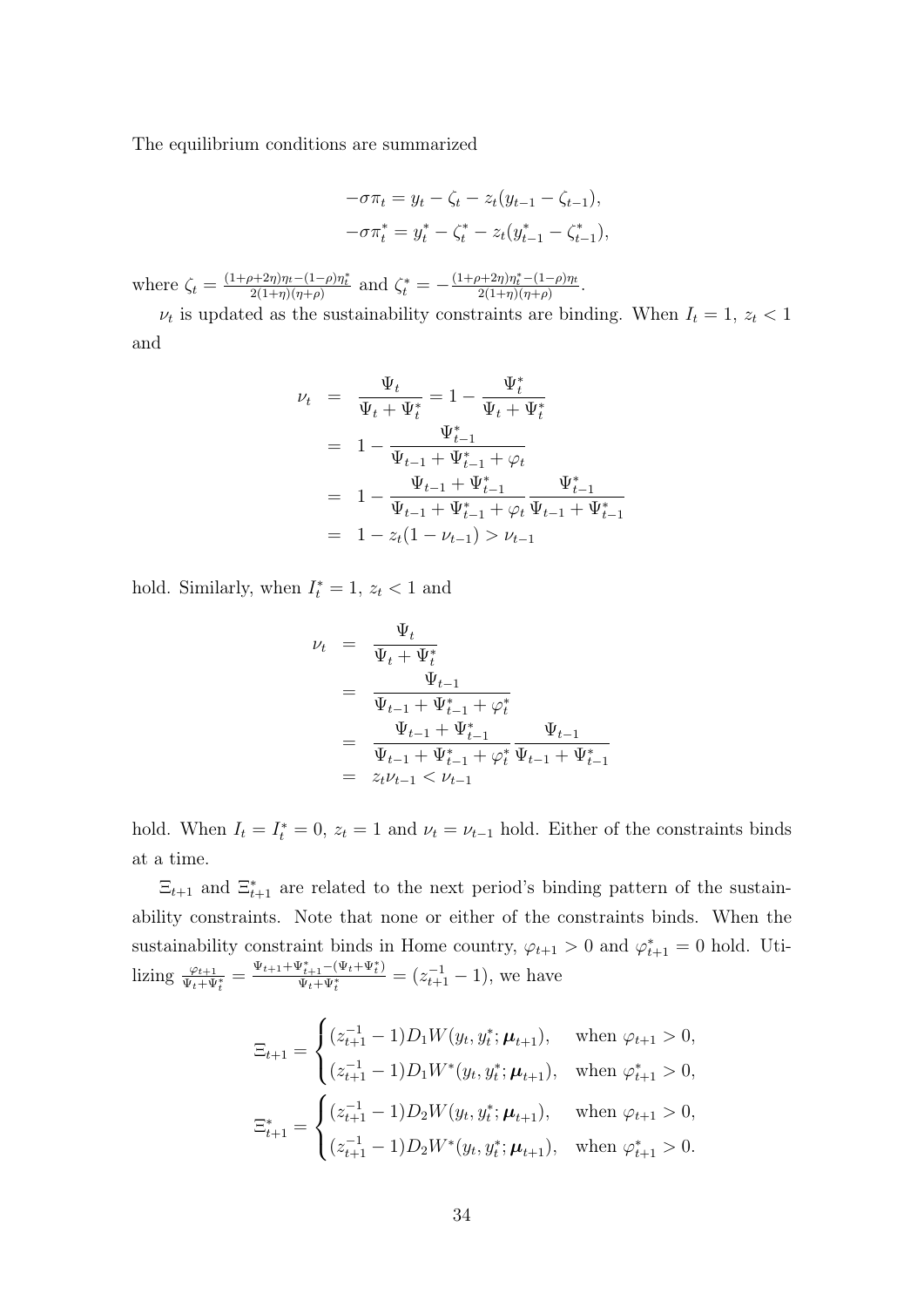# <span id="page-34-0"></span>A.2 Computational procedure

A state-space representation is

$$
\pi(s) = \frac{\kappa}{2} \left[ (1 + \rho + 2\eta) y(s) - (1 - \rho) y^*(s) \right] + \beta \sum_{\mu'} p(\mu' | \mu) \pi(s') + \kappa \mu,
$$
  
\n
$$
\pi^*(s) = \frac{\kappa}{2} \left[ (1 + \rho + 2\eta) y^*(s) - (1 - \rho) y(s) \right] + \beta \sum_{\mu'} p(\mu' | \mu) \pi^*(s') + \kappa \mu^*,
$$
  
\n
$$
-\sigma \pi(s) = y(s) - \zeta(s) - z(s) (y_{-1} - \zeta_{-1}(s)),
$$
  
\n
$$
-\sigma \pi^*(s) = y^*(s) - \zeta^*(s) - z(s) (y_{-1}^* - \zeta_{-1}^*(s)),
$$
  
\n
$$
V(s) = -u(s) + \beta \sum_{\mu'} p(\mu' | \mu) V(s') \ge W(y_{-1}, y_{-1}, \mu'),
$$
  
\n
$$
V^*(s) = -u^*(s) + \beta \sum_{\mu'} p(\mu' | \mu) V^*(s') \ge W^*(y_{-1}, y_{-1}, \mu'),
$$

where

$$
\zeta(s) = \frac{(1+\rho+2\eta)\eta(s) - (1-\rho)\eta^*(s)}{2(1+\eta)(\eta+\rho)}, \qquad \zeta^*(s) = -\frac{(1+\rho+2\eta)\eta^*(s) - (1-\rho)\eta(s)}{2(1+\eta)(\eta+\rho)},
$$
  

$$
\zeta_{-1}(s) = \frac{(1+\rho+2\eta)\eta_{-1}(s) - (1-\rho)\eta_{-1}^*(s)}{2(1+\eta)(\eta+\rho)}, \qquad \zeta_{-1}^*(s) = -\frac{(1+\rho+2\eta)\eta_{-1}^*(s) - (1-\rho)\eta_{-1}(s)}{2(1+\eta)(\eta+\rho)},
$$

and

$$
\eta(s) = (2\nu(s) - 1)\mu - (\beta/2) \sum_{\mu'} p(\mu'|\mu) \Xi(y(s), y^*(s), \nu(s), \mu'),
$$
  

$$
\eta^*(s) = (2\nu(s) - 1)\mu^* + (\beta/2) \sum_{\mu'} p(\mu'|\mu) \Xi(y(s), y^*(s), \nu(s), \mu'),
$$
  

$$
\eta_{-1}(s) = (2\nu_{-1} - 1)\mu_{-1} - (\beta/2) \Xi(s),
$$
  

$$
\eta^*_{-1}(s) = (2\nu_{-1} - 1)\mu^*_{-1} + (\beta/2) \Xi(s),
$$

and

$$
\Xi(s) = (1/z(s) - 1) [I(s)D_1 W(y_{-1}, y_{-1}^*; \boldsymbol{\mu}) + I^*(s)D_1 W^*(y_{-1}, y_{-1}^*; \boldsymbol{\mu})],
$$
  

$$
\Xi^*(s) = (1/z(s) - 1) [I(s)D_2 W(y_{-1}, y_{-1}^*; \boldsymbol{\mu}) + I^*(s)D_2 W^*(y_{-1}, y_{-1}^*; \boldsymbol{\mu})].
$$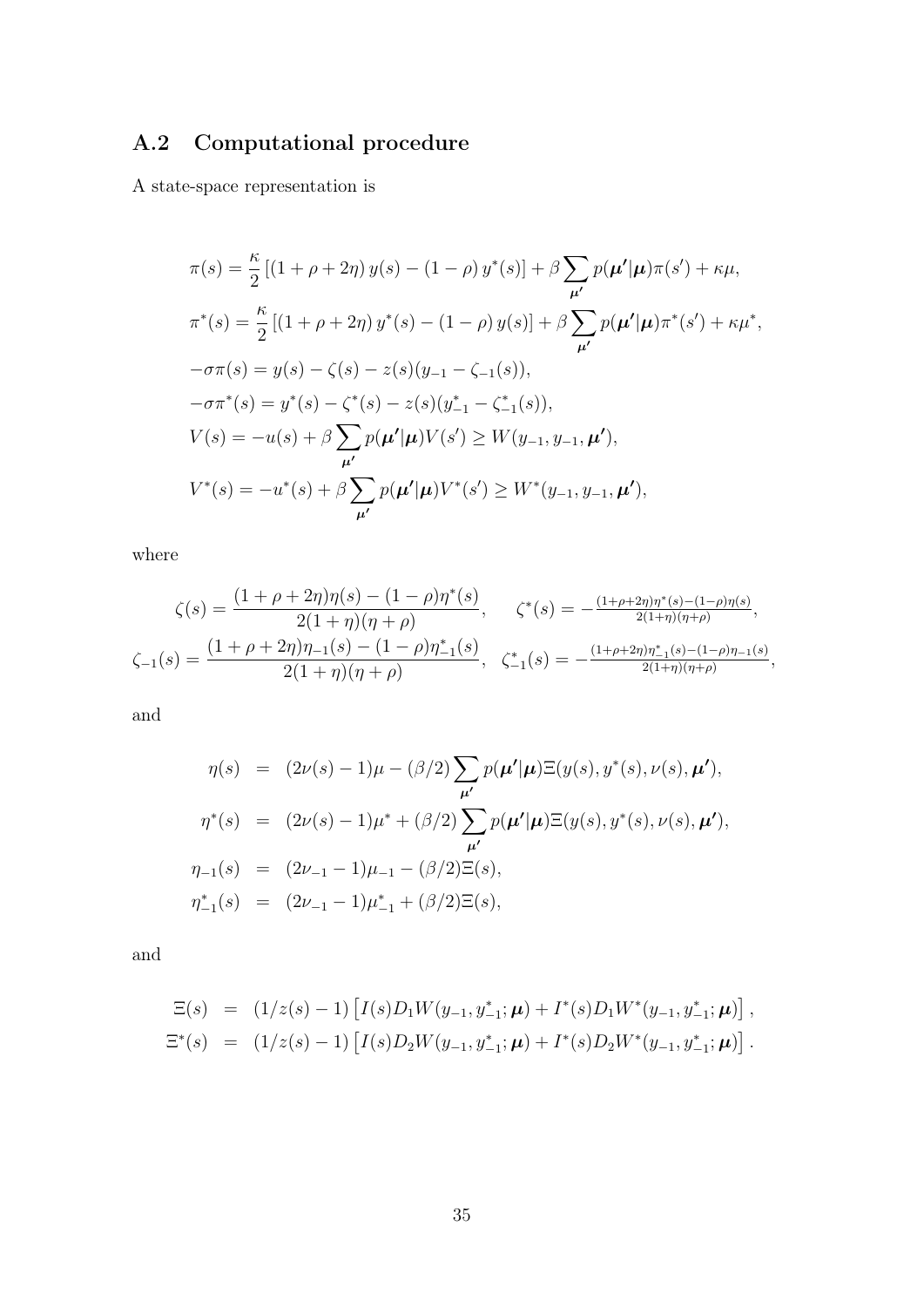# <span id="page-35-0"></span>B Microfoundations and Welfare Derivations

In this appendix, we will show the model details based on BB. We will also discuss extensively on the Ramsey policies under cooperation and non-cooperation, and their correct LQ approximation.

## <span id="page-35-1"></span>B.1 Model

#### B.1.1 Household

There is the representative household in each country. We focus on the household in the Home country. By symmetry, the same results also apply for the household in the Foreign country. The domestic household minimizes the total expenditure

$$
P_t C_t = P_{Ht} C_{Ht} + P_{Ft} C_{Ft},
$$

subject to the aggregator  $C_t = 2 (C_{H,t})^5 (C_{F,t})^5$ , where  $C_t$  is total consumption,  $C_H$ and  $C_F$  are bundles of consumption goods produced in Home and Foreign countries.  $P_t$  is the consumer price index.  $P_H$  and  $P_F$  are the price indices for goods produced in Home and Foreign countries. The FONCs are

$$
C_{H,t} = \frac{1}{2} \left( \frac{P_{H,t}}{P_t} \right)^{-1} C_t,
$$
  

$$
C_{F,t} = \frac{1}{2} \left( \frac{P_{F,t}}{P_t} \right)^{-1} C_t.
$$

They are the demand function of each bundle of consumption of the domestic household. By substituting them into the aggregator, the price index is given by  $P_t = P_{H,t}^5 P_{F,t}^5$ . The domestic household also minimizes expenditure on bundles of Home and Foreign goods

$$
P_{H,t}C_{H,t} = \int_0^{.5} P_{H,t}(h) C_{H,t}(h) dh,
$$
  

$$
P_{F,t}C_{F,t} = \int_{.5}^{1} P_{F,t}(f) C_{F,t}(f) df,
$$

subject to the consumption aggregators  $C_{H,t} = \left[2^{\frac{1}{\sigma}} \int_0^5 C_{H,t}(h)^{\frac{\sigma-1}{\sigma}} dh\right]^{\frac{\sigma}{\sigma-1}}$  and  $C_{F,t} =$  $\left[2^{\frac{1}{\sigma}}\int_{.5}^{1}C_{F\,t}(f)^{\frac{\sigma-1}{\sigma}}df\right]^{\frac{\sigma}{\sigma-1}}$ , where  $\sigma$  is the elasticity of substitution between differentiated products à la [Dixit and Stiglitz](#page-27-9) [\[1977\]](#page-27-9). Each good are produced by firms in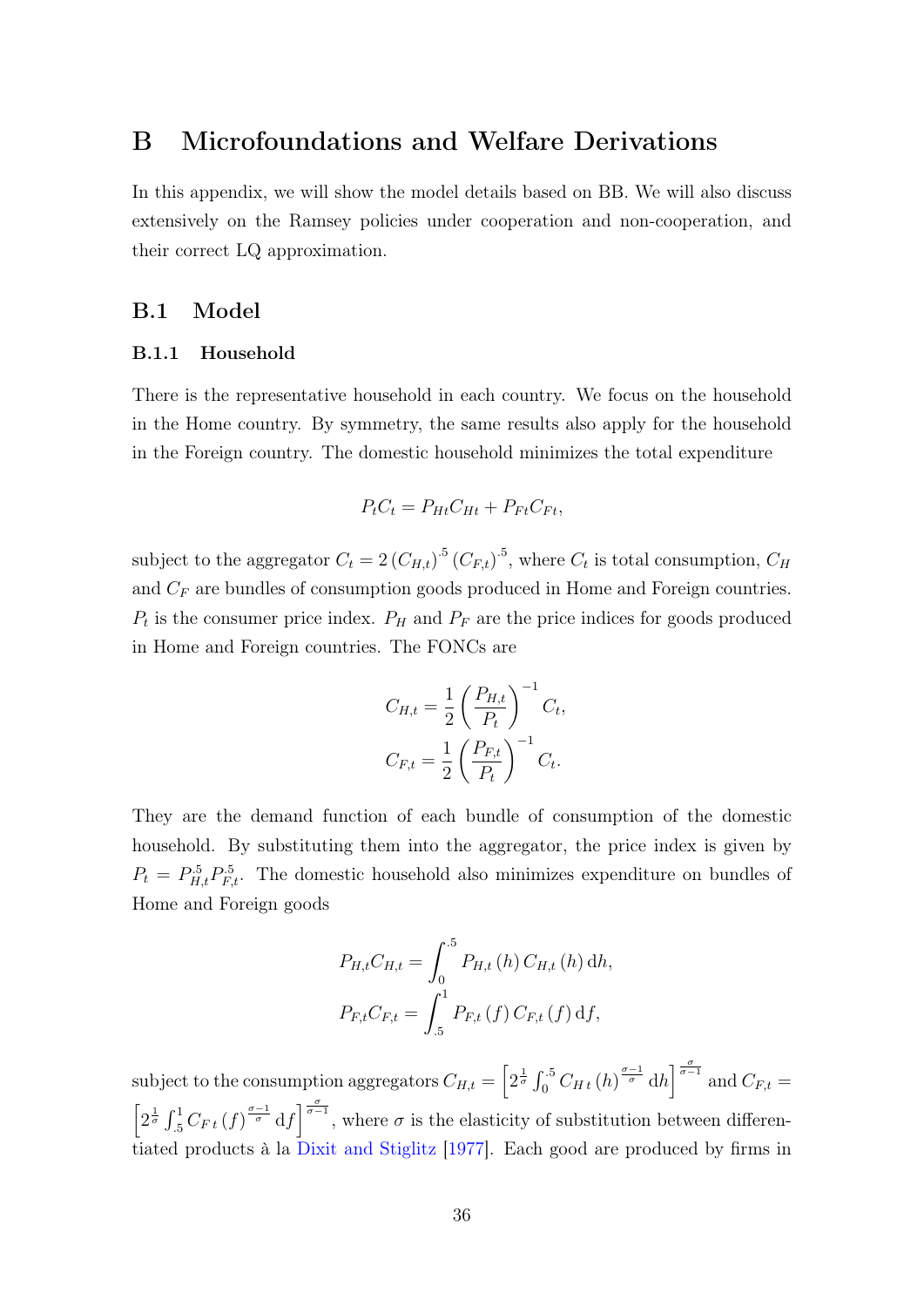both countries. There is an infinite number of firms indexed by  $i \in [0,1]$ , and index  $i = h \in [0, 0.5)$  are for the domestic firms and  $i = f \in [0.5, 1.0]$  are for the Foreign firms. The FONCs are

$$
C_{H,t}(h) = \left[\frac{P_{H,t}(h)}{P_{H,t}}\right]^{-\sigma} C_{H,t},
$$

$$
C_{F,t}(f) = \left[\frac{P_{F,t}(f)}{P_{F,t}}\right]^{-\sigma} C_{F,t}.
$$

By substituting them into the consumption aggregators, the price indices  $P_{H,t}$  =  $\left\{2\int_0^5 [P_{H,t}(h)]^{1-\sigma} dh\right\}^{\frac{1}{1-\sigma}}$  and  $P_{F,t} = \left\{2\int_0^1 [P_{F,t}(f)]^{1-\sigma} df\right\}^{\frac{1}{1-\sigma}}$  are obtained. Given the above market structure, the domestic household maximizes its life-time

utility

$$
\mathbb{E}_0 \sum_{t=0}^{\infty} \beta^t \left[ \frac{C_t^{1-\rho}}{1-\rho} - 2 \int_0^{.5} \frac{h_t(h)^{1+\eta}}{1+\eta} dh \right],
$$

subject to

$$
\mathbb{E}_t \left[ m_{t,t+1} A_{t+1} \right] + D_t + P_t C_t = A_t + (1 + i_{t-1}) D_{t-1} + \int_0^5 W_t(h) h_t(h) \mathrm{d}h + \Pi_t,
$$

where  $m_{t,t+1}A_{t+1}$  is the purchase of state-contingent securities by the household, which pays  $A_{t+1}$  for each state realized in the next period.  $D_t$  is the amount of one-period bond, which pays  $(1 + i_t)D_t$  for any state in the next period.  $W_t(h)$  and  $h_t(h)$  are firm-specific nominal wage and hours worked.  $\Pi_t$  is the transfer from firms owned by the household.  $\beta$  is the discount factor,  $\rho$  is the coefficient of relative risk aversion,  $\eta$  is Frisch elasticity of labor disutility. The FONCs are given by

$$
h_t (h)^\eta = \frac{W_t(h)}{P_t} C_t^{-\rho},
$$
  
\n
$$
m_{t,t+1} = \beta \frac{C_{t+1}^{-\rho} P_t}{C_t^{-\rho} P_{t+1}},
$$
  
\n
$$
C_t^{-\rho} = \beta (1 + i_t) \mathbb{E}_t \left\{ \frac{P_t}{P_{t+1}} C_{t+1}^{-\rho} \right\}.
$$

By symmetry, the same results described above also apply for the household in the Foreign country. We denote the variables in the Foreign country with asterisk (∗).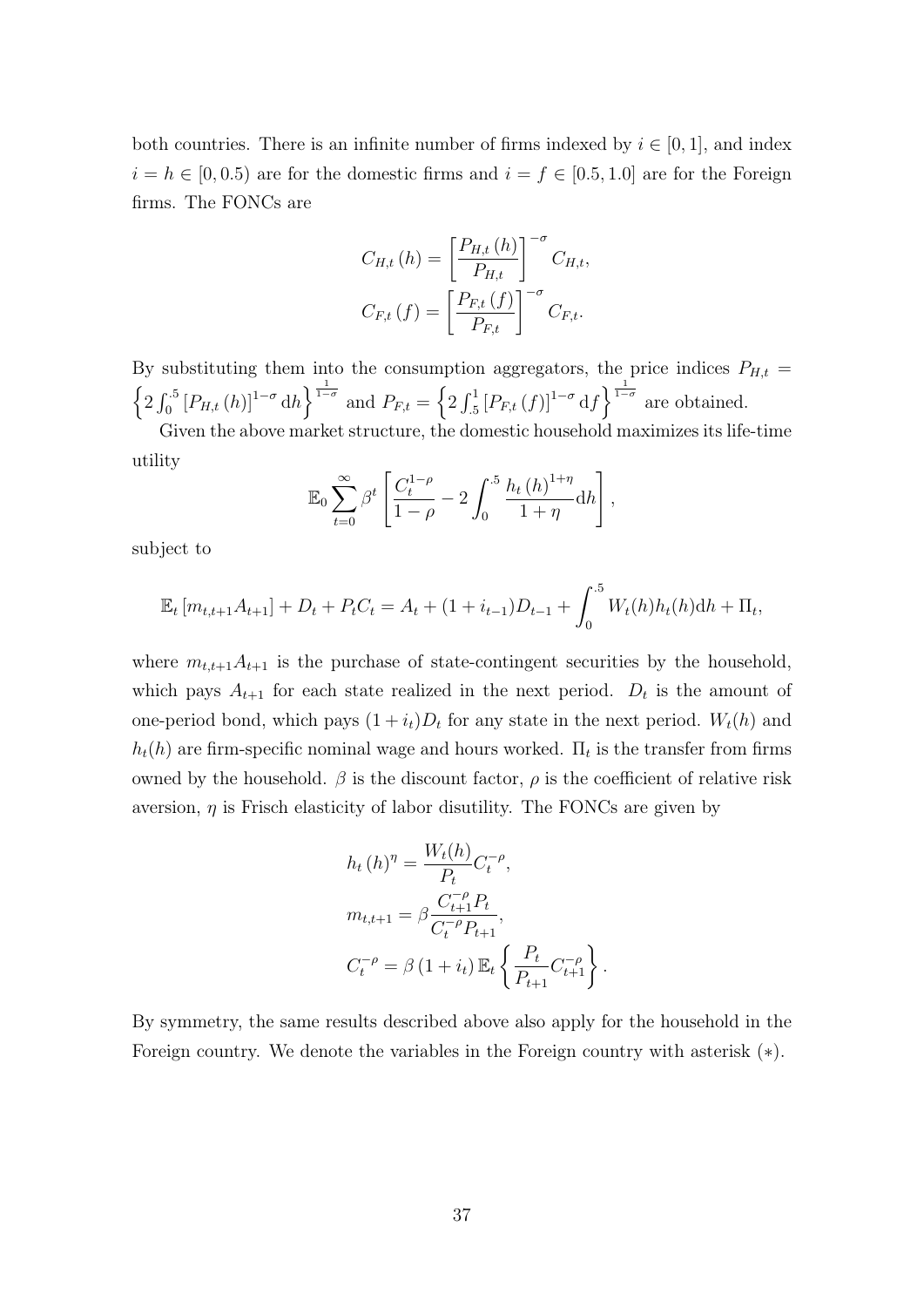#### B.1.2 Law of one price, complete risk sharing and the terms of trade

As in BB, we assume that the law of one price  $P_{H,t}(i) = E_t P_{H,t}^*(i)$  and  $P_{F,t}(i) =$  $E_t P_{F,t}^*(i)$  hold for each good  $i \in [0,1]$  produced in both of the Home and Foreign countries, where  $E_t$  is the nominal exchange rate. This implies  $P_t = E_t P_t^*$ ,  $P_{Ht}/P_t =$  $P_{Ht}^*/P_t^*$  and  $P_{Ft}/P_t = P_{Ft}^*/P_t^*$ . Also, from the international trade of state-contingent securities,

$$
m_{t,t+1} = \frac{C_{t+1}^{-\rho}}{C_t^{-\rho}} \frac{P_t}{P_{t+1}} = \frac{\left(C_{t+1}^*\right)^{-\rho}}{\left(C_t^*\right)^{-\rho}} \frac{E_t P_t^*}{E_{t+1} P_{t+1}^*},
$$
  
\n
$$
\Leftrightarrow \left(\frac{C_t}{C_t^*}\right)^{-\rho} \frac{E_t P_t^*}{P_t} = \left(\frac{C_{t+1}}{C_{t+1}^*}\right)^{-\rho} \frac{E_{t+1} P_{t+1}^*}{P_{t+1}}.
$$

Without loss of generality, we assume that countries are initially symmetric. This implies that  $(C_t/C_t^*)^{-\rho} E_t P_t^*/P_t = 1$  holds for all states and dates. Combined with the assumption of the law of one price,  $C_t = C_t^*$  holds; i.e., complete risk sharing of consumption among countries. Note that in the international economics literature this setting is synonymous with the notion of producer currency pricing (PCP).

Terms of trade for the Home country is defined as  $S_t \equiv P_{Ft}/P_t = P_t/P_{Ht}$ . The market clearing conditions for both countries imply

$$
Y_t = C_{Ht} + C_{Ht}^* = \frac{1}{2} \left(\frac{P_{H,t}}{P_t}\right)^{-1} C_t + \frac{1}{2} \left(\frac{P_{H,t}^*}{P_t^*}\right)^{-1} C_t^* = S_t C_t,
$$
  

$$
Y_t^* = C_{Ft} + C_{Ft}^* = \frac{1}{2} \left(\frac{P_{F,t}}{P_t}\right)^{-1} C_t + \frac{1}{2} \left(\frac{P_{F,t}^*}{P_t^*}\right)^{-1} C_t^* = S_t^{-1} C_t.
$$

Then we have

$$
S_t = (Y_t/Y_t^*)^{.5},
$$

That is, the terms of trade is determined by the relative output only.

#### B.1.3 Firms

There is a continuum of firms indexed by  $i \in [0, 1]$ . We focus on the domestic firms  $i = h \in [0, 0.5)$ . The same results apply for the Foreign firms  $i = f \in [0.5, 1.0]$ . Each firm has a linear production technology which transfers firm-specific labor into differentiated good,  $Y_t(h) = h_t(h)$ . The period-by-period profit for firm producing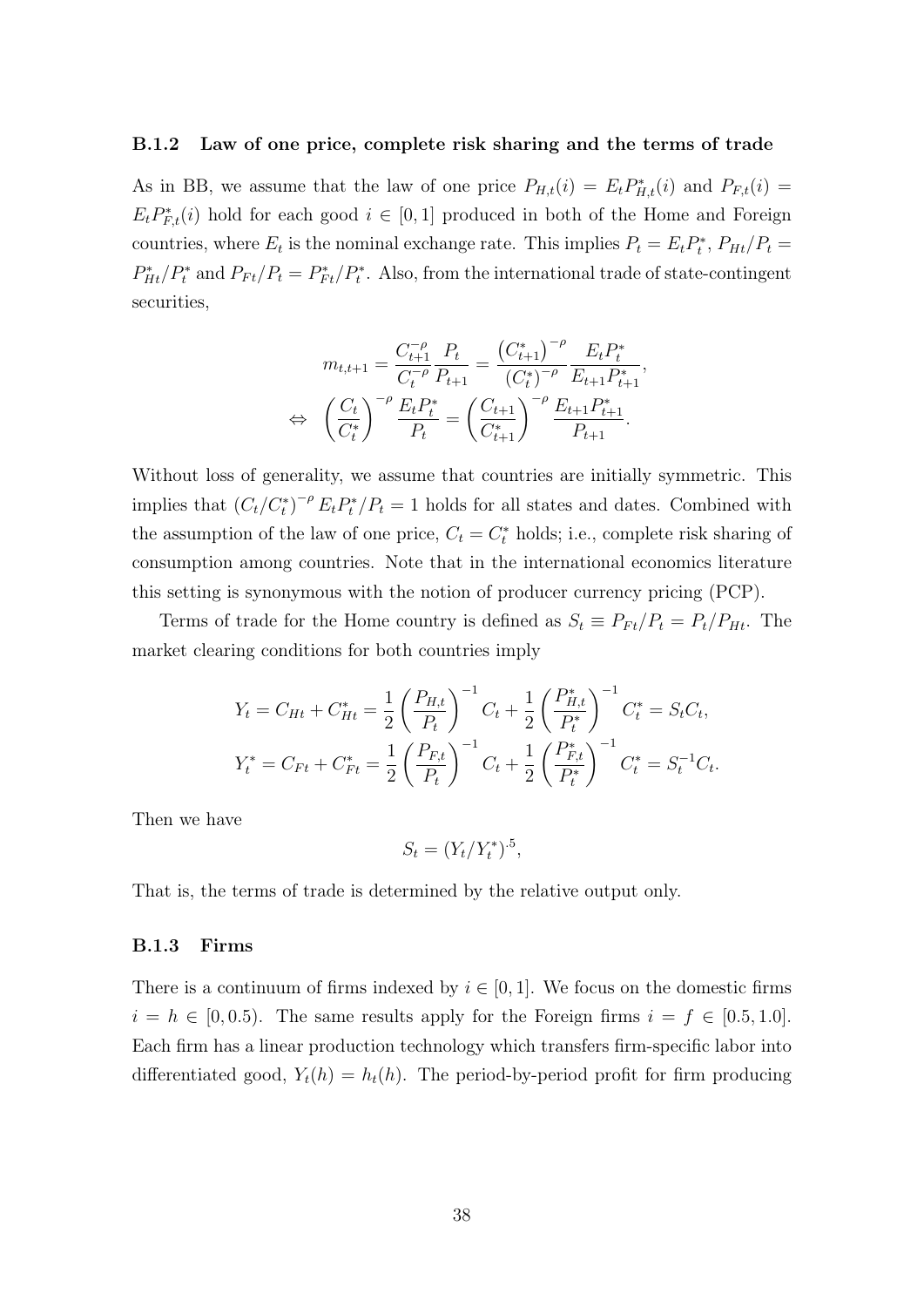good  $h$  is given by

$$
\Pi_{t}(h) = (1 - \tau_{t}) P_{t}(h) Y_{t}(h) - W_{t}(h) Y_{t}(h),
$$
  
= [(1 - \tau\_{t}) P\_{t}(h) - W\_{t}(h)] Y\_{t}(h),

where  $\tau_t$  is a subsidy to each firm, which is necessary to eliminate the distortion stemming from monopolistic competition. Note that the market clearing condition for good  $h$  implies:

$$
Y_{t}(h) = C_{H,t}(h) + C_{H,t}^{*}(h),
$$
  
\n
$$
= \left[\frac{P_{Ht}(h)}{P_{H,t}}\right]^{-\sigma} C_{H,t} + \left[\frac{P_{Ht}^{*}(h)}{P_{H,t}^{*}}\right]^{-\sigma} C_{H,t}^{*},
$$
  
\n
$$
= \frac{1}{2} \left[\frac{P_{Ht}(h)}{P_{H,t}}\right]^{-\sigma} \left(\frac{P_{H,t}}{P_{t}}\right)^{-1} C_{t} + \frac{1}{2} \left[\frac{P_{Ht}^{*}(h)}{P_{H,t}^{*}}\right]^{-\sigma} \left(\frac{P_{H,t}^{*}}{P_{t}^{*}}\right)^{-1} C_{t}^{*},
$$
  
\n
$$
= \left[\frac{P_{Ht}(h)}{P_{H,t}}\right]^{-\sigma} \left(\frac{P_{H,t}}{P_{t}}\right)^{-1} C_{t}.
$$

Given the demand function, the firm h chooses  $\bar{P}_{H,t} = P_{H,t+i}(h)$  for  $i > 0$  so as to maximize

$$
\mathbb{E}_{t} \sum_{i=0}^{\infty} \alpha^{i} m_{t,t+i} \left[ (1 - \tau_{t+i}) \bar{P}_{H,t} - W_{t+i} \left( h \right) \right] \left[ \frac{\bar{P}_{H,t}}{P_{H,t+i}} \right]^{-\sigma} \left( \frac{P_{H,t+i}}{P_{t+i}} \right)^{-1} C_{t+i},
$$

where  $\alpha$  is the probability of fixing prices a la [Calvo](#page-26-8) [\[1983\]](#page-26-8). The random variable  $m_{t,t+i} = \beta^{i} C_{t+i}^{-\rho} P_t / (C_t^{-\rho} P_{t+i})$  is the stochastic discount factor. Note that  $W_{t+i}(h)$  is given for the firm. The optimality condition is

$$
\mathbb{E}_{t} \sum_{i=0}^{\infty} \alpha^{i} m_{t,t+i} \left( \frac{P_{H,t+i}}{P_{t+i}} \right)^{-1} C_{t+i} P_{H,t+i}^{\sigma} \left[ \left( 1 - \tau_{t+i} \right) \bar{P}_{H,t} - \frac{\sigma}{\sigma - 1} W_{t+i} \left( h \right) \right] = 0.
$$

This can be further transformed in a recursive fashion

$$
\left(\frac{\bar{P}_{H,t}}{P_{H,t}}\right)^{1+\eta\sigma} F_t = K_t,
$$
\n
$$
F_t = M_t^{-1} C_t^{1-\rho} + \alpha \beta \mathbb{E}_t \Pi_{H,t+1}^{\sigma-1} F_{t+1},
$$
\n
$$
K_t = Y_t^{1+\eta} + \alpha \beta \mathbb{E}_t \Pi_{H,t+1}^{\sigma(1+\eta)} K_{t+1},
$$

where  $M_t = (1 - \tau_t) \sigma/(\sigma - 1)$  is a markup shock as a function of exogenous variations  $\tau$  in the subsidy to firms; and  $\Pi_{H,t} = P_{H,t}/P_{H,t-1}$  is the gross domestic inflation rate.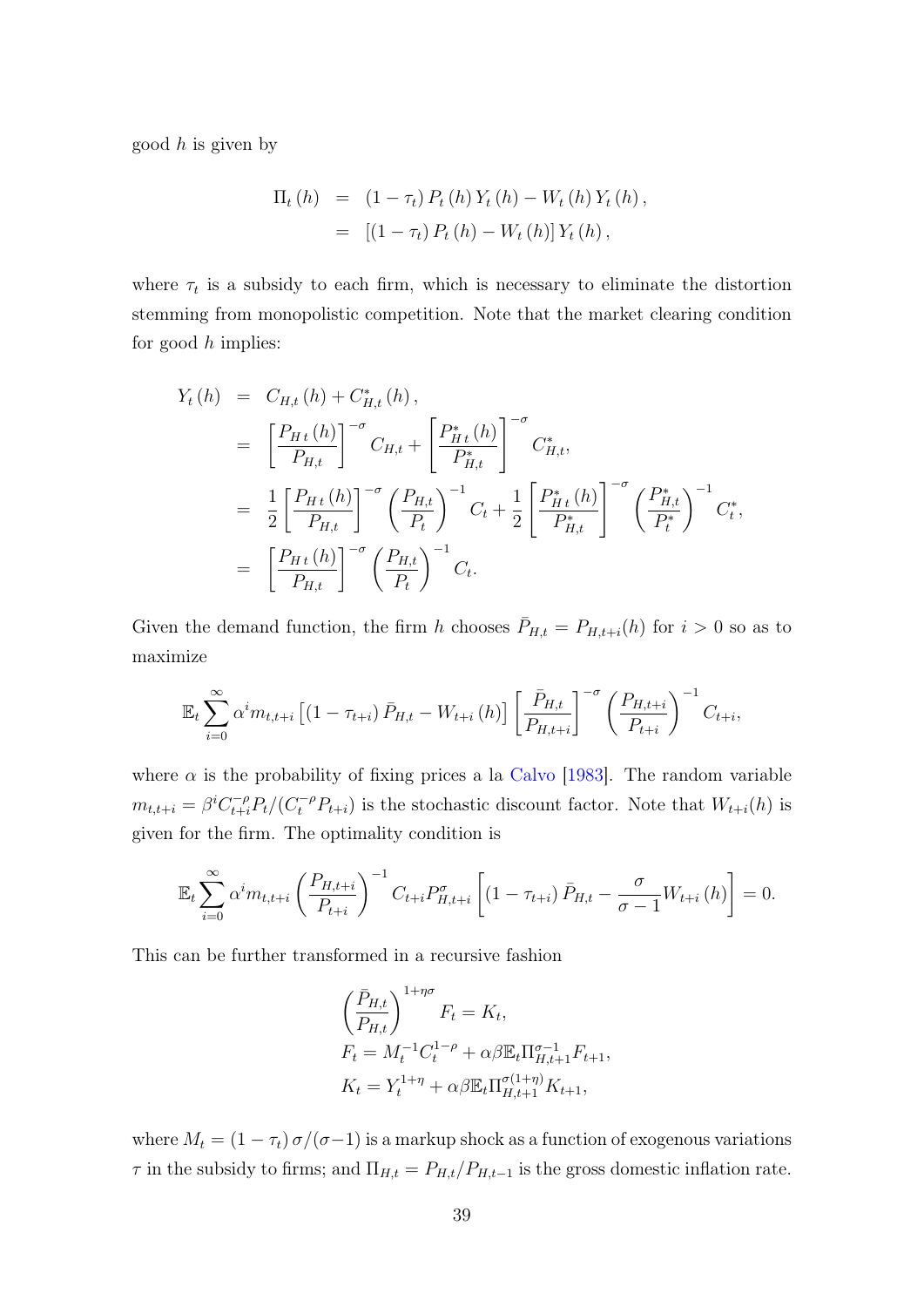Furthermore, the Home price index  $P_{H,t} = \left\{2 \int_0^5 \left[ P_{H,t} \left( h \right) \right]^{1-\sigma} dh \right\}^{\frac{1}{1-\sigma}}$  can be written as

$$
P_{H,t}^{1-\sigma} = \alpha P_{H\,t-1}^{1-\sigma} + (1-\alpha)\bar{P}_{H,t}^{1-\sigma}.
$$

That is, only the  $1 - \alpha$  fraction of the domestic firms can set the new price  $\bar{P}_{H,t}$ . It can be further arranged as

$$
\frac{\bar{P}_{H,t}}{P_{H,t}} = \left[\frac{1 - \alpha \left(\frac{P_{H,t-1}}{P_{H,t}}\right)^{1-\sigma}}{1-\alpha}\right]^{\frac{1}{1-\sigma}}
$$

.

Using the demand function of good h,  $Y_t(h) = \left[\frac{P_{H_t(h)}}{P_{H_t}}\right]^{-\sigma} \left(\frac{P_{H,t}}{P_t}\right)$  $P_t$  $\int^{-1} C_t = \left[ \frac{P_{Ht}(h)}{P_{H,t}} \right]^{-\sigma} Y_t$ and the linear production technology of firm  $h$ ,  $Y_t(h) = h_t(h)$ , the disutility from working is

$$
2\int_0^{.5} \frac{h_t(h)^{1+\eta}}{1+\eta} dh,
$$
  
=  $\frac{Y_t^{1+\eta}}{1+\eta} 2\int_0^{.5} \left[\frac{P_{H,t}(h)}{P_{H,t}}\right]^{-\sigma(1+\eta)} dh,$   
=  $\frac{Y_t^{1+\eta}}{1+\eta} \Delta_t.$ 

Also, the Home price dispersion  $\Delta_t \equiv 2 \int_0^5 \left[ \frac{P_{H,t}(h)}{P_{H,t}} \right]^{-\sigma(1+\eta)} dh$  can be further transformed into

$$
\Delta_t = \alpha 2 \int_0^{\cdot 5} \left[ \frac{P_{H,t-1}(h)}{P_{H,t}} \right]^{-\sigma(1+\eta)} dh + (1-\alpha) \left( \frac{\bar{P}_{H,t}}{P_{H,t}} \right)^{-\sigma(1+\eta)} \n= \alpha \left( \frac{P_{H,t-1}}{P_{H,t}} \right)^{-\sigma(1+\eta)} \Delta_{t-1} + (1-\alpha) \left[ \frac{1-\alpha \left( \frac{P_{H,t-1}}{P_{H,t}} \right)^{1-\sigma}}{1-\alpha} \right]^{\frac{\sigma(1+\eta)}{\sigma-1}}.
$$

#### B.1.4 Equilibrium conditions

The equilibrium conditions in the model described above are

<span id="page-39-0"></span>
$$
Y_t = S_t C_t,\tag{15}
$$

$$
\frac{Y_t}{Y_t^*} = S_t^2,\tag{16}
$$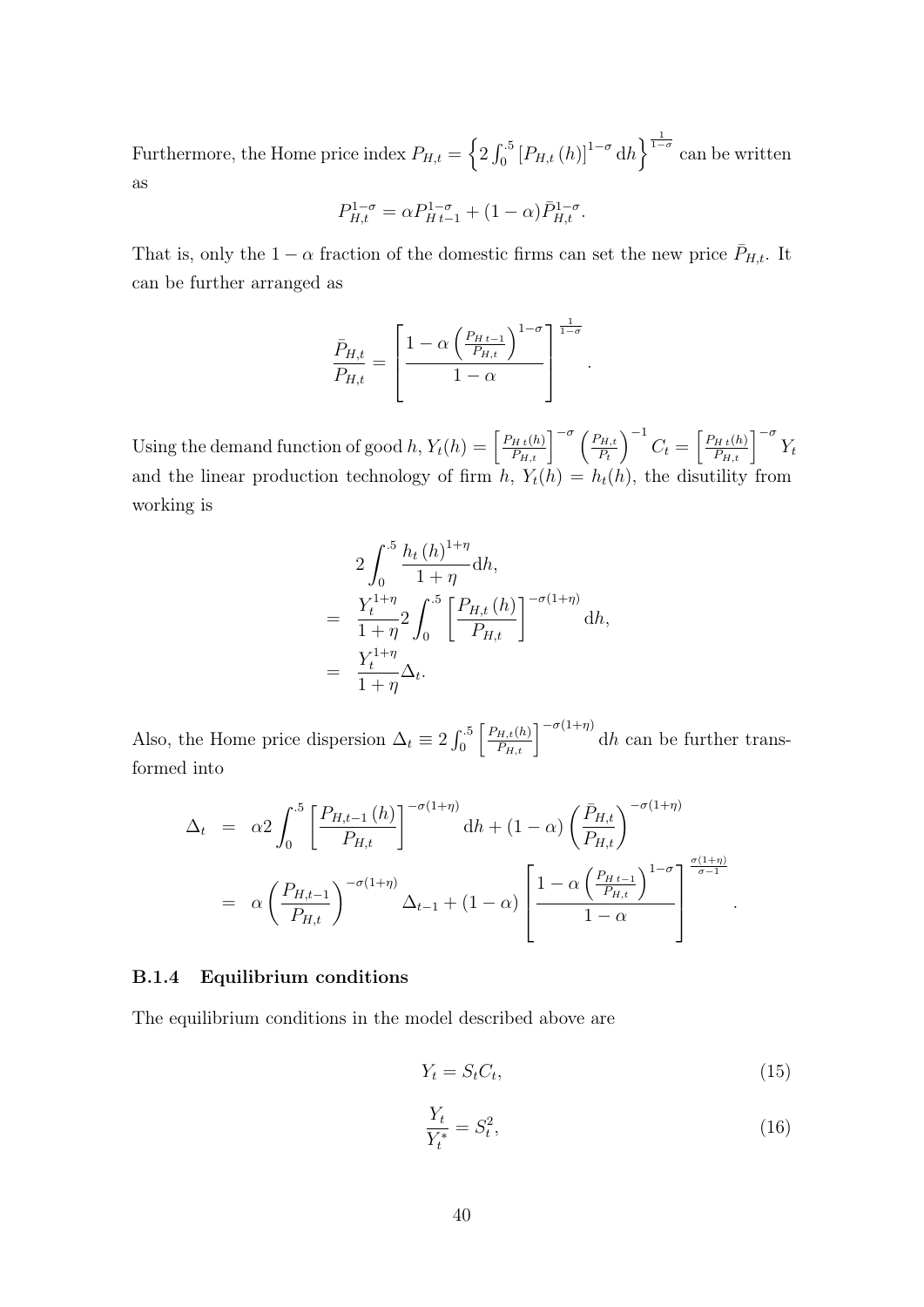$$
\left[\frac{1-\alpha\left(\frac{1}{\Pi_{H,t}}\right)^{1-\sigma}}{1-\alpha}\right]^{\frac{1+\eta\sigma}{1-\sigma}}F_t = K_t,
$$
\n(17)

$$
F_t = M_t^{-1} C_t^{1-\rho} + \alpha \beta \mathbb{E}_t \Pi_{H,t+1}^{\sigma-1} F_{t+1},
$$
\n(18)

$$
K_t = Y_t^{1+\eta} + \alpha \beta \mathbb{E}_t \pi \Pi_{H,t+1}^{\sigma(1+\eta)} K_{t+1},
$$
\n(19)

$$
\Delta_t = \alpha \left(\frac{1}{\Pi_{H,t}}\right)^{-\sigma(1+\eta)} \Delta_{t-1} + (1-\alpha) \left[\frac{1-\alpha \left(\frac{1}{\Pi_{H,t}}\right)^{1-\sigma}}{1-\alpha}\right]^{\frac{\sigma(1+\eta)}{\sigma-1}},\tag{20}
$$

$$
\left[\frac{1-\alpha\left(\frac{1}{\Pi_{F,t}^*}\right)^{1-\sigma}}{1-\alpha}\right]^{\frac{1+\eta\sigma}{1-\sigma}}F_t^* = K_t^*,\tag{21}
$$

$$
F_t^* = M_t^{*-1} C_t^{1-\rho} + \alpha \beta \mathbb{E}_t \left( \Pi_{F,t+1}^* \right)^{\sigma-1} F_{t+1}^*,\tag{22}
$$

$$
K_t^* = (Y_t^*)^{1+\eta} + \alpha \beta \mathbb{E}_t \left( \Pi_{F,t+1}^* \right)^{\sigma(1+\eta)} K_{t+1}^*,\tag{23}
$$

<span id="page-40-0"></span>
$$
\Delta_t^* = \alpha \left(\frac{1}{\Pi_{F,t}^*}\right)^{-\sigma(1+\eta)} \Delta_{t-1}^* + (1-\alpha) \left[\frac{1-\alpha \left(\frac{1}{\Pi_{F,t}^*}\right)^{1-\sigma}}{1-\alpha}\right]^{\frac{\sigma(1+\eta)}{\sigma-1}}.
$$
 (24)

We have 12 endogenous variables  $\{F_t, K_t, \Delta_t, F_t^*, K_t^*, \Delta_t^*, C_t, Y_t, Y_t^*, \Pi_{H,t}, \Pi_{F,t}^*, S_t\}$ and 10 Eqs.  $(15)-(24)$  $(15)-(24)$  $(15)-(24)$ . Note that consumption Euler equation is redundant as it determines the nominal interest rate. Note that the equilibrium is indeterminate without any policies, due to the lack of  $2 (= 12 - 10)$  equilibrium conditions. Monetary policy must be defined to pin down the equilibrium.

#### B.1.5 Cooperation and non-cooperation policies

The policymakers under cooperation jointly maximize

$$
\mathbb{E}_0 \sum_{t=0}^{\infty} \beta^t \left\{ .5 \left[ \frac{C_t^{1-\rho}}{1-\rho} - \frac{Y_t^{1+\eta}}{1+\eta} \Delta_t \right] + .5 \left[ \frac{C_t^{*1-\rho}}{1-\rho} - \frac{Y_t^{*1+\eta}}{1+\eta} \Delta_t^* \right] \right\}
$$

where  $2 \int_0^{.5}$  $h_t(h)^{1+\eta}$  $\frac{(h)^{1+\eta}}{1+\eta}$ d $h = \frac{Y_t^{1+\eta}}{1+\eta} \Delta_t$  and  $2 \int_{.5}^1$  $h_t(f)^{1+\eta}$  $\frac{(f)^{1+\eta}}{1+\eta}$ d $f = \frac{Y_t^{*1+\eta}}{1+\eta} \Delta_t^*$ , subject to the equilibrium conditions above. Under non-cooperation, the domestic policymaker maximizes

$$
\mathbb{E}_0 \sum_{t=0}^{\infty} \beta^t \left[ \frac{C_t^{1-\rho}}{1-\rho} - \frac{Y_t^{1+\eta}}{1+\eta} \Delta_t \right],
$$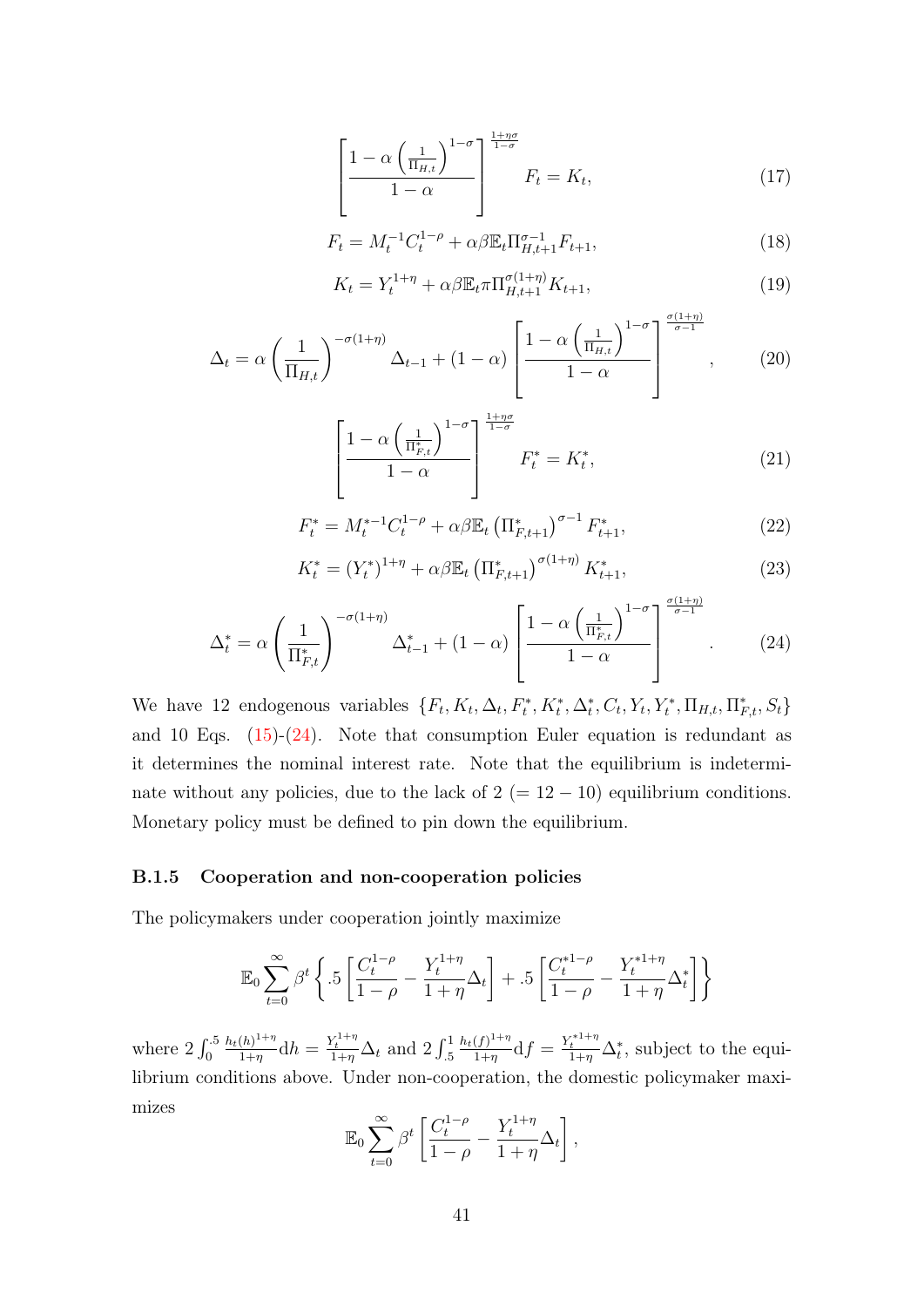subject to the model above, given  $\Pi_{F,t}^*$ ; On the other hand, the Foreign policymaker maximizes

$$
\mathbb{E}_0 \sum_{t=0}^{\infty} \beta^t \left[ \frac{C_t^{*1-\rho}}{1-\rho} - \frac{Y_t^{*1+\eta}}{1+\eta} \Delta_t^* \right],
$$

subject to the model above, given  $\Pi_{H,t}$ .

We need to compute the steady state under cooperation and non-cooperation. Yet, we know that  $\Pi_H = \Pi_F^* = 1$  in the steady state. We also assume that  $M =$  $M^* = 1$ . Therefore, the model must be approximated around the steady state:  $K = F = K^* = F^* = (1 - \alpha \beta)^{-1}$  and  $\Delta = \Delta^* = C = Y = Y^* = S = 1$ .

#### B.1.6 Log-linearization

The log-linearized equilibrium conditions around the steady state are

$$
y_t - s_t = c_t,
$$
  
\n
$$
s_t = \frac{1}{2} (y_t - y_t^*),
$$
  
\n
$$
\frac{\alpha (1 + \eta \sigma)}{1 - \alpha} \pi_{H,t} + f_t = k_t,
$$
  
\n
$$
f_t = (1 - \alpha \beta) (1 - \rho) c_t - (1 - \alpha \beta) \mu_t + \alpha \beta (\sigma - 1) \mathbb{E}_t \pi_{H,t+1} + \alpha \beta \mathbb{E}_t f_{t+1},
$$
  
\n
$$
k_t = (1 - \alpha \beta) (1 + \eta) y_t + \alpha \beta \sigma (1 + \eta) \mathbb{E}_t \pi_{H,t+1} + \alpha \beta \mathbb{E}_t k_{t+1},
$$
  
\n
$$
\frac{\alpha (1 + \eta \sigma)}{1 - \alpha} \pi_{F,t}^* + f_t^* = k_t^*,
$$
  
\n
$$
f_t^* = (1 - \alpha \beta) (1 - \rho) c_t^* - (1 - \alpha \beta) \mu_t^* + \alpha \beta (\sigma - 1) \mathbb{E}_t \pi_{F,t+1}^* + \alpha \beta \mathbb{E}_t f_{t+1}^*,
$$
  
\n
$$
k_t^* = (1 - \alpha \beta) (1 + \eta) y_t^* + \alpha \beta \sigma (1 + \eta) \mathbb{E}_t \pi_{F,t+1}^* + \alpha \beta \mathbb{E}_t k_{t+1}^*,
$$

Note that the log deviation of a variable  $X_t$  from the steady state X is defined in lowercase as  $x_t \equiv \log(X_t/X)$  and the Taylor approximation of  $X_t$  up to the first order is  $X_t \approx X(1+x_t).$ <sup>[31](#page-41-0)</sup> Given  $\Pi_H = \Pi_F = 1$  in the steady state,  $\pi_t \equiv \pi_{H,t} =$  $log(\Pi_{H,t}) \approx \Pi_{H,t} - 1$  and  $\pi_{F,t} \equiv \pi_{F,t} - log(\Pi_{F,t}) \approx \Pi_{F,t} - 1$  are the net domestic and

<span id="page-41-0"></span><sup>&</sup>lt;sup>31</sup>We will also use the same lowercase Greek convention for Greek-lettered variables—e.g., x is to X, as  $\delta$  is to  $\Delta$ , or, as  $\mu$  is to M.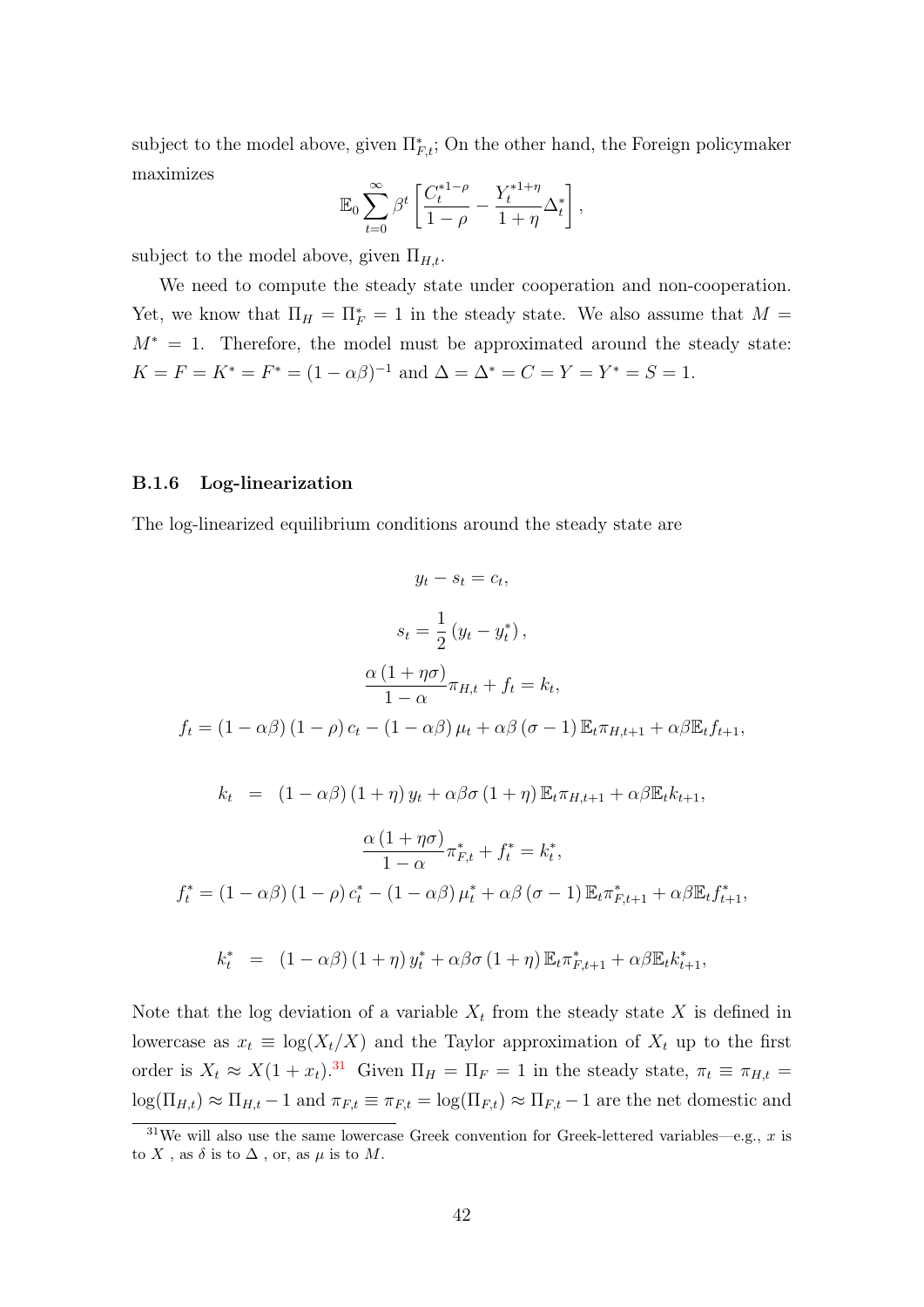Foreign inflation rates. Note that  $\delta_t = \delta_t^* = 0$ , i.e., the price dispersion terms have no effect at the first order. These equations are summarized as follows:

$$
\pi_{H,t} = \frac{(1 - \alpha \beta)(1 - \alpha)}{\alpha(1 + \eta \sigma)} \left[ \mu_t + (\rho + \eta) y_t + (1 - \rho) s_t \right] + \beta \mathbb{E}_t \pi_{H,t+1},\tag{25}
$$

$$
\pi_{F,t}^* = \frac{\left(1 - \alpha\beta\right)\left(1 - \alpha\right)}{\alpha\left(1 + \eta\sigma\right)} \left[\mu_t + \left(\rho + \eta\right)y_t^* - \left(1 - \rho\right)s_t\right] + \beta \mathbb{E}_t \pi_{F,t+1}^*,\tag{26}
$$

and

$$
s_t = \frac{1}{2} (y_t - y_t^*), \tag{27}
$$

which corresponds to Eqs.  $(1)-(2)$  $(1)-(2)$  $(1)-(2)$ .

## <span id="page-42-0"></span>B.2 Welfare approximation for LQ framework

Instead of the nonlinear cooperation and non-cooperation policies explained above, we will consider the LQ framework by following to BB. For that purpose, the objective functions must be correctly approximated so that the Ramsey policy in the LQ framework yields exactly the same results, i.e., impulse responses to markup shocks, as in the nonlinear Ramsey policy does up to the first order [\[Benigno and Woodford,](#page-26-7) [2012,](#page-26-7) [Debortoli and Nunes,](#page-27-10) [2006,](#page-27-10) [Levine et al.,](#page-28-8) [2008,](#page-28-8) [Bodenstein et al.,](#page-26-10) [2014\]](#page-26-10).

Let  $x_t$  denote the percentage deviation of the level of a variable  $X_t$  from its deterministic steady-state point X. Note that for a variable  $X_t$ , the Taylor approximation up to the second order is  $X_t - X \approx X(x_t + \frac{1}{2})$  $\frac{1}{2}x_t^2$ ). Thus,

$$
\frac{C_t^{1-\rho}}{1-\rho} \approx \frac{C^{1-\rho}}{1-\rho} + C^{-\rho} (C_t - C) - \frac{\rho C^{-\rho-1}}{2} (C_t - C)^2,
$$
  

$$
\approx C^{1-\rho} \left(\frac{C_t - C}{C}\right) - \frac{\rho C_t^{1-\rho}}{2} \left(\frac{C_t - C}{C}\right)^2 + \text{t.i.p.},
$$
  

$$
= c_t + \frac{1-\rho}{2} c_t^2 + \text{t.i.p.}
$$

where t.i.p. stands for terms independent of policy. Similarly,

$$
\frac{Y_t^{1+\eta}}{1+\eta} \approx y_t + \frac{1+\eta}{2}y_t^2 + \text{t.i.p.}
$$

Note that  $C^{1-\rho} = Y^{1+\eta} = 1$ .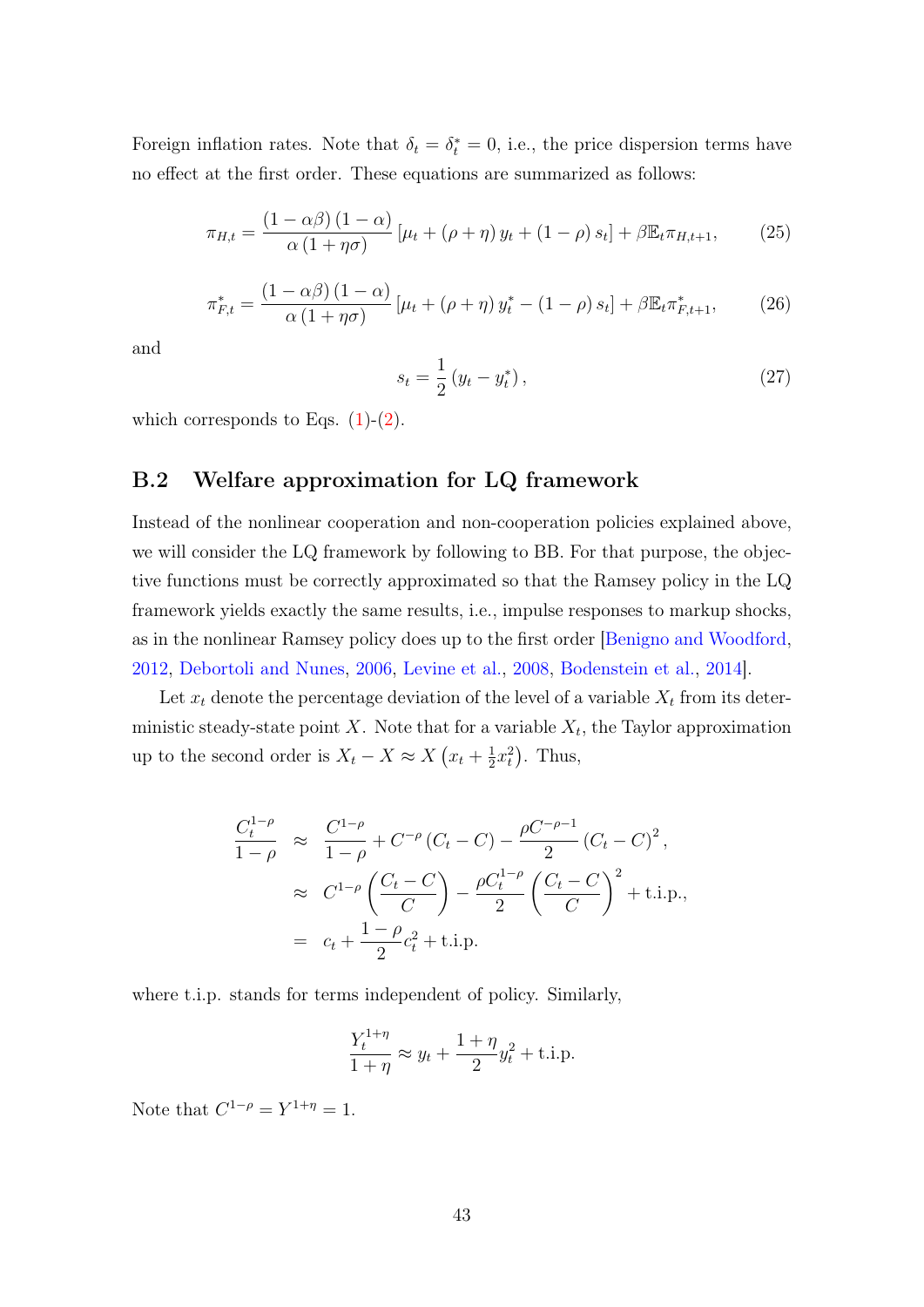## B.2.1 Cooperation

$$
\frac{C_t^{1-\rho}}{1-\rho} - \frac{Y_t^{1+\eta}}{1+\eta} \Delta_t - \frac{(Y_t^*)^{1+\eta}}{1+\eta} (\Delta_t^*),
$$
\n
$$
\approx c_t + \frac{1-\rho}{2} c_t^2 + c_t^* + \frac{1-\rho}{2} (c_t^*)^2
$$
\n
$$
-y_t - \frac{1+\eta}{2} y_t^2 - y_t^* - \frac{1+\eta}{2} (y_t^*)^2 - \delta_t - \delta_t^* + \text{ t.i.p.},
$$
\n
$$
= \frac{1-\rho}{2} (y_t - s_t)^2 + \frac{1-\rho}{2} (y_t^* + s_t)^2 - \frac{1+\eta}{2} y_t^2 - \frac{1+\eta}{2} (y_t^*)^2
$$
\n
$$
- \Delta_t - \Delta_t^* + \text{ t.i.p.},
$$
\n
$$
= -\frac{\rho+\eta}{2} y_t^2 - \frac{\rho+\eta}{2} (y_t^*)^2 - (1-\rho) s_t^2 - \delta_t - \delta_t^* + \text{ t.i.p.},
$$

where we use  $s_t = \frac{1}{2}$  $\frac{1}{2}(y_t - y_t^*)$ , and  $y_t - s_t = c_t$ ,  $y_t^* + s_t^* = c_t^*$ , noting that  $s = -s^*$ . Note that the second order approximation of

$$
\Delta_t = \alpha \left(\frac{1}{\Pi_{H,t}}\right)^{-\sigma(1+\sigma\eta)} \Delta_{t-1} + (1-\alpha) \left[\frac{1-\alpha \left(\frac{1}{\Pi_{H,t}}\right)^{1-\sigma}}{1-\alpha}\right]^{\frac{\sigma(1+\eta\sigma)}{\sigma-1}}
$$

leads to

$$
\mathbb{E}_0 \sum_{t=0}^{\infty} \beta^t \Delta_t \approx \mathbb{E}_0 \sum_{t=0}^{\infty} \beta^t \frac{\alpha \sigma (1 + \eta \sigma)}{2 (1 - \alpha) (1 - \alpha \beta)} \pi_{H,t}^2.
$$

Therefore, the terms of price dispersion can be considered as the second order ones. Thus, the welfare under cooperation is now approximated up to the second order as

$$
-\mathbb{E}_0 \sum_{t=0}^{\infty} \beta^t \left[ \delta_t + \delta_t^* + \frac{\rho + \eta}{2} y_t^2 + \frac{\rho + \eta}{2} (y_t^*)^2 + (1 - \rho) s_t^2 \right],
$$
  

$$
= -.5 \mathbb{E}_0 \sum_{t=0}^{\infty} \beta^t \left[ \frac{\frac{\alpha \sigma (1 + \eta \sigma)}{(1 - \alpha)(1 - \beta \alpha)} \pi_{H,t}^2 + \frac{\alpha \sigma (1 + \eta \sigma)}{(1 - \alpha)(1 - \beta \alpha)} (\pi_{F,t}^*)^2}{+(\rho + \eta) y_t^2 + (\rho + \eta) (y_t^*)^2} \right].
$$

This corresponds to [\(6\)](#page-11-1) in Section 2.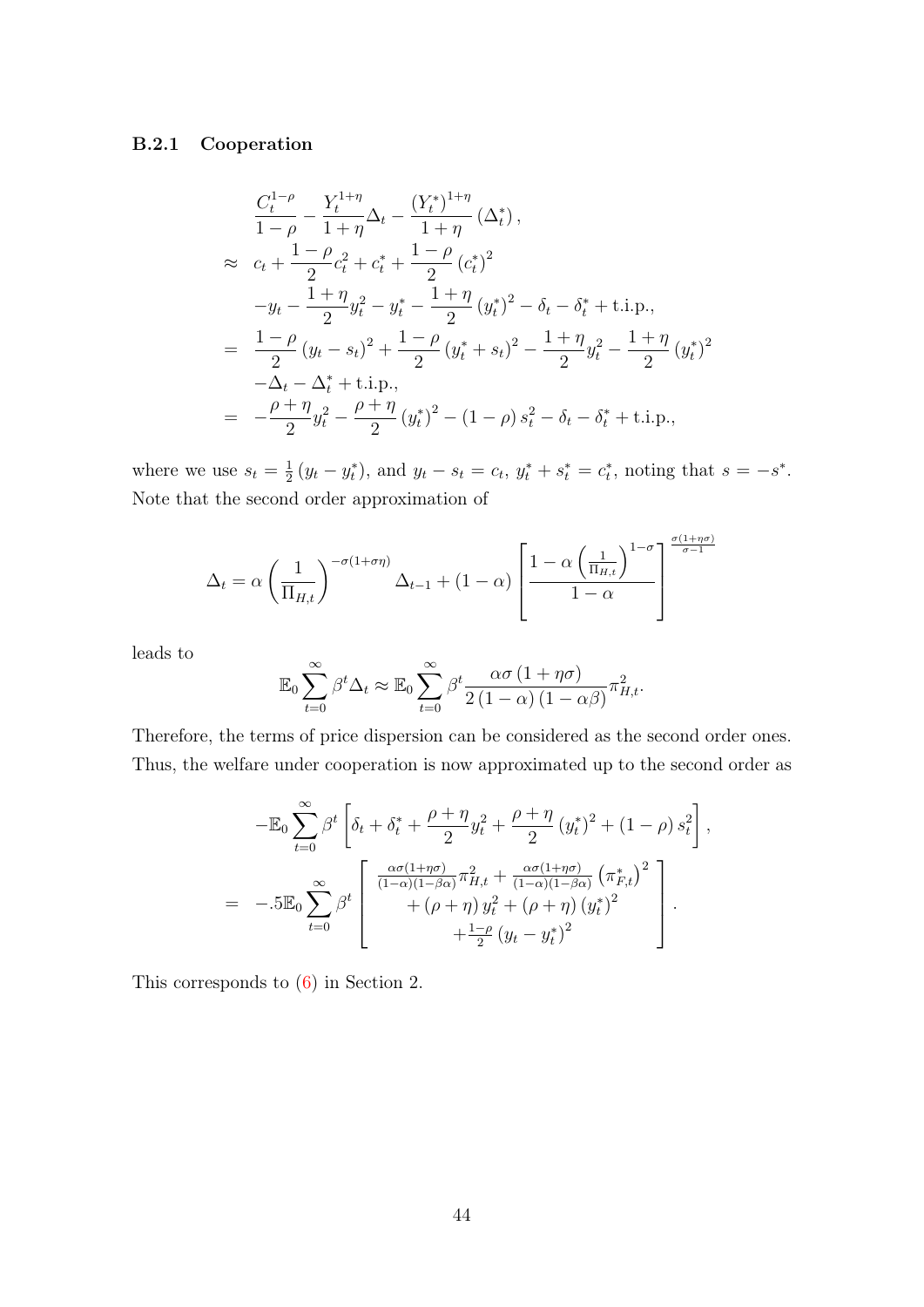#### B.2.2 Non-cooperation

Domestic instantaneous welfare is

<span id="page-44-0"></span>
$$
\frac{C_t^{1-\rho}}{1-\rho} - \frac{Y_t^{1+\eta}}{1+\eta} \Delta_t,
$$
\n
$$
\approx c_t + \frac{1-\rho}{2}c_t^2 - y_t - \frac{1+\eta}{2}y_t^2 - \delta_t + \text{t.i.p.},
$$
\n
$$
= -s_t + \frac{1-\rho}{2}c_t^2 - \frac{1+\eta}{2}(c_t + s_t)^2 - \delta_t + \text{t.i.p.},
$$
\n(28)

where  $\delta$  is the percentage deviation of  $\Delta$  from its steady state. Similarly, for the Foreign country we have

$$
\frac{(C_t^*)^{1-\rho}}{1-\rho} - \frac{(Y_t^*)^{1+\eta}}{1+\eta} \Delta_t^*,
$$
\n
$$
\approx c_t^* + \frac{1-\rho}{2} (c_t^*)^2 - y_t^* - \frac{1+\eta}{2} (y_t^*)^2 - \delta_t^* + \text{t.i.p.},
$$
\n
$$
= s_t + \frac{1-\rho}{2} c_t^2 - \frac{1+\eta}{2} (c_t - s_t)^2 - \delta_t^* + \text{t.i.p.},
$$
\n(29)

Note that each approximation includes the log-linear term of  $s_t$ . The linear terms in the approximated welfare induce spurious welfare evaluation in the LQ framework. The correct LQ approximation must be derived with a purely quadratic welfare function [\[Kim and Kim,](#page-28-3) [2003,](#page-28-3) [2007,](#page-28-4) [Benigno and Woodford,](#page-26-6) [2005,](#page-26-6) [2012,](#page-26-7) [Benigno](#page-26-2) [and Benigno,](#page-26-2) [2006,](#page-26-2) [Fujiwara and Teranishi,](#page-27-11) [2013\]](#page-27-11). We need to substitute out the linear terms of  $s_t$ . For this purpose, we approximate the NK Phillips curve up to the second order.

Second order approximation of the NK Phillips Curve By following [Be](#page-26-2)[nigno and Benigno](#page-26-2) [\[2006\]](#page-26-2), the second order approximation of the NK Phillips curve leads to

$$
\kappa \mathbb{E}_0 \sum_{t=0}^{\infty} \beta^t (\eta y_t + \rho c_t - p_{H,t} + \mu_t)
$$
  
\n
$$
\approx K_0 - \frac{\kappa}{2} \mathbb{E}_0 \sum_{t=0}^{\infty} \beta^t (\eta y_t + \rho c_t - p_{H,t} + \mu_t) (2c_t - \rho c_t + \eta y_t - p_{H,t} + \mu_t)
$$
  
\n
$$
-\frac{\sigma (1+\eta)}{2} \mathbb{E}_0 \sum_{t=0}^{\infty} \beta^t \pi_{H,t}^2.
$$